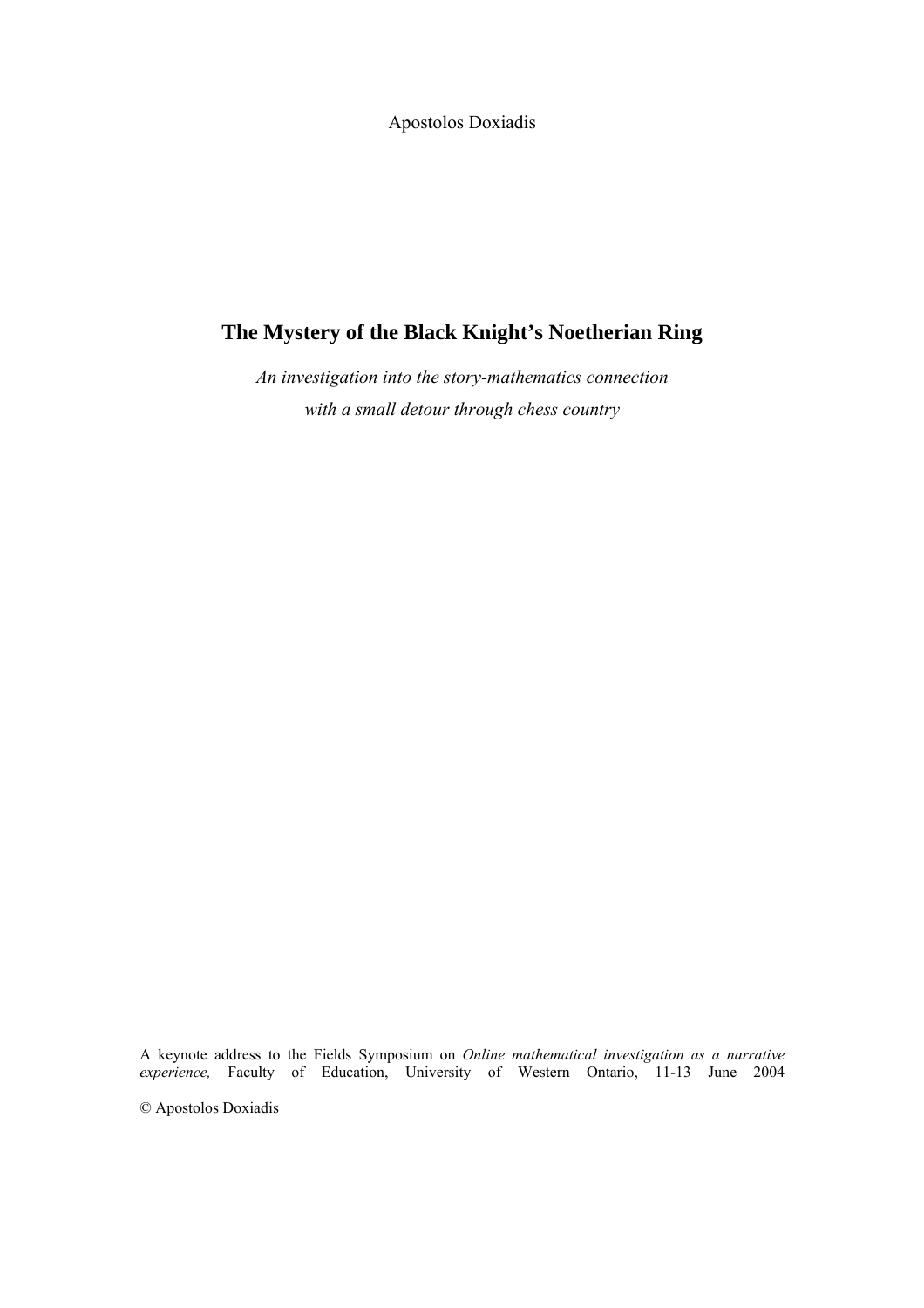

 To the memory of Samuel Eilenberg, co-inventor of Category Theory, who thought I could become a mathematician.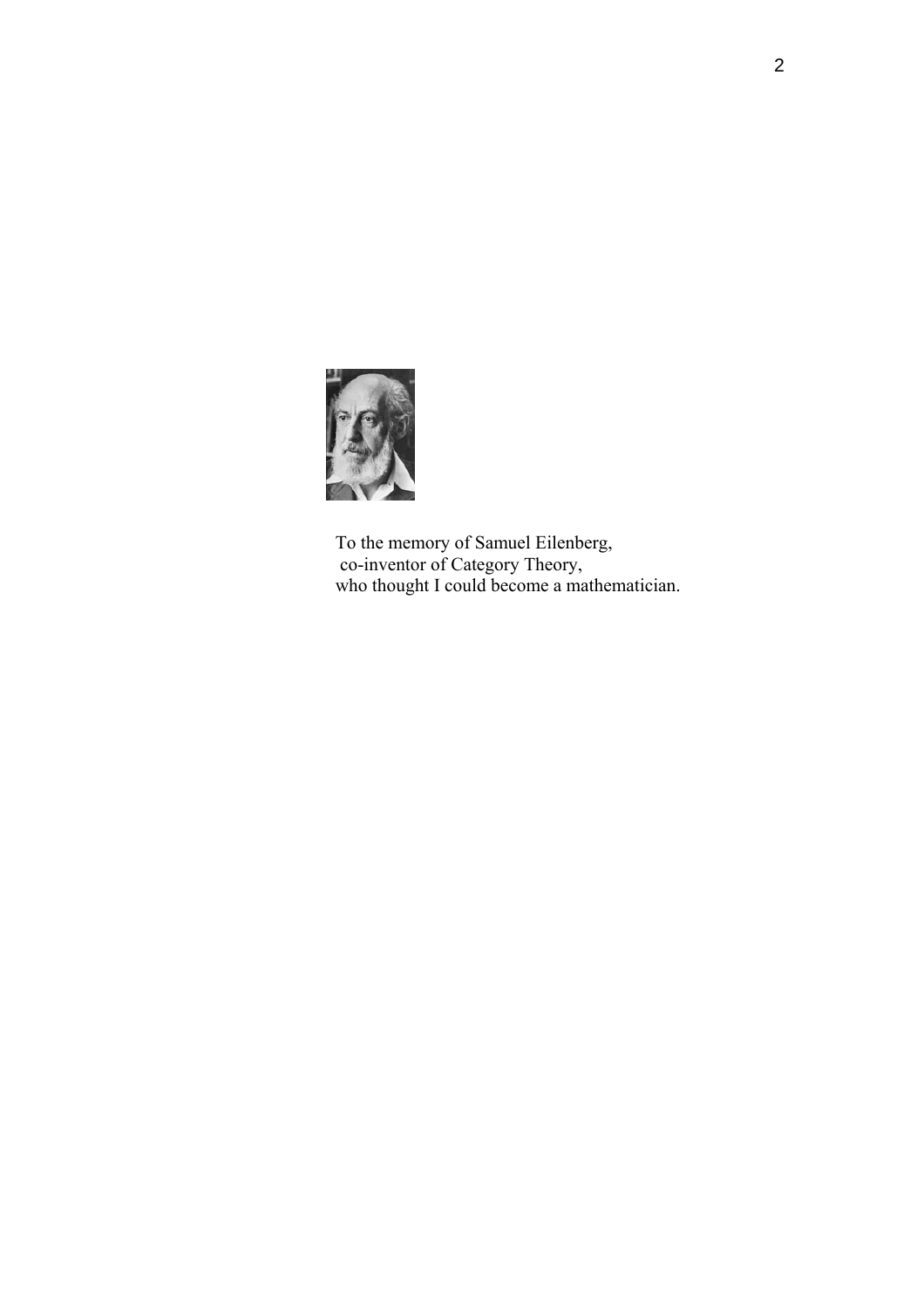*Because something is happening here But you are not absolutely certain what it is, Are you, Monsieur Bourbaki?* 

> Paramathematically adapted from Bob Dylan's "Ballad of a thin man"

 *Less is more but it's not enough.* The Guerilla Girls

In a lecture given last year, entitled "Embedding mathematics in the soul: narrative as a tool in mathematics education",<sup>[1](#page-62-0)</sup> $\cdot$  I tried to summarize the experience and the arguments for using stories as a bridge facilitating students' access to mathematics. None of this was brilliantly original – as it need not be. We know now, after centuries of heated philosophical discussion, that people are much more than logical machines and so it is obvious that the royal road to a young person's brain – also to a not-so-young person's, for that matter -- is through the heart. And even the earliest homo sapiens knew that there's nothing like a good story to siege that most metaphorical of muscle groups. Math stories make people feel closer to math. Elementary, my dear Euclid.

My lecture was inspired by the *embarras de choix* of mathematical narratives that are becoming surprisingly (dangerously?) *à la mode* in recent years. Gone are the times when the Christmas math assignment had to be doing from number *x* to number *y* of the exercise book. Now the students can be given to read an exciting story about mathematics, real or fictional. Gone are the times when the prototype for the mathematician was a short-sighted, flat-footed, ridiculously absent-minded idiot savant. Now, it is Matt Damon and/or Russell Crowe – definite progress!

Still, I suspect there is much more to the math-story connection. The suspicion is largely motivated by my personal credo that all art, and especially narrative art, apart from any aesthetic-affective experience it provokes is basically a form of

<span id="page-2-0"></span><sup>♣</sup> Numbers in superscript refer to endnotes, which are mostly bibliographical and/or freeassociational. Non-numerical symbols refer to footnotes, which are as a rule parenthetical.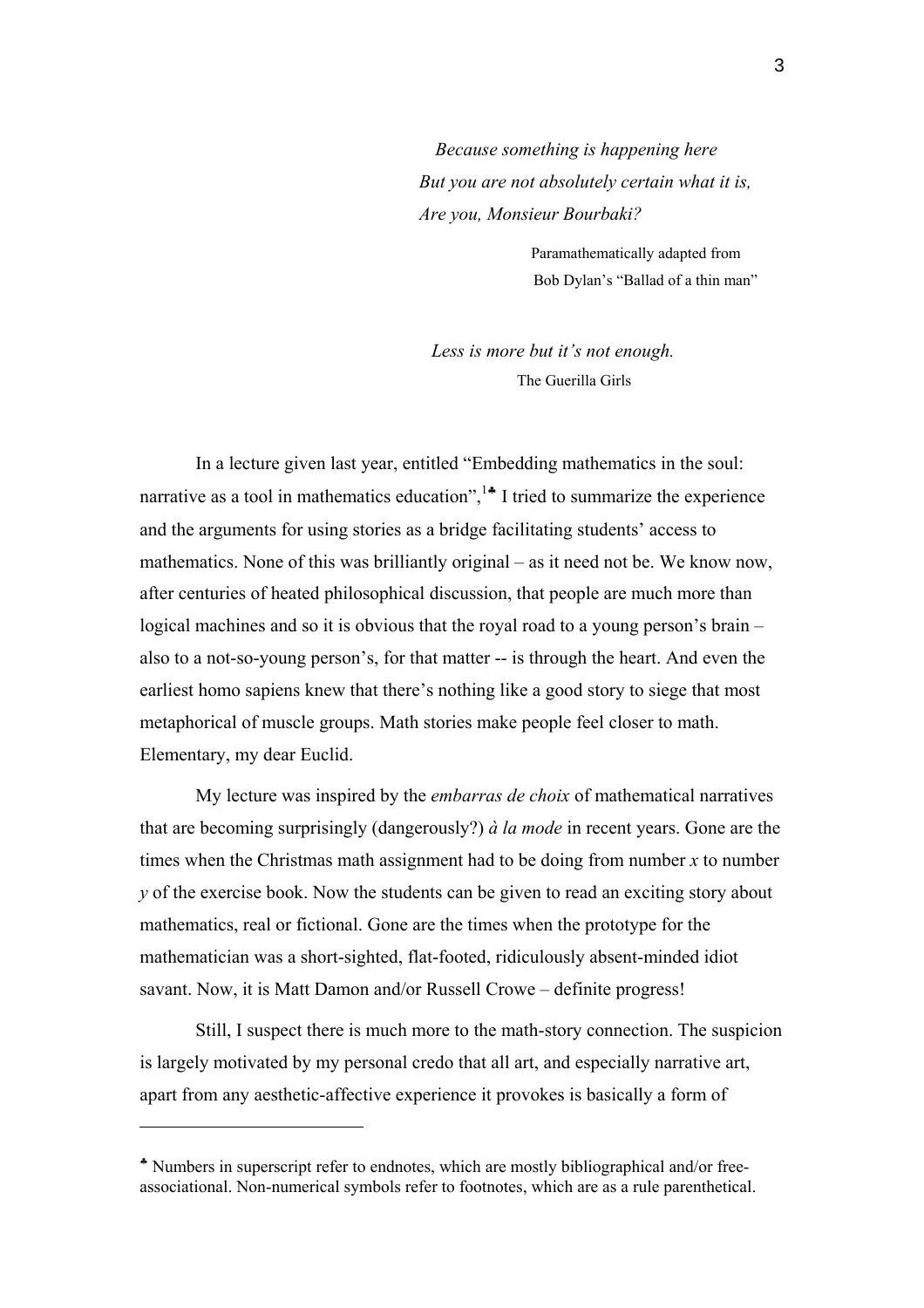knowledge, an epistemological instrument<sup>[2](#page-62-1)</sup>. And it is in this spirit that I approach the subject of the symposium, being no expert in – though quite an adept practitioner of – online investigation, but having some things to say about the relationship of mathematics to narrative that go beyond finding ways to make mathematics 'studentfriendly' or huggable or whatever. And since this is principally a meeting of people separated by a common interest in mathematics education, I must also say this before I get into the subject proper: the reason I will not be talking much about education is because I believe that how we teach mathematics, as a culture, is shaped by how we do mathematics. And so, by addressing the issue of the paradigm shift – if you'll pardon the expression – that is taking place in mathematics in recent years and in which narrative can play a crucial part, I shall also be addressing, though mostly indirectly, the issue of how it can be taught.



Being unfortunately an impulsive sort of person, and also being Greek, when a few years back I was invited to talk on the general topic of "mathematics and fiction" I immediately went in search of a general theory. In fact, I concocted a *Gedanken*  experiment, to which I gave the somewhat grand title "Euclid's Poetics"<sup>[3](#page-62-2)</sup>, the basic idea of which is roughly this: since both a story and a proof share many of the characteristics of a quest (the first both in physical and conceptual space, the second purely in conceptual) it might be possible to establish structural equivalences (isomorphisms) between some of these totally different beings, thus setting up a sort of 'functor' – to use fancy language – between the categories of stories and theorems.

In a story, especially a classically constructed one like an epic or a mystery, the quest is the hero's attempt to reach his goal<sup> $\bullet$ </sup>. (For Odysseus this would be returning to Ithaca, for Hercule Poirot finding, say, the murderer of Roger Ackroyd.) And a proof is of course also a quest, a logical journey from the premises to the final

<span id="page-3-0"></span><sup>♣</sup> Here I look at story types where the quest element is obvious, though the argument can be generalized to any type of story, which can be seen as a quest if we focus on the main characters' movements towards (or away from) their goals – all this is explained in more detail in "Euclid's Poetics".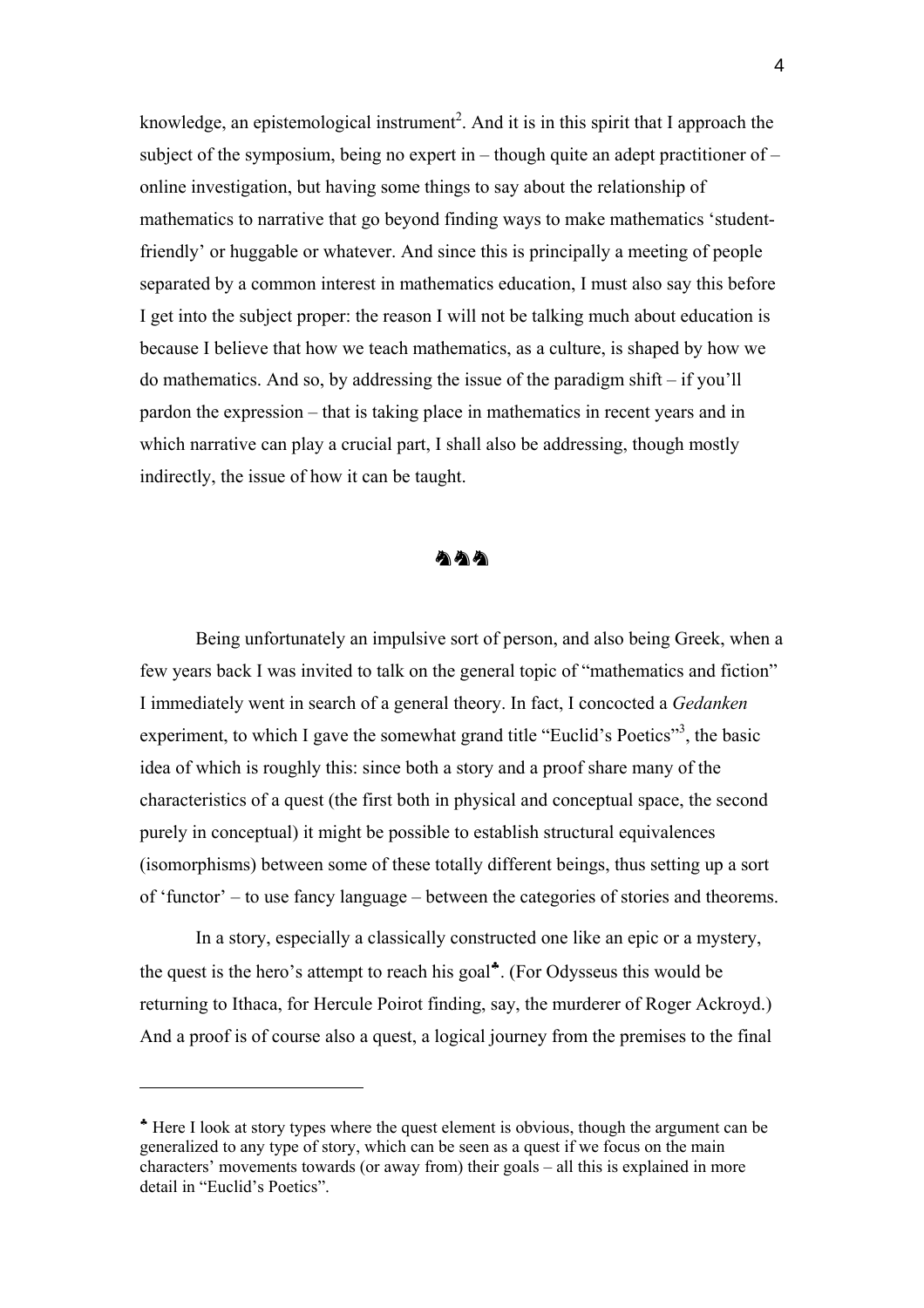statement. In "Euclid's Poetics" I suggested that once the very different contexts are forgotten and we map the progress of either the hero or the mathematician as a path in some graph describing a space of possibilities, a proof and a story begin to look uncannily alike – as does an itinerary of a traveller in physical space, but moving in a higher dimensional, abstract space.

The thing to notice here is that both theorem proving and stories are about people in action to achieve a certain task – this is based on the assumption that mathematicians are people, you see. As a rule people have a limited bag of basic tricks to rely on to achieve their tasks, tricks that differ partially (but not totally) from domain to domain and can be augmented or refined by intelligence, imagination and/or courage.

No less an expert on the matter than George Polya gives the following list of tools (tricks) by which mathematicians solve problems:

- Guess and check
- Look for a pattern
- Draw a picture
- Solve a simpler problem
- Work backward
- Use a formula
- Make an orderly list
- Eliminate possibilities
- Use symmetry
- Consider special cases
- Use a model
- Use direct reasoning
- Be ingenious
- Solve an equation $4$

And anyone who, like the present author, has read enough mysteries can easily dash off a similar list describing a detective's methods to solve a murder case:

- Guess and check
- Look for a pattern (consult criminal profiler)
- Draw a picture (from witnesses' descriptions, if any)
- Solve a simpler problem (approach the investigation piecemeal)
- Work backward (see who profits by the crime)
- Use a formula (chemical, genetic, of whatever technology is pertinent)
- Make an orderly list (of suspects)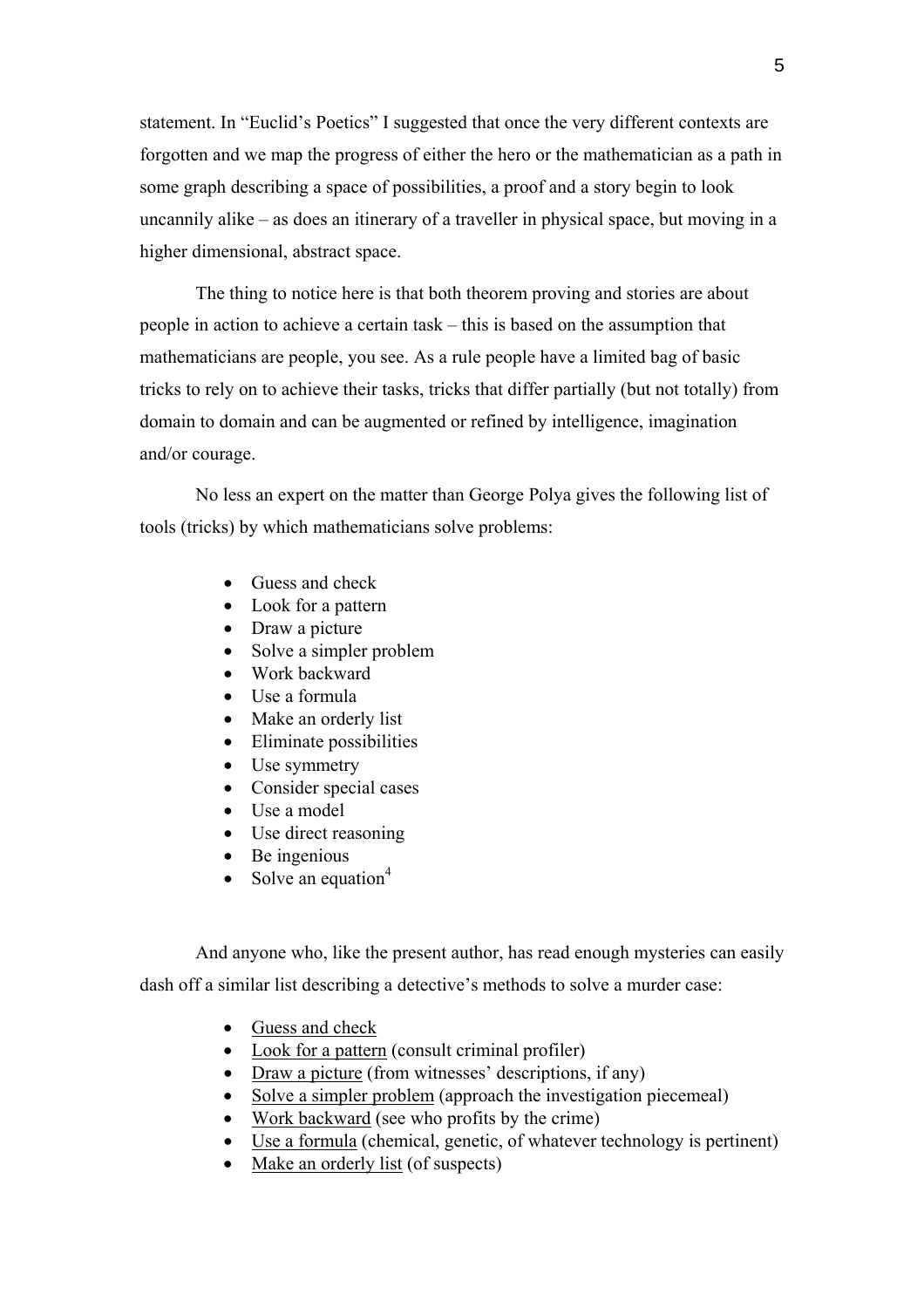- Eliminate possibilities (through checking alibis, etc.)
- Search for material evidence
- Analyze it well
- Question witnesses
- Use direct reasoning
- Be ingenious

And possibly some more. As you can see, some items (underlined) appear in both lists, some not.

So, if we name the various stops in the two different journeys of discovery, mathematical and investigative, *a, b, c*… and *a', b', c'*… respectively, the stops on the first journey being propositions and those in the second really something of the same (i.e. discoveries of pertinent facts, elimination of suspects, etc.) a graph can be drawn with nodes *a, b, c*… in the first case and *a', b', c'*… in the second. The arrows connecting the nodes describe in each case the trick or syllogism or 'adventure' that the mathematician or the detective employs to move from one to the other. In both cases, the solution of the problem is a path on the graph from some initial point *a* or *a'* to some final destination *z* or *z'*. [5](#page-62-4)

We see now that both paths are in some sense *stories*. For the detective this is obvious – at least since Edgar Allan Poe invented the genre. For the mathematician it becomes so if you forget proof as such for a moment and think of *narrating the mathematician's quest to solve the problem.* Obviously this story, as it becomes more and more detailed, requires mathematical background to understand – but that is alright, all stories have a context. At certain points, in a 'high resolution' narrative rendering of reality, the story may become *totally* mathematical, i.e. reducible to a formal language of the type "Let E be a Noetherian ring and *f* a homomorphism *f:* E  $\rightarrow \hat{E}$ , where  $\hat{E}$  ...", etc. But the thing to notice here is that this will happen *often but not always*, i.e. not all parts of the story can be reducible to mathematese. (More on this important point later.)

For clarity, I put the argument of "Euclid's Poetics" in the simple diagram below, saying that we arrive at the solid arrow (functor) on top via the transitive property, combining the two dotted arrows on the lower part. And this roundabout way of connecting proof and story seems handier since the spatial analogy is easier to establish for both<sup>6</sup>: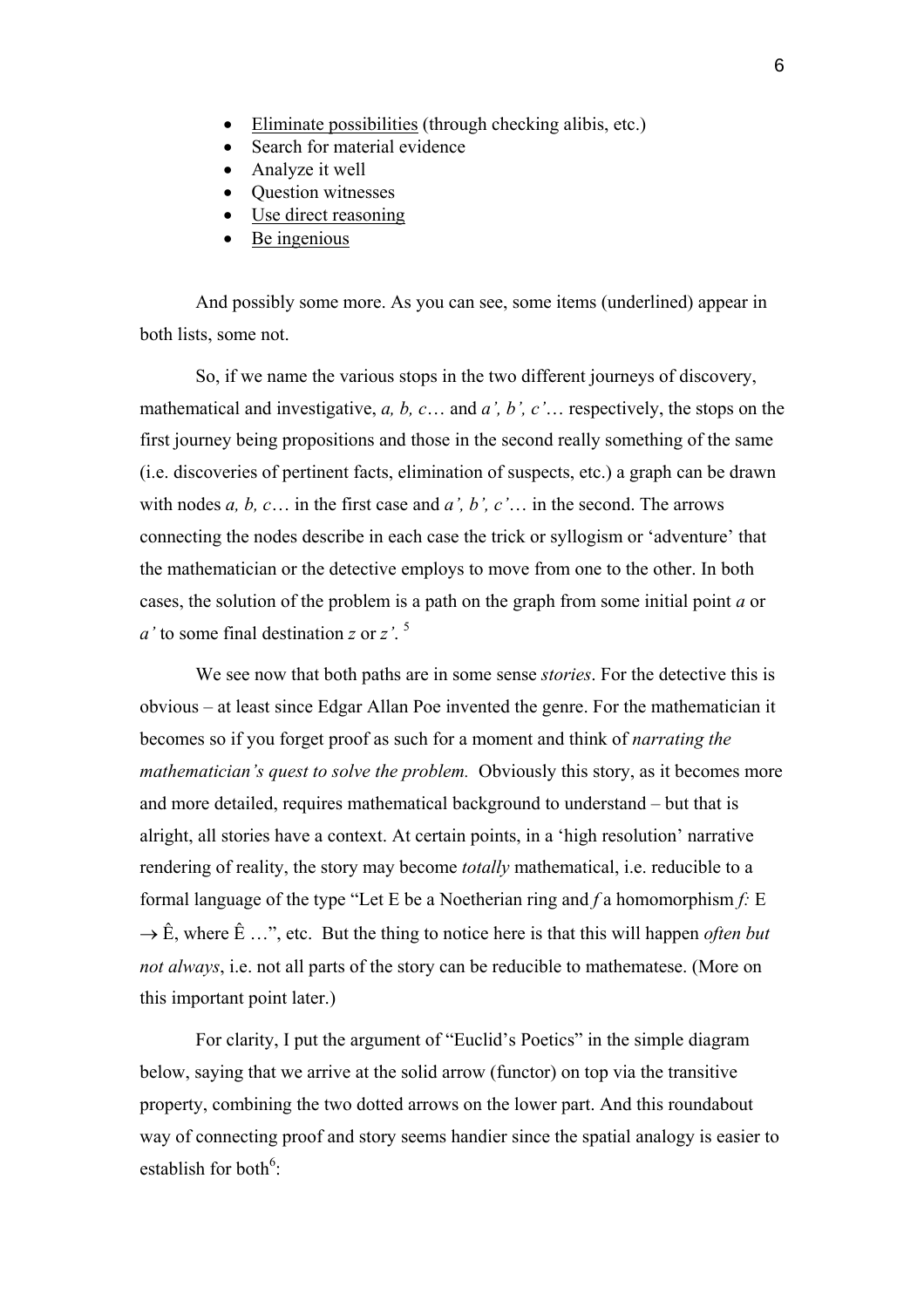

"General abstract nonsense", you may say♣[.](#page-6-0) Maybe. But now the plot thickens.



I gave the lecture on "Euclid's poetics" in April, 2001. And although it wasn't on April Fool's Day I have to admit that my functor connecting proofs and stories was offered somewhat tongue-in-cheek. Let us say that it was the work more of a writer than a mathematician, i.e. more of an inventor of interesting (hopefully) fictions than someone believing in rigorous proof. But this was done with the best intentions – and by this I mean in the belief that good interesting fictions can be helpful in the real world, if only to spur on a movement that may lead to something true. After all, scientists work with models and almost all models are untrue, at least in the sense of being over-simplifications of the realities they are supposed to portray, i.e. full of lies or omissions.

Now, speaking of functors, it is good to remember that the centripetal forces operating in any science, which tend to generalize from similarities (a task usually called induction) are always opposed by legion centrifugal forces, whose task is to identify differences. And in mathematics especially, this opposition has been at the root of most of the last century's epistemological squabbles. The major efforts to find a common unifying language for mathematics, mainly logicism ('all mathematics is reducible to logic'), the set-theoretical approach of Nicolas Bourbaki<sup>[7](#page-62-6)</sup> ('all mathematics is reducible to set theory') as well as the attempt to reformulate the

<span id="page-6-0"></span><sup>♣</sup> This is of course how Category Theory is affectionately (?) referred to by some mathematicians.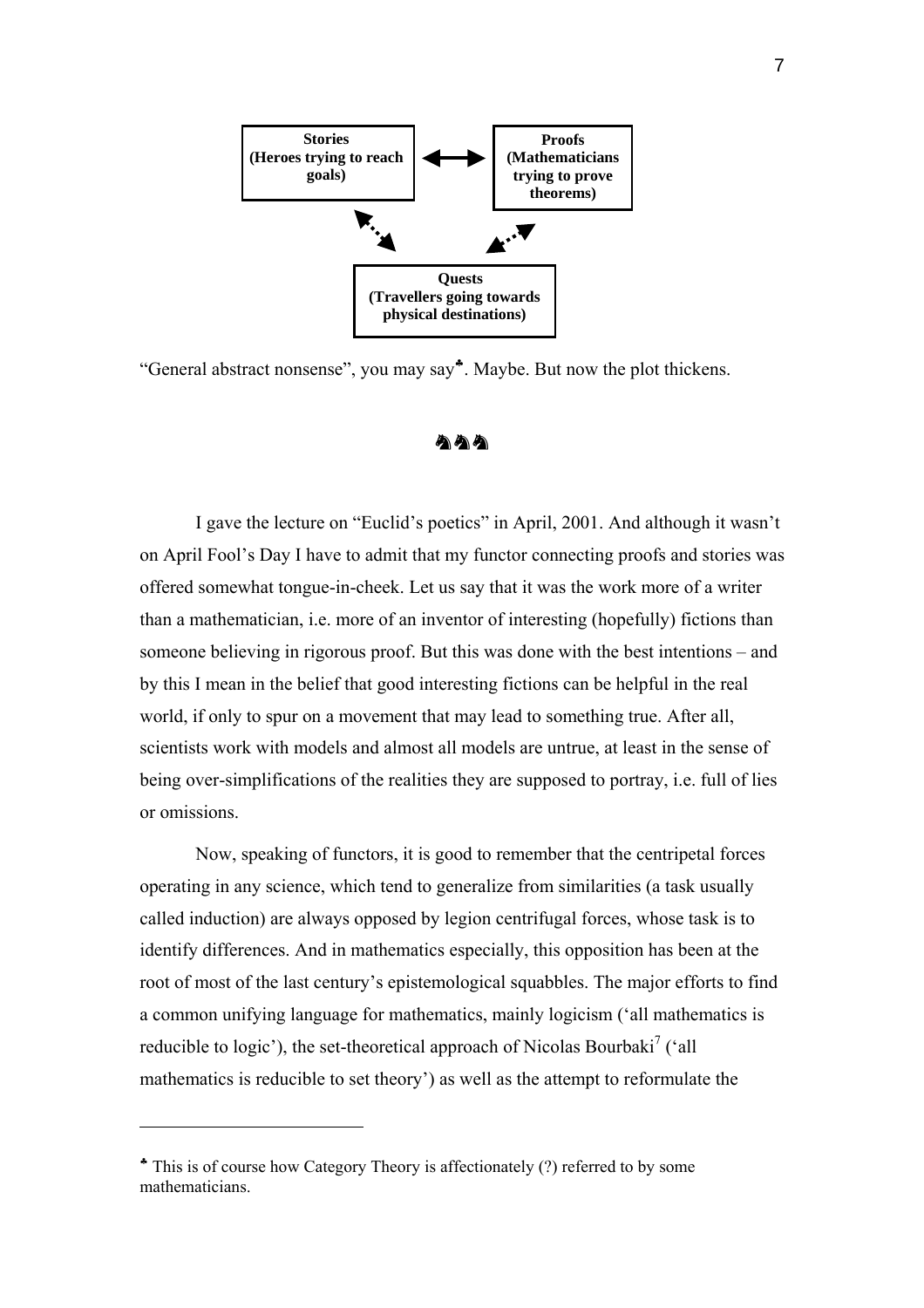various branches in the Esperanto of Category Theory, have been supplanted by the sins of over-generalization: you see, what a language gains in generality, it loses – at least beyond a certain point – in revelatory power. The problem with *very* general languages (whether Category Theory or Business English) is that they speak economically only at a rather trivial level but rise to ungodly (and thus inhuman) levels of complexity (and pedantry) as soon as they must say something deeper[♣](#page-7-0). And I make these rather self-evident statements to underline the fact that my main fear in this investigation of affinities between the structure of narrative and mathematical proof is one of triviality. Indeed, I am heeding the words of Michael Atiyah: "The most useful piece of advice I would give to a mathematics student is always to suspect an impressive sounding theorem if it does not have a special case which is *both* simple *and* non-trivial."

And speaking of special cases, let's look at one of proof-story analogy. Take for example the simple path described by St. Basil's dog (see endnote 6) operating in a world where the Principle of the Excluded Middle holds: the graph below describes, in the generic sense, the structure that underlies all possible proofs employing the *reductio ad absurdum*.



Also, it describes all possible detective stories where there are only two suspects to begin with, *b* and *c*, and once *b* is eliminated (through establishing a watertight alibi, say), then *c* is certainly the culprit; also, all love stories where one's true love is discovered after going through all the ravages of being with one's not-sotrue love, etc. All of the above are just the path *abac* on the graph.

Having warned myself against saying trivialities – a capital offence in mathematical circles –, I turn now to one of the main areas of focus of this

<span id="page-7-0"></span><sup>♣</sup> See the *Principia Mathematica* and the 272 (or whatever) pages it took to prove "1+1=2". For the proof of the infinity of primes it would probably need Borges' Library of Babel.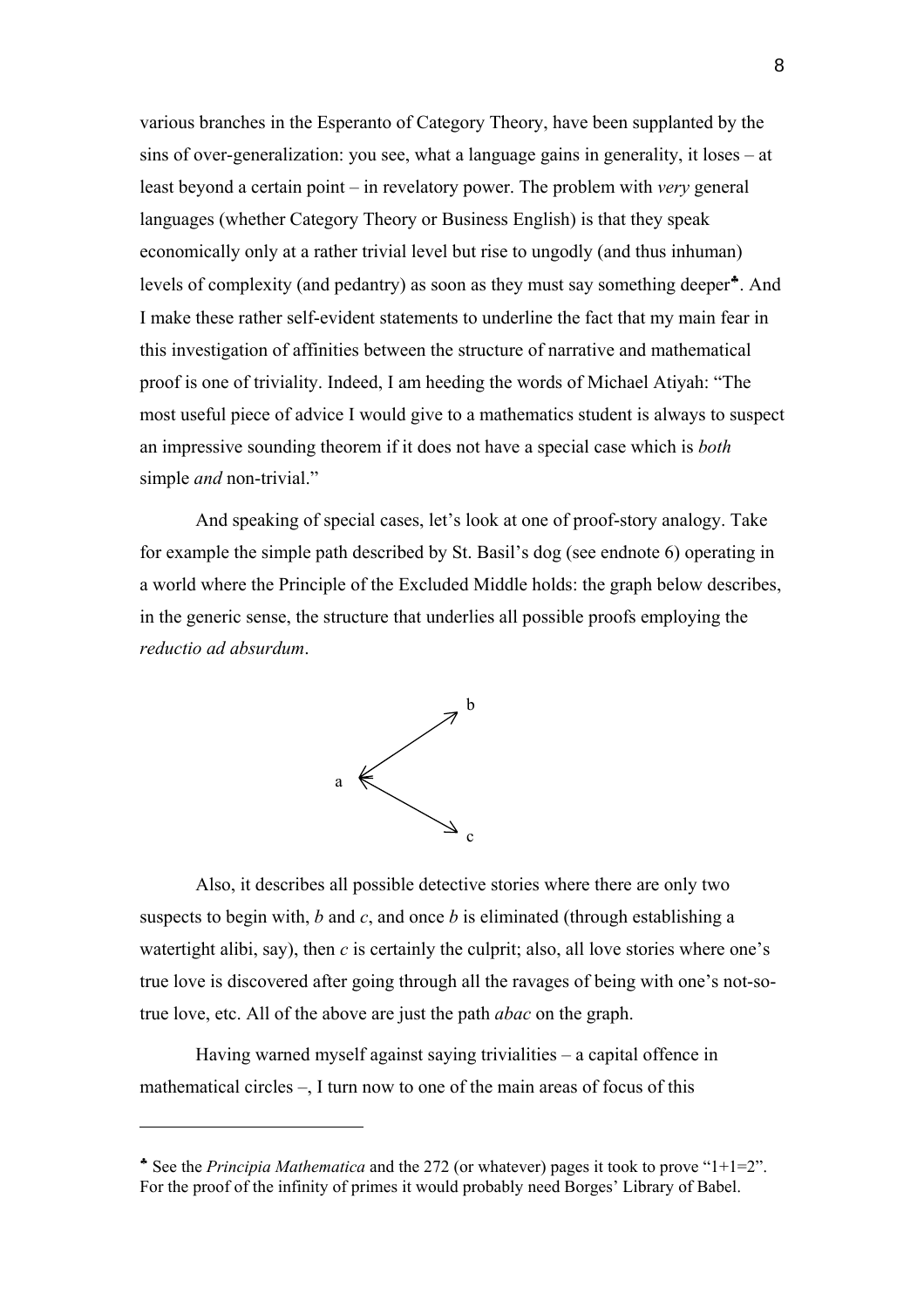symposium to address "the nature of mathematical experience and what makes for a good mathematics story". Now I may shock you by saying that I think that, from the point of view of good storytelling, "what makes a good mathematics story" is obvious: simply, what makes for a good mathematics story is what makes for a good story of *any kind*, i.e. interesting characters with goals that the reader can identify with, and a path from beginning to end that is zigzagging enough to keep the ride interesting – all this obviously in a context that is in some way mathematical $\cdot$ .

But the really interesting question is not how mathematics can help create good stories (this being trivial) as *how storytelling can help create good mathematics* – and I hope I shall convince you that this is not so preposterous a task as it sounds at first. And, not to forget our reason for being here, let me say here that I think that any non-trivial answer to that question, however incomplete, will point to ways of applying it to mathematics education which go beyond the "turning-dislike-intointerest" function of mathematical stories.



Before attempting to answer the question I just posed I shall make a detour, also incidentally throwing light on another element of my title: we have already more than once mentioned "mystery" and we even managed to get a "Noetherian ring" into our discussion. (Please remember, the storyteller's mentality drives me towards the concrete and exotic sounding.) Now it is time to introduce the "Black Knight".

I shall refer of course to the game of chess:

 $\overline{a}$ 

In his famous ('infamous'?) *Mathematician's Apology*, G.H. Hardy states that "a chess problem is genuine mathematics, but in some way it is 'trivial' mathematics." Now, it is interesting that in this credo of "pure mathematics" a chess

<span id="page-8-0"></span><sup>♣</sup> The only trick here, of course, is to make a mathematical goal appealing enough for identification. Rather than expand on this I shall state the title of Simon Singh's very popular book about the proof of Fermat's Last Theorem: *[Fermat's Enigma: The Epic Quest to Solve](http://www.amazon.com/exec/obidos/tg/detail/-/0385493622/qid=1080721069/sr=1-1/ref=sr_1_1/104-6749122-4603921?v=glance&s=books)  [the World's Greatest Mathematical Problem](http://www.amazon.com/exec/obidos/tg/detail/-/0385493622/qid=1080721069/sr=1-1/ref=sr_1_1/104-6749122-4603921?v=glance&s=books).* If 'enigma', 'epic quest' and 'world's greatest problem' is a combination good enough to attract us to Indiana Jones or James Bond, the publishers must have thought, then it's good enough for Pierre de Fermat – and so it proved to be.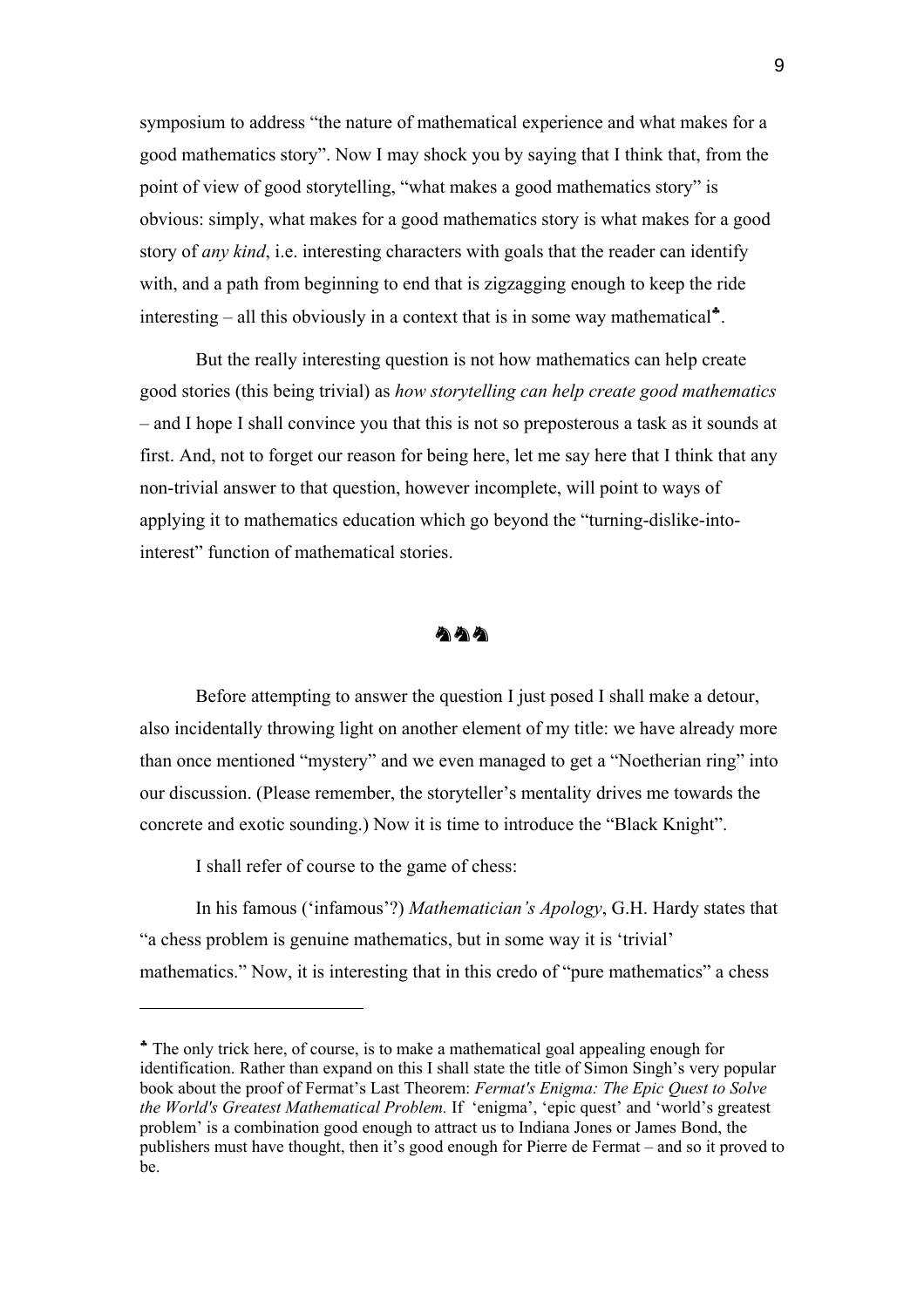*problem*[♣](#page-9-0) is considered to be mathematics, but not the colossally more complex, and more interesting, analysis of the game of chess itself. Of course, what is characteristic about "chess problems" as opposed to chess itself is their absolutely deterministic character, i.e. the fact that, once found, the solution points to an inescapable situation, a cul-de-sac for the losing side. Obviously, it is this which attracted Hardy, for in this determinism lies what a mathematician usually calls "elegance"<sup>8</sup>.

The reason for my detour into the realm of Caissa $\mathbf{v}$  is that I believe chess is a good platform from which to address the questions of the paradigm shift that is taking place in mathematics in recent decades, from the Platonic-Hardyesque-Bourbakist-EAFist<sup>\*</sup> to a messier, more open, less absolutist epistemology. And, what's more, it is a platform from which we can see to greater depth into the math-story link.

There were three reasons that started me thinking along the chess line:

- a) The fact that this was one of Alan Turing's first goals when founding computer science: to create a machine that could beat a human player in chess. As everyone knows, this has been realized. And although it doesn't appear likely that a chess program *thinks like* a grandmaster, it can certainly beat one. (Think of the analogy with airplanes: the model for heavier-than-air-flight was the bird, and although airplanes do not flap their wings and could not run for a second on worms and seeds, they are certainly faster than any of their avian prototypes.)
- b) My experience of trying to teach chess to my five-year-old son, where I found that the 'story' background of the game (the two warring nations metaphor) was rather useful as an introduction – *but not beyond a certain point.*
- c) Reading the fiery Doron Zeilberger's  $57<sup>th</sup>$  Opinion and his attack on arch-EAFist G.H.Hardy's snubbing of chess as mathematics<sup>[9](#page-62-8)</sup>.

<span id="page-9-0"></span><sup>♣</sup> The term "chess problems", as used by Hardy, refers to the rather simple combinatorially, and thus of course 'trivial' in the mathematical sense, composed (not real-game) situations where one side can mate (only in the chess sense, of course) the other in a prescribed number of moves, usually no more than three. Of course strong chess players find these trivial as well!

<span id="page-9-1"></span> $*$  A dryad, the – of non-mythological origin – mythological goddess of chess.

<span id="page-9-2"></span><sup>♣</sup> EAFist = adhering to the EAF (Esoteric Abstract Formalist) model; see my "Embedding mathematics in the soul", where this particular mentality is concretely attributed to its three Greek creators, Pythagoras, Plato and Euclid.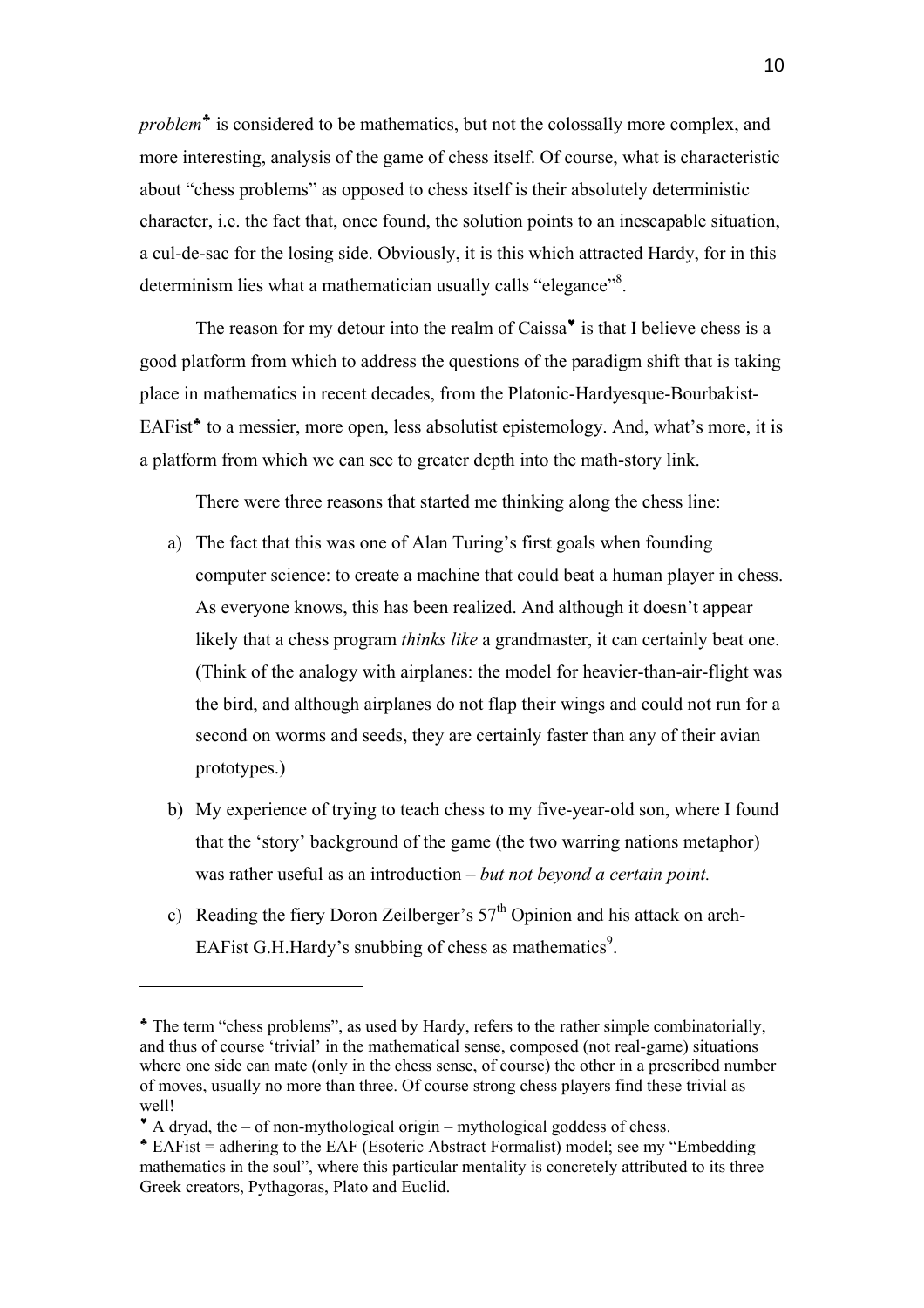As chess-language is infested by military metaphors, I started my investigation by trying to translate chess games into stories. My first attempt started like this:

CHESS STORY #1: *The White Queen sent forth to the field her trusted bodyguard, an excellent scout. The Black King, being a cautious man, sent out a horseman, to inspect his moves from a distance. Fearing some trickery, the White King had one of his Knight's soldiers cover the way for one of his fighting Bishops to approach the field from the side…* [10](#page-62-9)

Now, this is very pedantic as storytelling and will become worse so, and extremely boring, if the description continues well into the game. And you can imagine that if one would want to make this style totally, unambiguously accurate – which might be altogether impossible – it would become so at the cost of greater length and even worse pedantry. Like that trite piece of popular wisdom comparing women and translations, our story version above will lose in beauty what it gains in accuracy. And even in its most meticulous (and pedantic) it will be a highly uneconomical description of a chess game, certainly much less so than the modern 'algebraic' description of the above as: 1. d4 Nf6 2. g3 d5 3. Bg2 e6, etc. And of course we all know that notation is of great importance in the development of thought – after all it was partly notation that did not allow ancient Greek, and then Renaissance, mathematics to progress further than it did.<sup>11</sup>

But as anyone at all familiar with chess knows there are two levels of methods of thinking, strategic and tactical, the second often reduced to its simplest form of calculating or "counting" (moves). This is the thinking of the type "if I take my Bishop to a3 he may take it with his Rook", i.e. what the *hoi polloi* equate with chess thinking. And, not surprisingly, this is exactly the kind of thinking that computers are excellent at, as they can calculate much faster, much more accurately and to much greater depth than any human being – and without ever blundering!

Here the first similarity with mathematics surfaces: obviously, a big part of mathematical thinking is also purely combinatorial-calculational. And – surprise, surprise! – this also happens to be just the kind of thinking that laypersons *equate* with mathematical thinking. (This is the view by which a mathematician is someone doing complicated sums or solving funny-looking equations on the blackboard.) But we know better: that this is only a *part* of mathematics and one that many good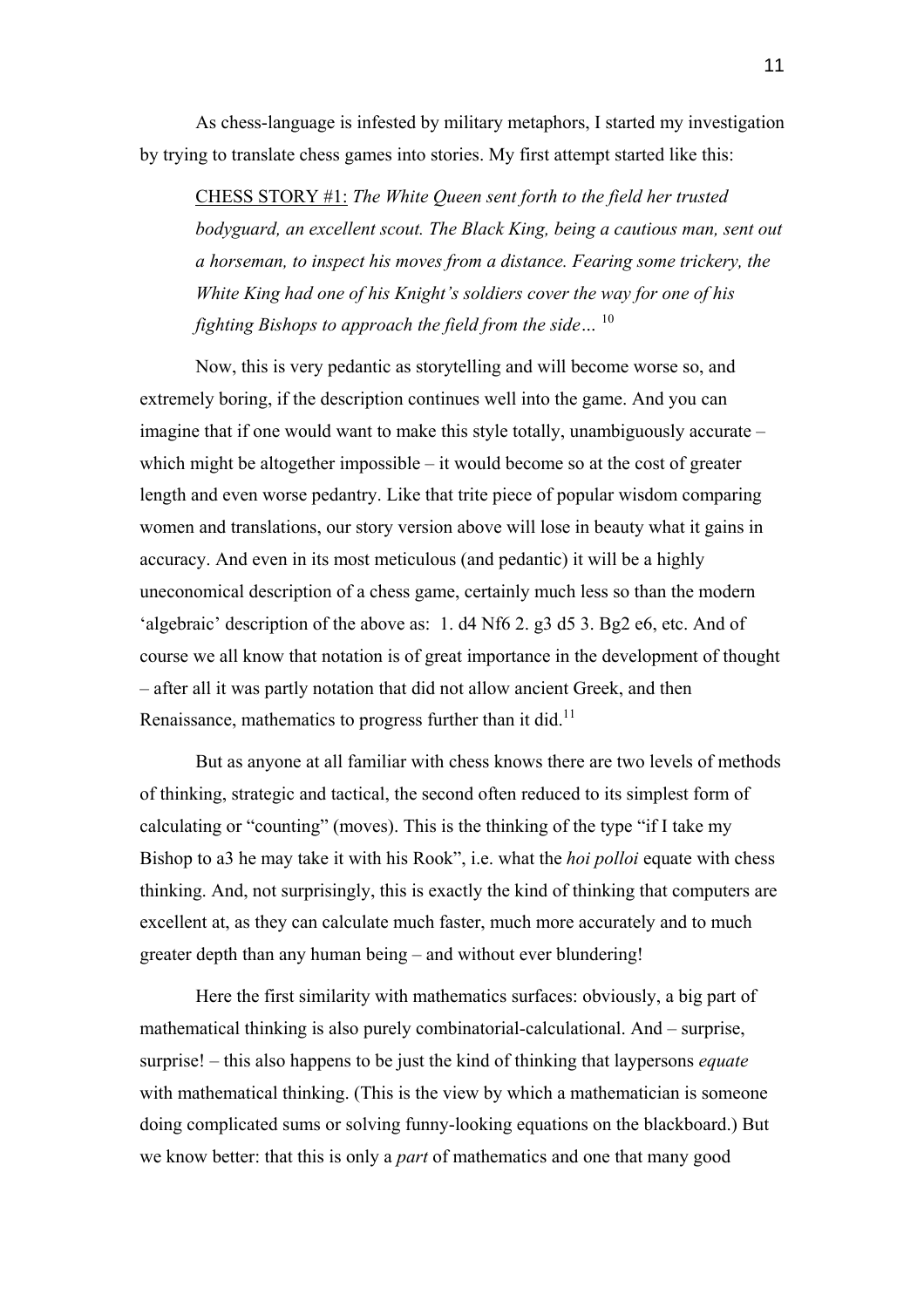mathematicians dislike – in fact, it often goes against the requirements of elegance and the certain *je-ne-sais-quoi* at the heart of the classical EAF aesthetic.

Back to chess. When a player is thinking strategically, he or she is using a very different language from the "if I go there, he goes there" variety. A rather oldfashioned reductionist mentality – which, by the way, would be quite fine were it not for complexity and the truth in that old adage about "quantitative change becoming qualitative at some point" – might insist that any talk of "strategic" is but a mask for our ignorance and our inability to raise the tactical-computational to the absolute level it is entitled to (i.e. being able to calculate *everything*). But for human beings at their present stage of cognitive development, strategic-type thinking is not only useful but necessary – though alas not sufficient for all quests.

Now, a strategic-level rendering-into-story of a game of chess might go like:

CHESS STORY #2: *The White King marched his best soldiers to the center of the battlefield, but the Black King developed his flanks, preparing against an enemy attack by strong defensive measures. Clearly, the Black King was more intent to protect his kingdom, than to win. Yet, in the end his cautiousness and good sense led to victory. For when the White King made a risky attack, trying to break through to the Black King's camp with a sacrifice of his finest cavalry, the Black King immediately turned the situation to his advantage, crushing his opponent step by methodical step.* 

Although the style of Chess Story #2 is not exactly Flaubert either, it certainly goes down better, as story, than Chess Story #1. And also, it tells us things about the game which – though certainly not sufficient to reconstruct it in every detail – are meaningful and significant to a chess player.

If we move one level up, from Kings and strategy to the human players' psychology and method, we get something like:

CHESS STORY #3: *When Vladimir Kramnik started to prepare for his championship match against Garry Kasparov, he was aware that he would be fighting a stronger opponent, quite possibly the strongest player who ever existed and, what's more, the one with the most profound knowledge of "opening theory" ( the variations in the early phases of the game.) So Kramnik, being a very methodical and down-to-earth person, set out to*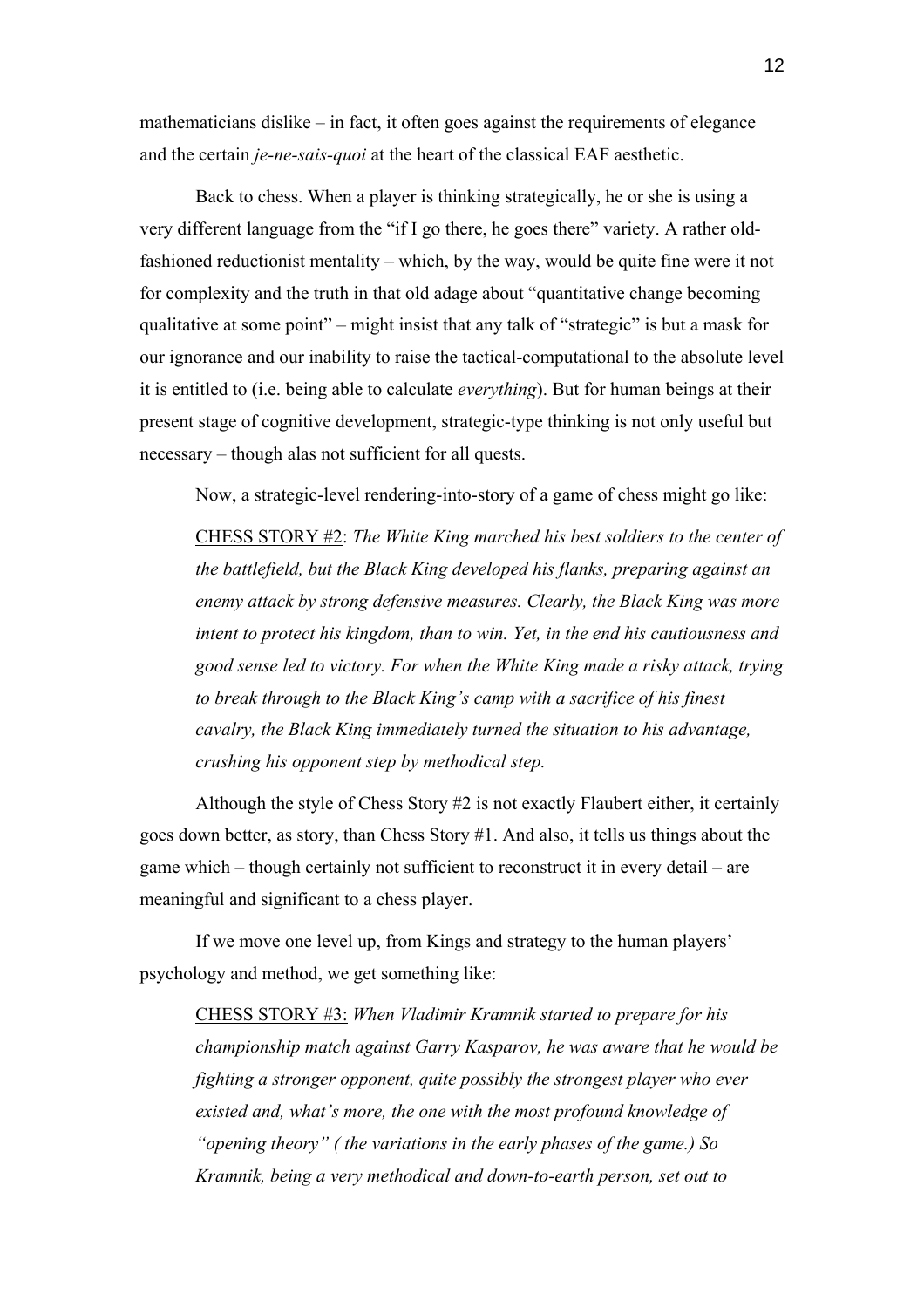*prepare in a way that would neutralize Kasparov's "serve" with white, early in the game, in order to transfer the battle to the middlegame, where background research is less useful. He searched with his seconds and analysts in the annals of chess history, which Kasparov knew so well, and found that an old stratagem favored by ex-world champion Emanuel Lasker*[♣](#page-12-0) *, an outmoded – and thus probably not very well studied by the otherwise very-upto-date Kasparov – variation of the 'Ruy Lopez' opening, called the 'Berlin Defence' had a lot of hidden potential. So, he studied this in great depth, found many subtle variations, and used it every time he could when playing black. Kasparov was really totally surprised by the employment of an old and long-thought-passive defense which he did not know well enough – nor did he have enough time to study it during the match – and Kramnik managed to get four valuable draws in his games with black, i.e. in the games where Kasparov had the advantage of the first move and could aggressively go for a win. This was crucial in his final victory in the match...*[♥](#page-12-1)

Now, this type of narrative thinking (for it *is* narrative and it *is* thinking) is extremely useful, mainly for two reasons: a) as chess is played by real people, human concerns, psychological, sociological or epistemological, play as important a part as the strategic and the tactical, especially in high level encounters; and, b) operating as it does on the level of metaphorical interpretation<sup> $\bullet$ </sup>, it is fundamental in building and maintaining the player's functioning at the symbolic-affective level which is so necessary for a winning mentality.

The gist of what we see by our three chess stories is:

- At the very detailed, tactical (and combinatorial-calculational) level, narrative rendering is all but useless, or worse: confusing and irrelevant.
- At the level of strategy it can offer some useful insights.

<span id="page-12-0"></span><sup>♣</sup> Incidentally, also a great mathematician. In 1905 Lasker introduced the notion of primary ideals and proved his Primary Decomposition Theorem, also known as the Lasker Decomposition Theorem, for ideals of polynomial rings.

<span id="page-12-1"></span><sup>♥</sup> It is extremely interesting in our context that the Berlin Defence is not easily amenable to analysis by existing computer programs – so it couldn't be taken apart by Kasparov's staff officers – as it's a more strategic variation, with no pronounced combinatorial features.

<span id="page-12-2"></span><sup>♦</sup> I mean this in the sense of it being full of words/concepts derived from the war metaphor: 'fighting', 'opponent', 'tactical', 'stratagem', 'defence', 'surprise', etc.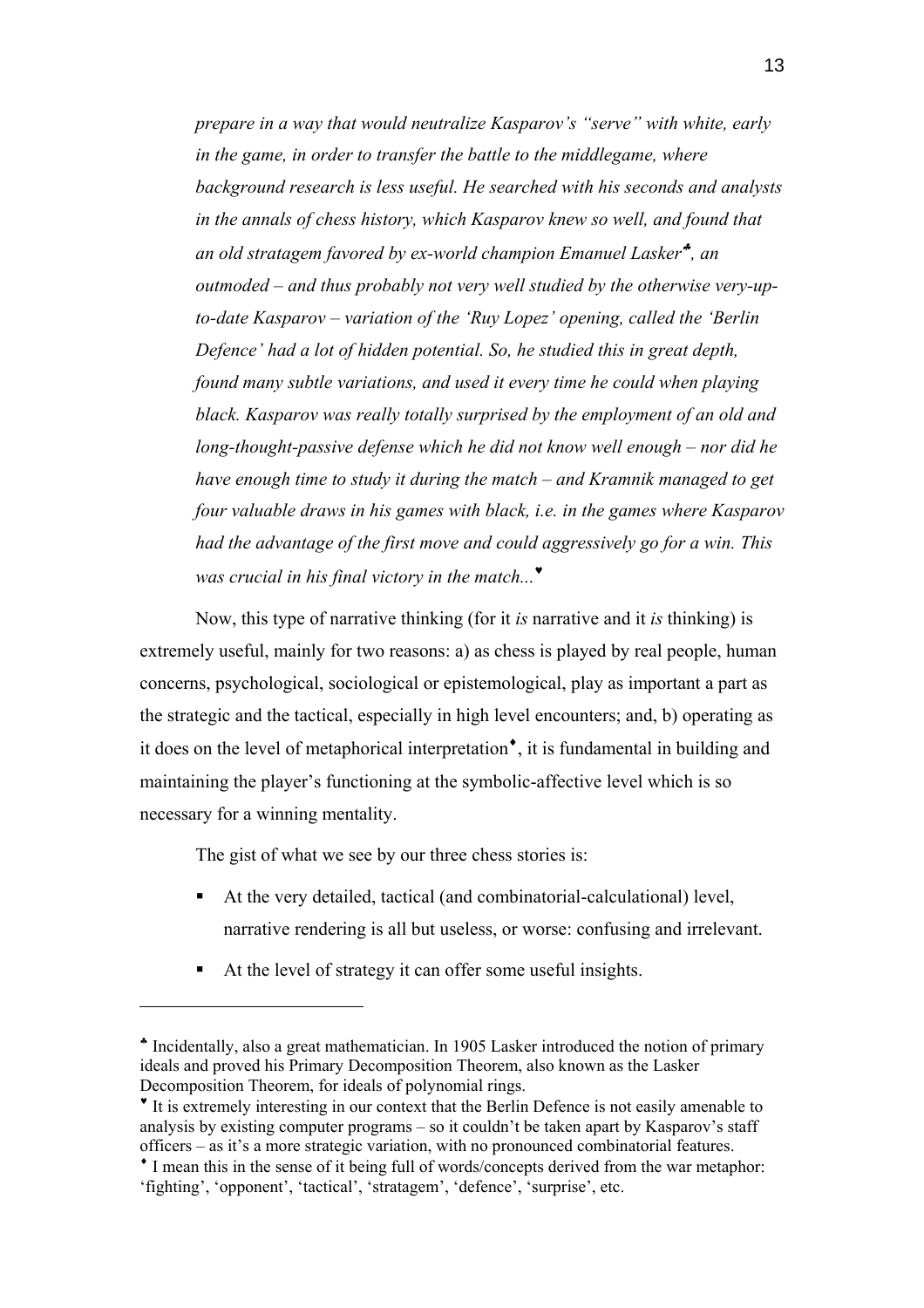At an even higher level (psychology, grand strategy, etc.) the story level is indispensable, both as a cognitive tool and at the level of motivation, whether positive or negative.

As it is impossible for a player to advance in the game without developing as much as possible his tactical and combinatorial-calculational skills, so it is a serious drawback for him or her who wishes to reach the highest levels to be ignorant of the history of the game and of the life stories of the great players. For chess, to a very serious player, does not begin and end on the board. It is a part of life and extra-chess factors come into it very significantly. As at the strategic level narrative is useful and at the highest level it prevails, storytelling<sup>\*</sup> is a necessary part of chess thinking and knowledge. Its importance can be ascertained by glancing through the contents of leading players in their own collections of their best games, where all three levels of analysis are employed. The relative importance of each level of analysis differs for each player, and establishes his/her personal style<sup> $\bullet$ </sup>. Seen from a higher perspective, the evolution of styles describes the evolution of chess thinking, in its general form.

#### めめめ

I shall return to our chess stories and what they can tell us about storytelling helping us in doing good mathematics. But first I must face the question that begs to be asked: "what, in Archimedes name, *is* good mathematics?"

Well, as an outsider would certainly *not* expect – what with mathematics being 'the Queen of the Sciences', the domain of 'absolute and certain knowledge' and so on –, professional mathematicians have very differing views on this and their answers would form a highly inconsistent body of statements. But what is really interesting is that most, if not all, would agree that: a) the distinction between good and bad mathematics is highly meaningful and, b) in a way strangely smacking of Gödel's theorems, the issue cannot be disputed (let alone settled) *within* any particular

<span id="page-13-0"></span><sup>♣</sup> By the way, you can substitute 'narrative discourse' for 'storytelling', if you find the latter too light.

<span id="page-13-1"></span><sup>♦</sup> A small example: Kasparov does many more calculations than Karpov.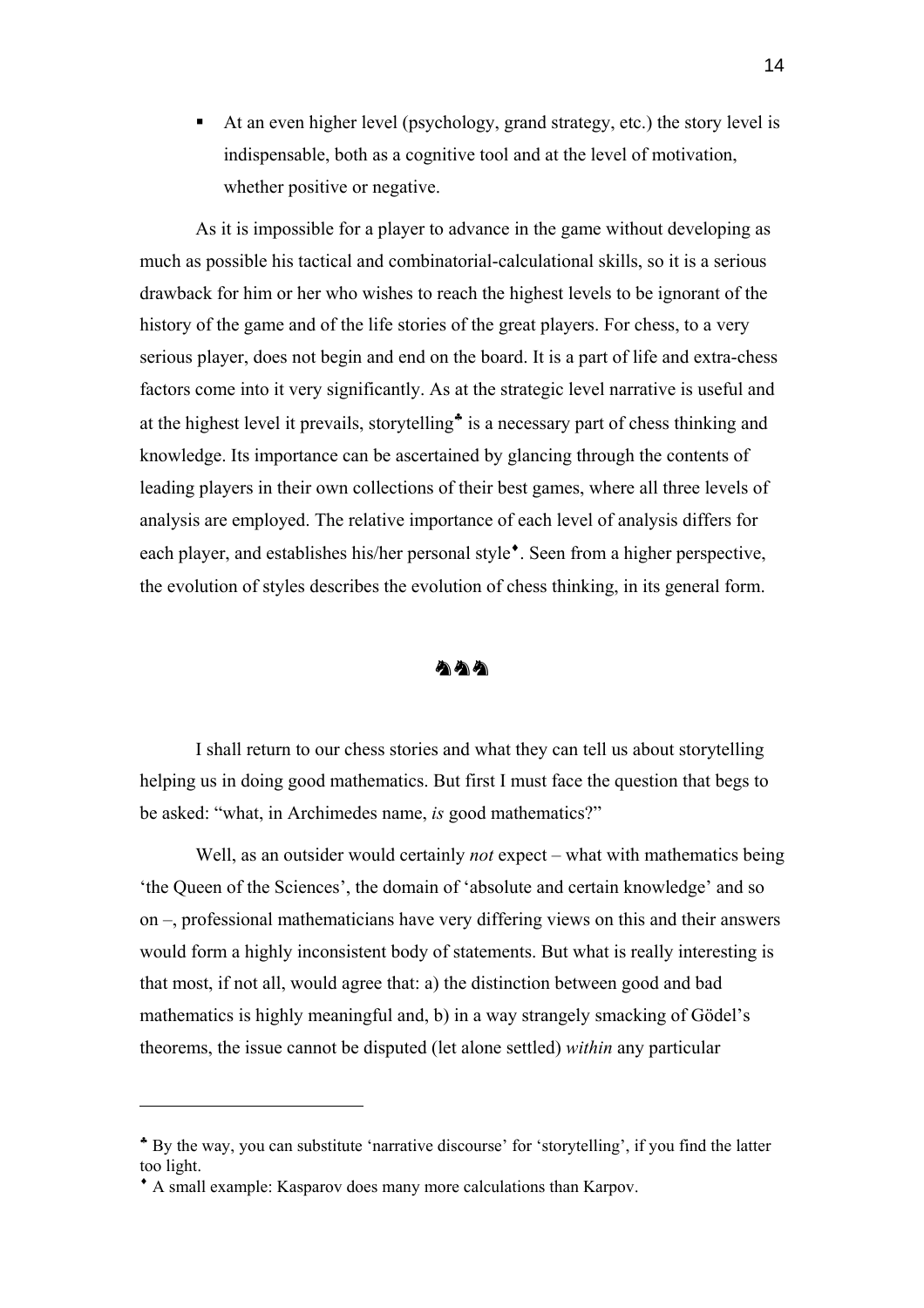mathematical theory[♥](#page-14-0). And what's more – this *unlike* Gödel's theorems – it is extremely difficult to imagine that it can be resolved even at the level of a higher, more inclusive formal theory.

One does not need Gödel's genius to prove the endomathematical insolubility of the problem: after all, no mathematical theory contains a language adequate enough (actually: *vague* enough) in which even to state it. In fact, if the EAF model extended its strict demands from mathematics to thinking or talking *about* mathematics, a member of the totally *purus* species of mathematician, faced with the problem of 'goodness' would have to reply, like a good *entre deux guerres* logical positivist[♥](#page-14-1): "This is a pseudo-problem, a statement which is not just unprovable – and thus already unacceptable by strictly endomathematical EAF criteria – but unstatable. Quite literally, it is *non*-sense!" Yet, the intriguing thing is that mathematicians as a rule do not give this reply<sup>12</sup>.

Hardy goes on and on about mathematical 'beauty' in his *Apology*, a quality he also ascribes to chess problems. But chess problems are "trivial", he says, because good mathematics has to be "*both beautiful and important*". Now, as Hardy couldn't give tuppence for anything as gross as *applications*, by "important" he obviously means "important for mathematics". And though one might try to define this criterion formally – oh, something having to do with generality, measured as the number of deeper results a theorem could lead to –, any attempt at definition would most probably run very soon into a vicious circle: 'It is important because… it is important…' Good grief!

The story of the impasse that mathematics reached in its navel-gazing "foundational crisis" period exercise has been frequently told: David Hilbert's dream of reconstructing a totally reference-free mathematics, consistent and complete, out of the most basic material, run up against the problems discovered by Kurt Gödel. What has not been given sufficient notice though is the lack of progress in the equally important need for mathematics to talk about itself *informally yet intelligently*. Unlike the foundational tragedy, this other failure has never even been acknowledged as a

<span id="page-14-0"></span><sup>♥</sup> It cannot be *formally* decided within the theory, i.e. the language of the theory itself does not suffice to discuss it.

<span id="page-14-1"></span><sup>♥</sup> That is, by misinterpreting the concluding statement of Wittgenstein's *Tractatus*: 'What we cannot speak about, we must pass over in silence.'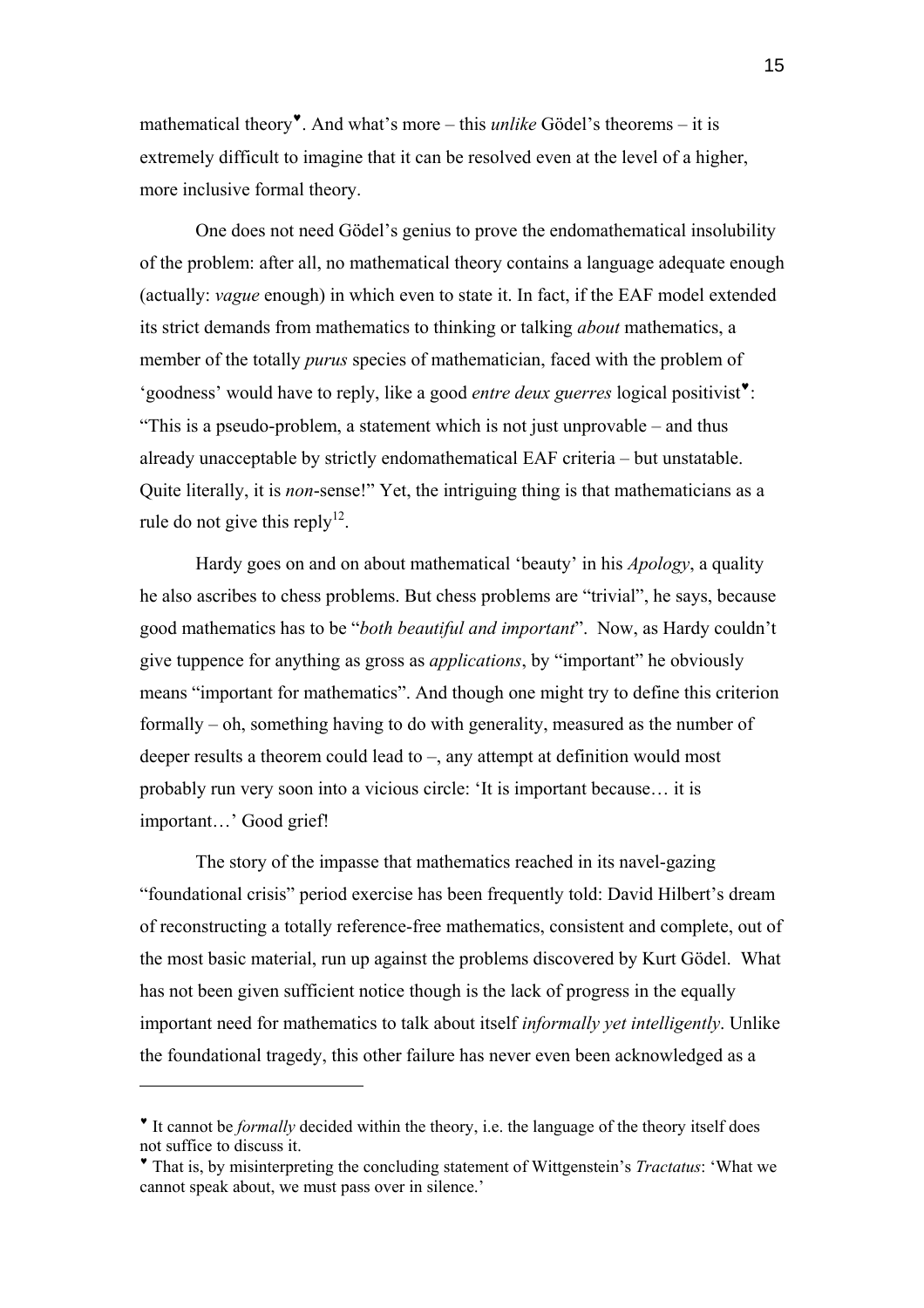serious one – in fact, I don't think that the problem has even been really noticed! – and this I guess mostly because of the blinders set in place by epistemological purism. Beliefs die hard, and despite any protestations to the contrary, almost all mathematicians tend to consider the EAF model as *the* epistemological tool to deal with any level of reality, however messy.<sup>\*</sup>

Hilbert's project of a mathematics so well-founded and rigorous that it can be totally derivable by a machine lacking the human frailties of imagination, intuition, etc.,[♥](#page-15-1) was – like the tower of Babel – never completed. But still, untouched by Gödel is the fact that to whichever degree of combinatorial depth the Hilbertian ideal algorithm might go, the theorems it would produce would be *correct*. In that sense, they would definitely be mathematics – but *good* mathematics?

The Hilbert machine brings to mind the scenario of a hundred monkeys typing away: given sufficient time, they would produce all of Shakespeare's sonnets. Sure. Of course in olden times the problem would be you'd need a thousand humans and a few million years to extract the sonnets from the mess, though for a computer having the originals in its memory this would be a trivial task – given time. But if the task in question for the monkeys was not to produce all of Shakespeare's sonnets but some *good new sonnets* as well – and this is certainly no more daunting, statistically speaking – and for a computer to recognize them… Well, how could a computer do *that*? A sophisticated language recognition program could take the selection down to 14-line segments that are grammatically and syntactically ok, use acceptable words (though Shakespeare didn't always do that) and satisfy the metric and rhyming requirements of the form. But interestingly, setting up a program that would pick out the *good* poems would be probably as complex (or rather: equally impossible) as finding one to locate the *good* theorems out of the combinatorial diarrhea produced by an infinitely ticking away Hilbert machine.

Of course, hardly anyone believes anymore in the total logical determinism dreamed of by Laplace<sup>13</sup>. We now know that at every level of reality there are at least

<span id="page-15-0"></span><sup>♣</sup> This would explain the phenomenon that many great mathematicians are notoriously naïve when they theorize on matters exomathematical: they are unconsciously applying the EAF model to realities too complex to sustain it.

<span id="page-15-1"></span><sup>♥</sup> His fellow superstar's Henri Poincaré's poignant joke was that this would be like a machine into which the pigs enter from one side and the sausages come out from the other.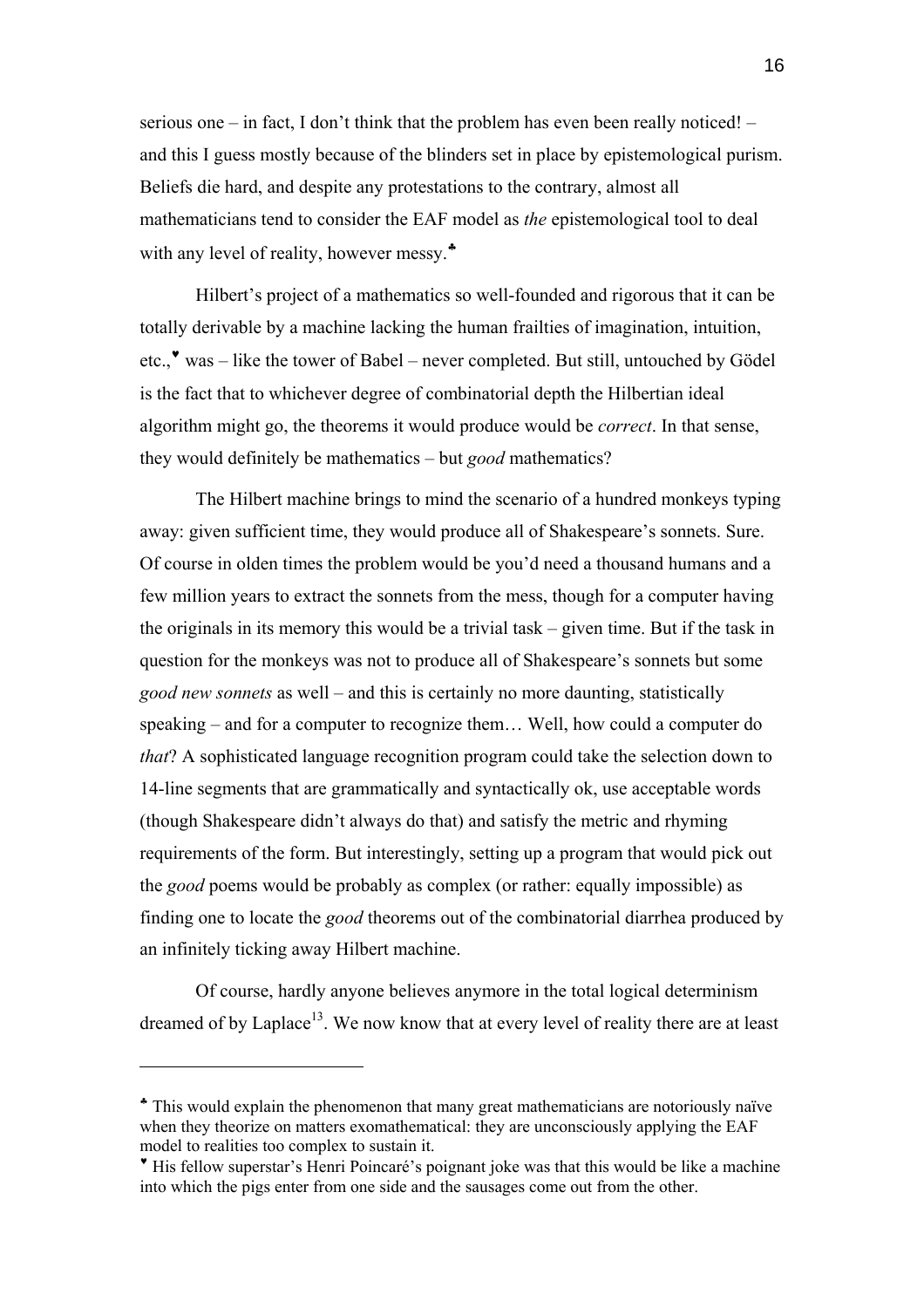some phenomena that are irreducible to the laws of a lower level. Chemistry is not totally reducible to physics and biology is not totally reducible to chemistry – though there are strong overlaps. Larger-scale thinking is as a rule required by the nature of a larger-scale reality. Of course, a mathematician can still be forgiven to think of mathematics as totally deterministic: it is after all the privilege of mathematics to deny reality, via abstraction, and thus to contain its own criteria of truth. What a mathematician does, after all, is create rules for one-person games that he or she then proceeds to play. The fact that some of these games are inspired by reality and some of their results can be applied to it, functioning like they do as models, does not – for many mathematicians at least – affect mathematics at all<sup>14</sup>. But all absolutist arguments have to be viewed with much more skepticism in the light of what we are learning about complexity.

And I now make the connection with chess: if our need for strategy (i.e. larger scale, non-formal thinking) is just a symptom of our being mental dwarfs complexityand speed-wise, then all chess will be eventually reduced to calculating every path on a decision tree, and thus one day a computer will be able to play only perfect games. But complex as chess may be (the total number of possible chess games has been estimated to be about  $10^{40}$  times more than the atoms of the universe), it is infinitely simpler than the body of all possible mathematical propositions – and this without taking into account mathematical fields or sub-fields that have not yet been developed. So: if strategic thinking is necessary in the two-person game of chess, why should it not be in the enormously more complex one-person games of mathematicians? After all, it is not the second player that adds the uncertainty making necessary the abandonment of solely deterministic thinking, but the ratio of the known to the unknown. And this is immense in mathematics, regardless of whether we are talking of the not-yet-known-but-in-principle-knowable propositions, or the inprinciple-unknowable, the legacy bequeathed to us by Gödel?

#### 小小小

It is obvious that concepts like 'beauty', 'goodness', even 'importance' cannot be meaningfully discussed strictly within the limits of a formal mathematical theory. But what of 'truth' itself? At one level, that of 'truth values' of propositions, this is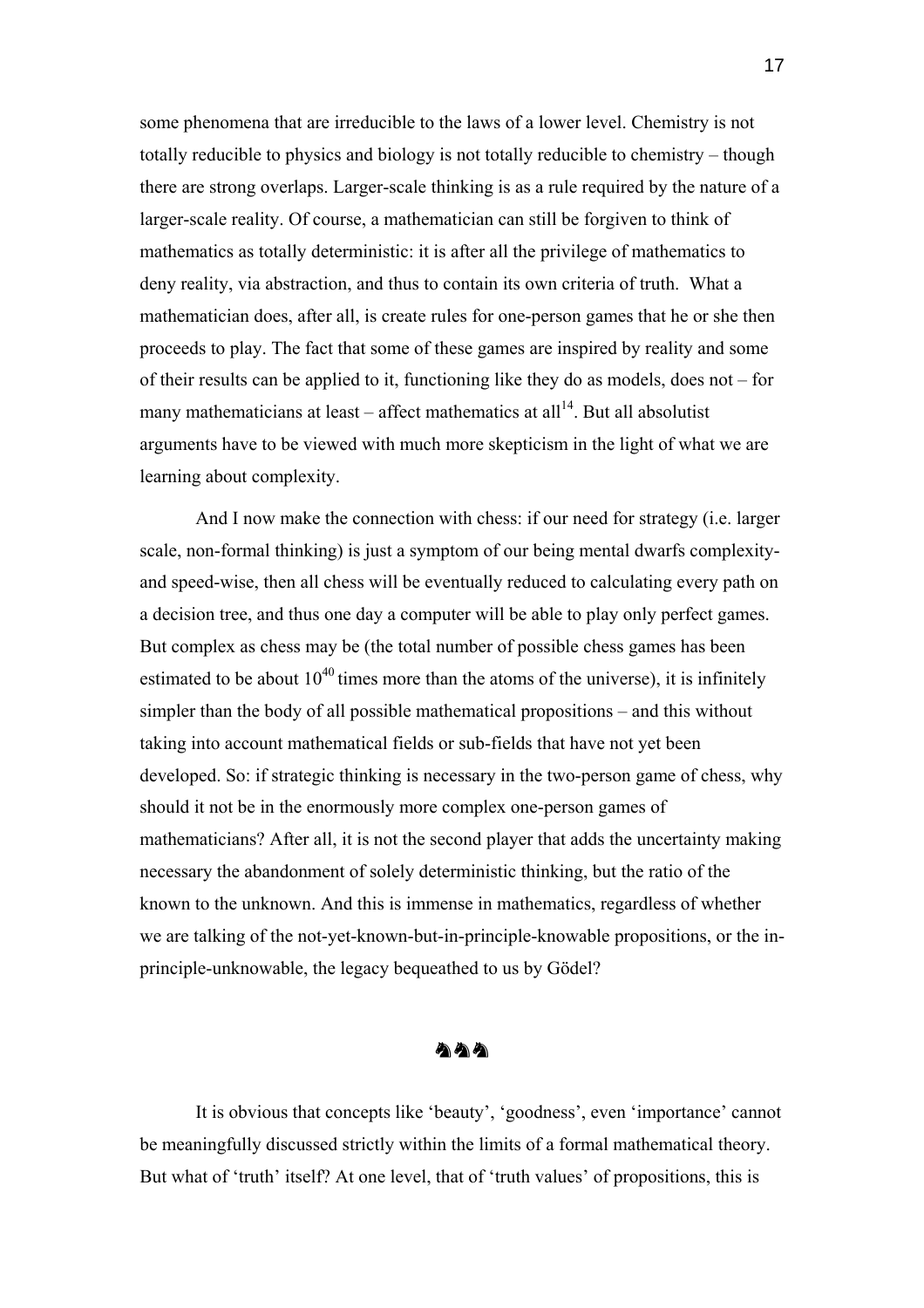obviously within – indeed at the heart – of any formal theory. But I am thinking of Albert Einstein's comment to a mathematician: "My job is much more difficult than yours. What you say has to be right – what I say also has to be true." Could anything of the sort, i.e. a distinction of 'rightness' (for which a positive truth value would be enough) and 'trueness' be applicable to mathematics itself?  $*$ 

You see, the problem with a great – if not the greatest – percentage of theorems coming out of a Hilbert-type 'machine' would not be that they are wrong but that they are *irrelevant* – as no doubt is some of the mathematics being produced today.[15 A](#page-62-13) decade ago it was calculated that approximately 200,000 new theorems were published every year. And although I'm sure that almost all of them are *right,*  having been peer-reviewed, it is hard to believe that a very high percentage of them is a significant addition to knowledge – and a definition of truth must somehow allow it to connect with knowledge, or else of what inherent value is it?

Am I playing with the definition of words? I don't think so. If concepts like 'importance' (still using Hardy's word), 'goodness', 'beauty', 'relevance', 'interest' etc., are not within reach of a formal theory, then we should allow for the highest of philosophical values, truth, to be also less-than-perfectly formalizable, even when applied to mathematics.

I am treading on dangerous ground here, and I must be careful. I want to make it absolutely clear that I am not siding here with the promoters of such inanities as 'feminist algebra', or 'Aryan cohomology theory' or whatnot. Even before Andrew Wiles and his proof, a person who seriously argued that whether  $a^{n} + b^{n} = c^{n}$  has integer solutions for n>2 is a matter of taste, or race, or socioeconomic factors, would be rightly considered a crank.

Clearly, any theorem established by peer-accepted proof within a given axiomatic system with well-defined rules of inference is 'right'. But no amount of proving can convince a mathematician to believe that Fermat's Last Theorem is as

<span id="page-17-0"></span><sup>♣</sup> Assume for example that I now invent and propose arbitrary new definitions and an axiom system which is consistent, etc. This is my mathematical theory, my one-person game. Any statements I produce **in it the rigorous way** are 'right'. But can they be awarded the accolade of 'truth'?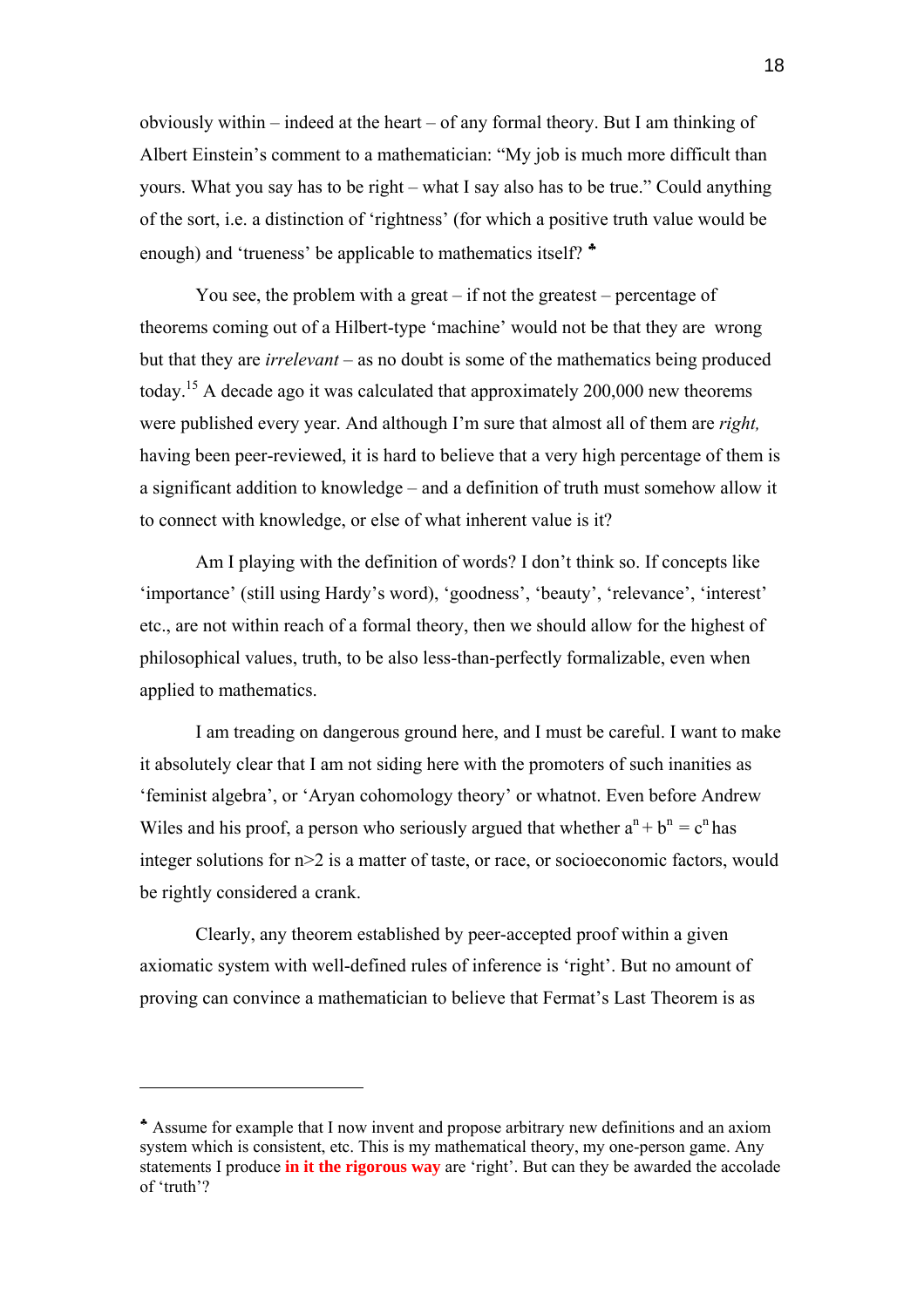important as all the hype tells us it is.<sup>\*</sup> Yet, there is no chance in a zillion that Wiles would have become a front-page celebrity, or the story of his effort a bestseller, if it was simply said of him that he proved the Shimura-Taniyama Conjecture, which is in fact exactly what he did. But to us writers this comes as no surprise: we have learned the hard way that human society feeds much more on the mythological (which is of course narrative) than the rational. And what myth-eater worth the name would want the Shimura-Taniyama conjecture, given also a choice of "the world's greatest mathematical problem" as FLT became to the media, for a while anyway?

Richard Feynman has said that "mathematicians can prove only trivial theorems, because every theorem that is proved is trivial". And although this is certainly partly a joke on mathematicians' use of certain concepts, there is an element of truth in it: known (i.e. proven) mathematics is in a certain sense "obvious". But that is where formal theories stop. If we move into the sphere of the unknown, the EAF criteria wither. For example, there are many excellent mathematicians who *believe* that the Riemann Hypothesis is true but there are also some, equally excellent, who *believe* it probably is only partly true. And what of all other results of which there is no proof, or even further, those of which even the basic premises have not been defined? What is the value of that part of mathematics for which the only formally acceptable criteria cannot be established? And when we say this, we must remember that it is almost certain that infinitely more mathematics is unknown than known. Are we to exile it from our discourse, must we simply relegate it  $-$  if we can describe it well enough – to the "to be possibly proven" list?

Von Neumann's warning is certainly to be taken seriously: "As a mathematical discipline travels far from its empirical source, or still more, if it is a second and third generation only indirectly inspired by ideas coming from 'reality', it is beset with very grave dangers. It becomes more and more purely aestheticizing, more and more purely *l'art pour l'art*..." Yet, this is but one central aspect of the problem. We must not become philistines and say that a direct relationship to exomathematical applications is the sole criterion of importance for mathematics. It is basic; but by no means the only one.

<span id="page-18-0"></span><sup>♣</sup> In fact, Wiles' real contribution to mathematics was that he proved a *much more general* result, of which FLT was a corollary, as had been previously been proven by Ken Ribet working on a conjecture of Gerhard Frey.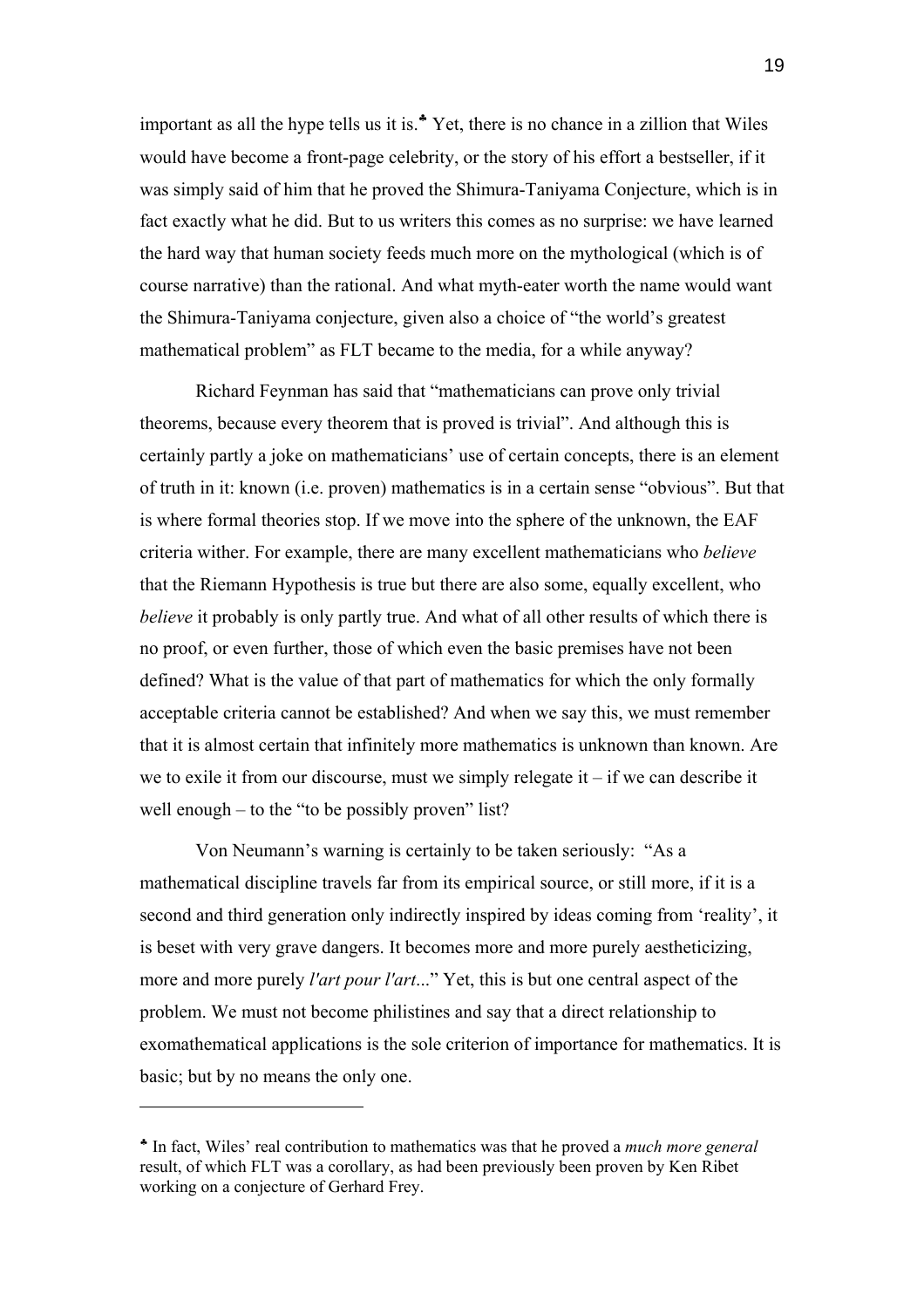So, if not at applicability, where else should we look for the meaning of mathematics, the locus of the valuation of the criteria of 'good' and 'important'? We mentioned earlier that if we try to solve the problem with purely endomathematical criteria it most probably tends to become circuitous. And more than a hundred years of philosophy of mathematics have not really contributed to answering these questions. We do not yet have a score on which of the traditional camps got more points right – though all the talk about formalism vs. logicism vs. intuitionism, etc., has undeniably spurred-on progress in some mathematical fields<sup>\*</sup>. And today Platonists, formalists, logicists, intuitionists and constructivists alike, all have to take at least partly into account the not-really-philosophical Darwinian-phylogenetic slant that has recently become very (too?) popular when talking about the ontology of human knowledge of any kind. Indeed, anyone but an ultra-fanatical zealot of the old schools would have to admit that if we take the Platonist and the constructivist viewpoints as two extremes, cognitive science teaches us there is at least an element of truth in both. In the Platonist extreme: it is difficult to see how the natural numbers or *π* can somehow *not* be inherent in the nature of the cosmos ("made by the good God", Leopold Kronecker would say). And in the other end, the constructivist: it is impossible not to admit that at least *some* mathematics, oh for example Topos Theory, or Wiles' way to Fermat, or for that matter FORTRAN – which is not more of an artifice than Topos Theory – is at least partly (heavily) molded by the freedom of human creativity.

But although some mathematicians take an interest – by no means all  $do - in$ the philosophy of mathematics, formal or not, and many enjoy reading either scholarly or general accounts of the history of mathematics and the biographies of mathematicians, hardly any important mathematicians take these matters really seriously – I mean seriously enough to affect their work – at least while they are in the peak of their careers<sup>16</sup>. To most mathematicians, any discourse about mathematics outside the EAF model is not doing mathematics but talking shop.

<span id="page-19-0"></span><sup>♣</sup> I think that the most impressive case of this is Kurt Gödel's statement that he could not have conceived of his theorems, in the first place, if he was not a committed Platonist in his mathematical philosophy, i.e. if he did not accept independent existence of mathematical truth.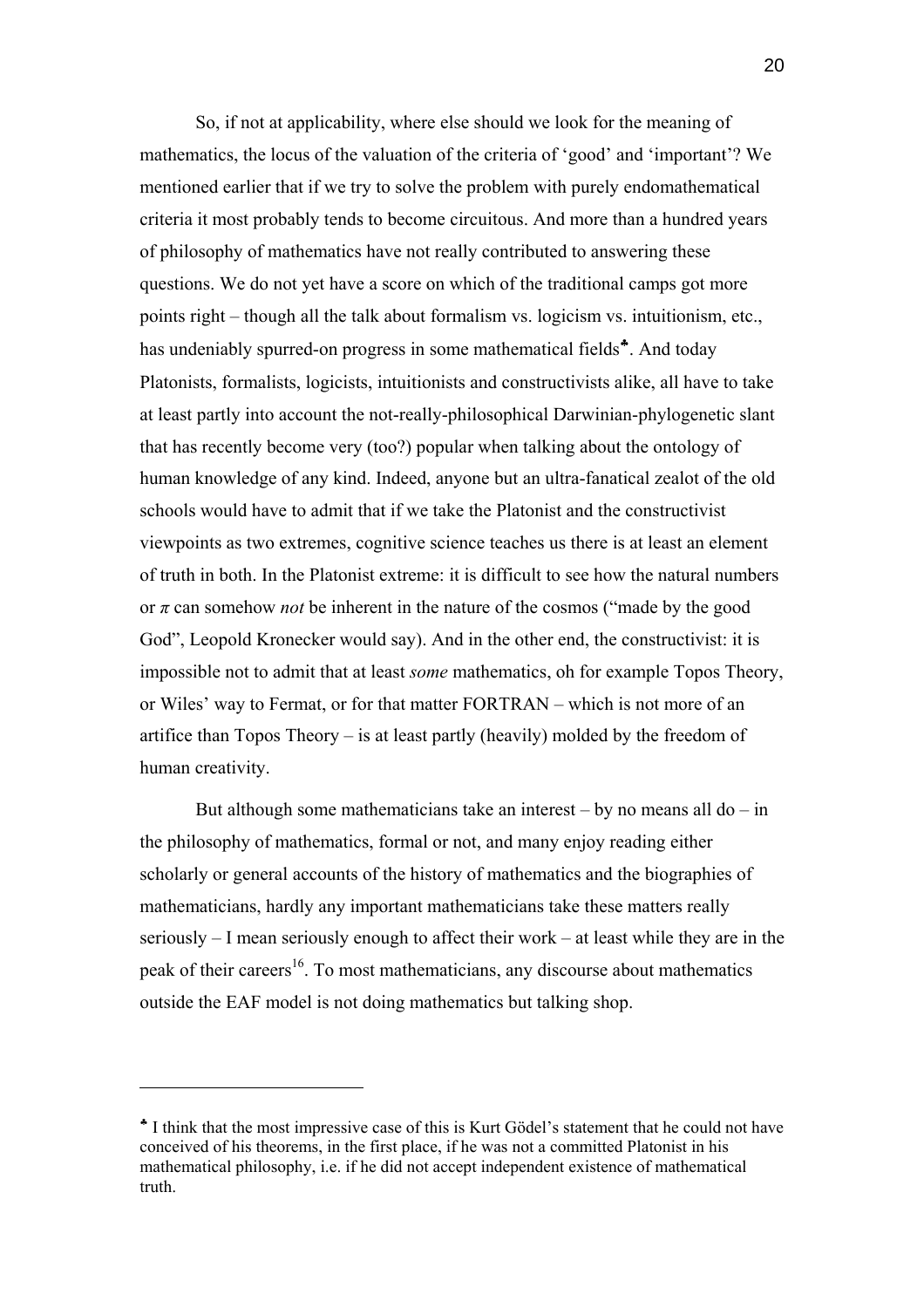In fact, the human activity we call mathematics is traditionally considered to be practiced in two ways:

- a. The endomathematical of 'mathematics' per se (sometimes also identified as 'pure') in the sense of formal theories. Here abstraction is of the essence, and truth is equivalent to rightness, i.e. defined by what is rigorously derivable from a particular set of axioms. 'Mathematics' defines the only acceptable epistemological criteria for mathematical truth. It is, officially at least, self-contained and self-motivated, sometimes to the extent of solipsism. (But solipsism is not-formally definable.)
- b. The exomathematical, operating inside or at the limits of the sciences (sometimes also called 'applied mathematics'). Up to the middle of the  $20<sup>th</sup>$ century, practically the only non-trivial exomathematical interaction of 'mathematics' was with physics and statistics. But now, in addition to these, computer science, biology, meteorology, economics and other fields have developed bridges to 'mathematics'. And apart from using strong mathematical methods themselves, they contribute to the creation of new endomathematical ideas.

Of course, 'mathematics' (as defined in a. above) forms, and most probably will continue to form, the core of the field, the sea into which the various rivers of applications (b.) flow to become 'mathematics' by succumbing to the rigid, inflexible epistemology, abstract, formal and rigorous, that is its distinguishing characteristic. But in the past few decades, some people – modesty prevents me from saying 'some serious people' – feel that the omnipotence of the EAF view should not go unchallenged. More specifically:

c. A new field called 'experimental mathematics' has come into existence. (Not everyone uses the term in the same way.) And although only few of its practitioners go as far as proposing for it a Popperian, natural science-type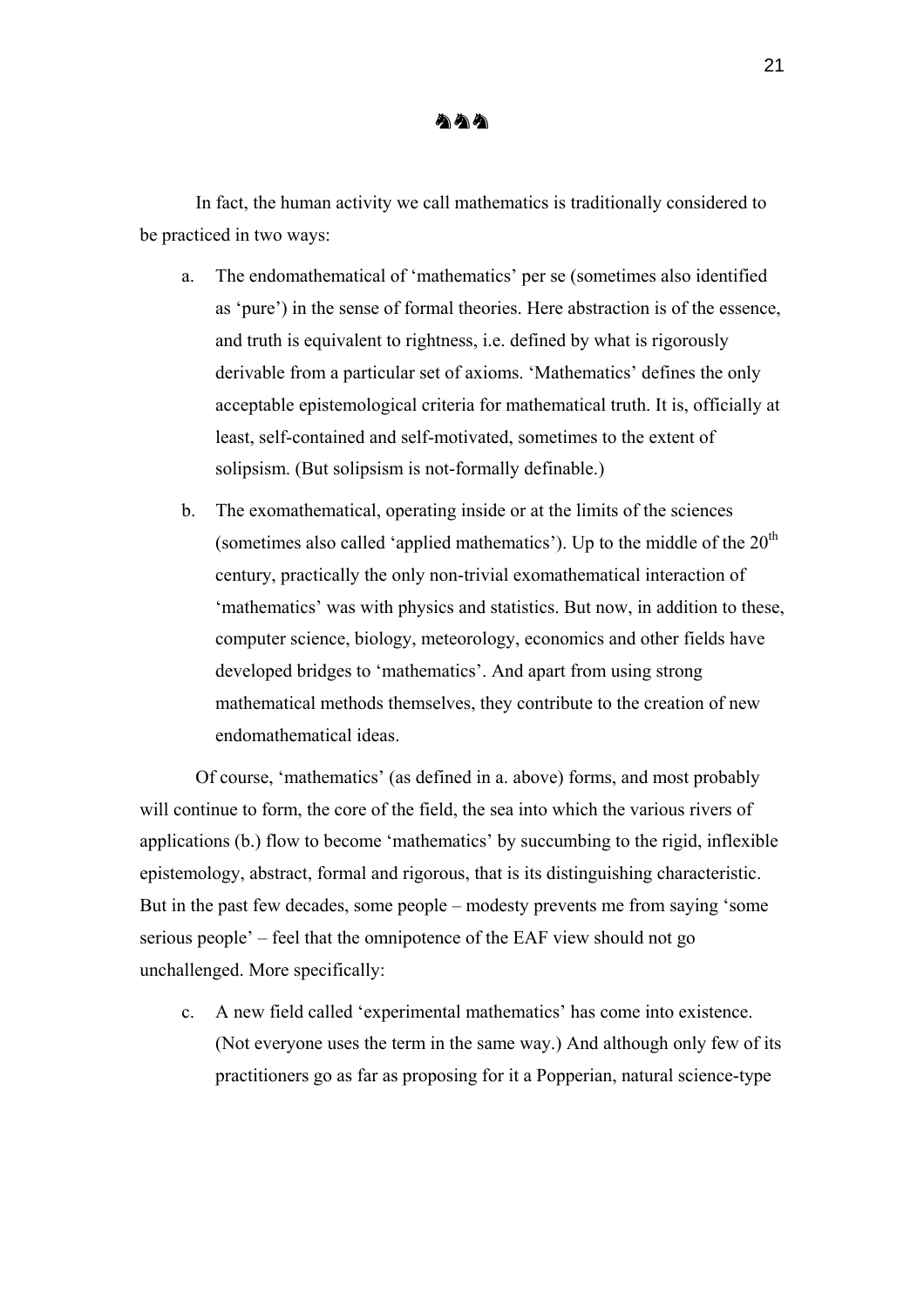epistemology[♣](#page-21-0), the colossal calculating power of computers is supplanting the autocracy of the EAF model, at least in the sense of upsetting the traditional criteria of proof and showing that powerful, deep results do not necessarily have to be elegant<sup>17</sup>.

And it is in this same spirit, though in a very different sense, that I recently proposed in "Embedding mathematics in the soul" not so much adding to the above three senses as acknowledging the existence – and, what's more, the *importance* – of a fourth, valid way of dabbling in the wider of mathematical truth:

d. *Paramathematics*<sup>[18](#page-62-16)</sup>, i.e. the multidisciplinary (and – correctly – undisciplined) field, lying somewhere in the overlaps of the history of mathematics, mathematical biography, the cognitive psychology of mathematics, the philosophy of mathematics (mostly in its non-formal forms<sup>\*</sup>), the history of ideas, relevant branches of the history and philosophy of other sciences, and so on, whose aim is to discuss the development of mathematics in a non-formal context, mostly in the narrative mode.

The mode of thinking in this case is the narrative because paramathematics does not aim at reaching abstract, irrefutable proofs, as EAF 'mathematics' does, nor at studying mathematical truth as a natural phenomenon (as does a lot of 'experimental mathematics'). Unlike the philosophy of mathematics which operates with its own a priori principles – and thus has little valid interaction with 'mathematics' – or fields like the cognitive psychology of mathematical knowledge, which follow the epistemological model of the natural sciences, paramathematics operates within the criteria of the 'narrative mode of knowing' as defined by Bruner (endnote 2). It accepts human nature as the locus both of the creation and the reception of mathematical knowledge, thus deals both with mathematics and human beings and values, a domain where there cannot be absolute or final knowledge. The field par excellence for paramathematics is the stories of the questions, the methods,

<span id="page-21-0"></span><sup>♣</sup> Which would allow, for example, the Riemann Hypothesis to be accepted as in some way 'true' until a counterexample is found.

<span id="page-21-1"></span><sup>♥</sup> We must not forget that a lot of the so-called philosophy of mathematics, as well as all of metamathematics (the field concerned with the study of mathematical theories) are really 'mathematics' in the sense of being founded and operating totally on the EAF model.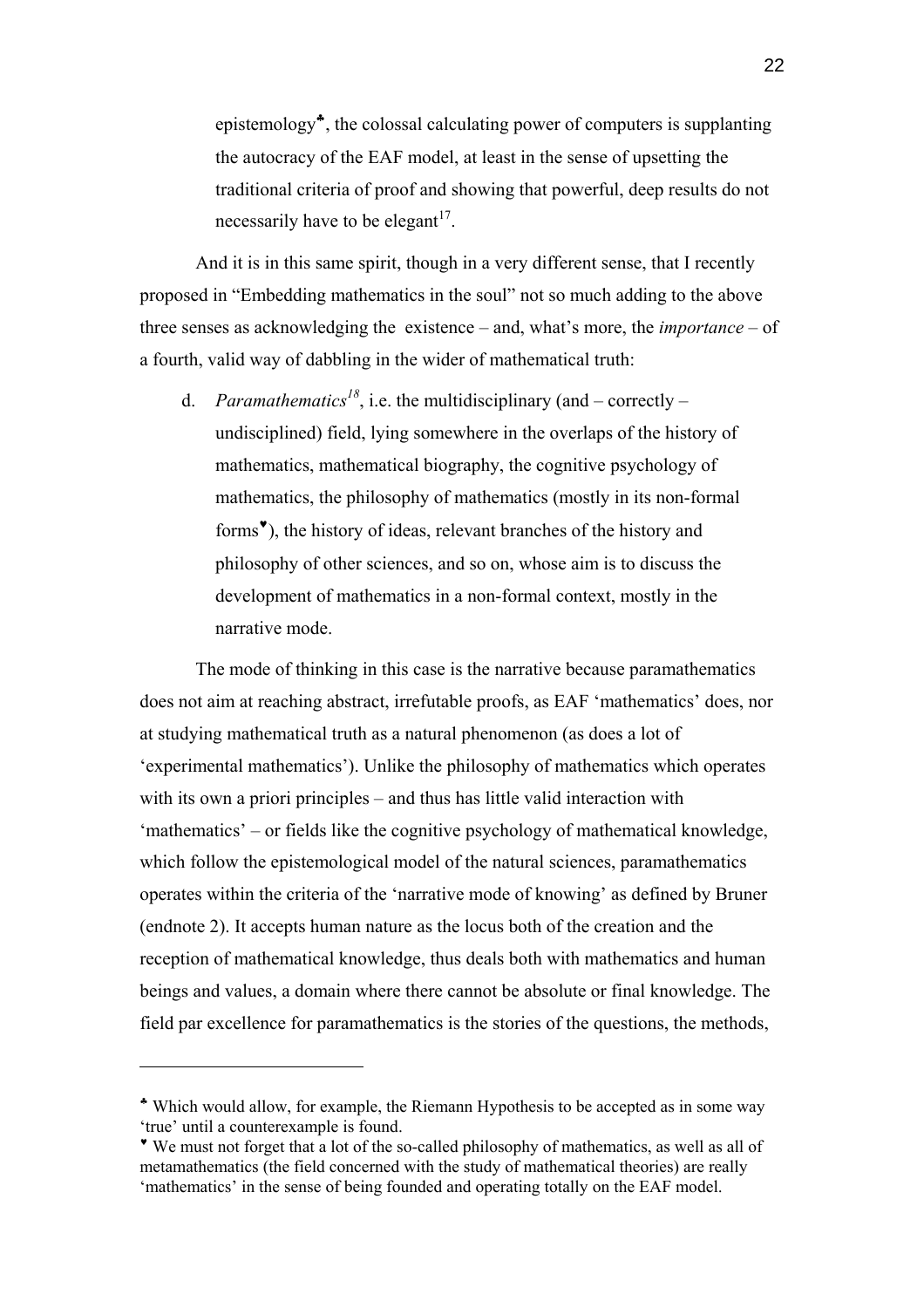the problems and the solutions defining mathematics. In fact, this is already the most central concern of paramathematics, as the budding, half-formed, slowly-finding-itsform literature of the field attests: thinking non-trivially about problems through their history. And anyone who believes in storytelling as a mode of knowing has probably learned the lesson, that to create a good story about something is definitely a way to think non-trivially about it.

What is crucial to realize here – and like a mathematical truth, almost obvious once realized – is that in some sense *the story of the solution of a problem is more important than the solution of the problem itself*. And this is so – to keep things simple – already because of the basic fact that *it contains it*. In other words, the retelling in the rich context which includes biographical, historical, philosophical and other factors, of the story of the attempts at, or the actual solution of a problem – both story and proof, remember, are the putting into a certain order propositions that get you naturally from beginning to end – contributes to the understanding of the solution-as-discovered (which of course is not the same as the solution-as-published) and in this sense contributes valuably to the exploration of the general domain of mathematical truth.

Car-making is not just the cars, and mathematics is not just the theorems. Mathematics is a complex human activity in which the EAF model and its custombuilt rigorous epistemology applies only at the top end – or some end, anyway. We have to realize that by studying the problems and the quests for their solutions we are not studying the history of mathematics but actually doing mathematics, though not in the EAF mode. We are dealing with mathematics and achieving a synthesis which can be both interesting and productive in itself and also, occasionally, lead to new and important 'mathematics'[19.](#page-62-5) 

And to those who think that by all this I am trivializing the mathematical method, or distorting its basic premise by reducing hardcore mathematical thinking to storytelling, I remind the three chess stories, the three levels, tactical-computational, strategic, cognitive/psychological/historical. As in chess, so in mathematics storytelling operates at three levels: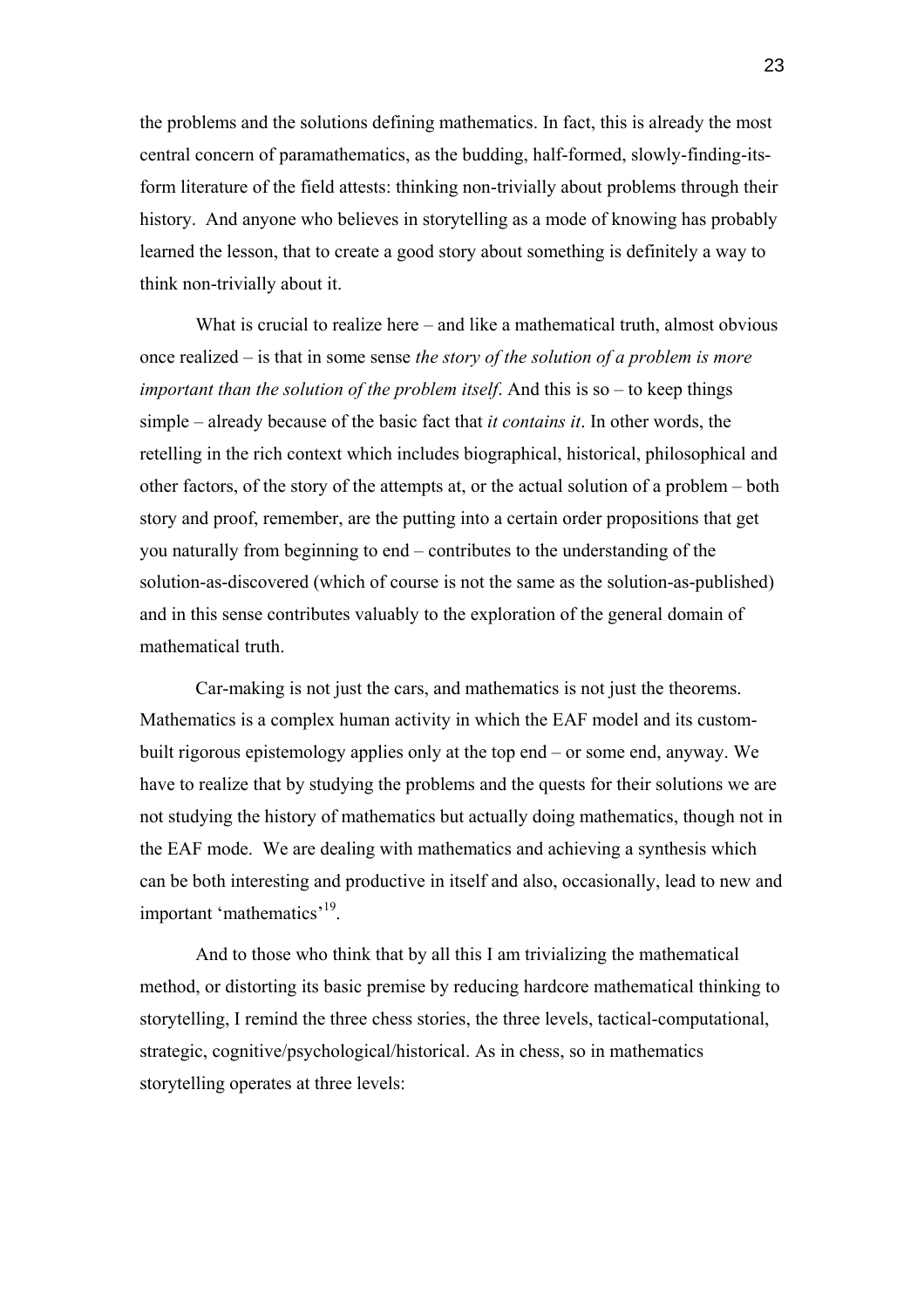- a. Although a syllogism may be structured like a story (and in this sense is a story) at the calculational and/or rigorously deductive level narrative is probably of little or no value as an exploratory tool.
- b. At the higher, 'strategic' level of understanding, the structure of an argument becomes more important than the nitty-gritty of getting from *a* to *b*, and thus the narrative mode can be more pertinent.
- c. At the highest, historical-biographical-epistemological level, storytelling is predominant. It is here, especially, that questions of value can enter and be thought about, narratively, as in no other form of mathematical activity. Let's not forget that mathematical history has not claimed up to this point such depth – it has not been written as belonging to the history of ideas –, exhausting itself mostly in mere biography or the chronicling of certain branches. After all, it was often practiced by retired mathematicians, conforming to Hardy's ridiculous belief that older mathematicians are "second-rate minds" (sic) and thus only fit for "exposition, criticism, appreciation" (see the first paragraph of the *Apology*.)

Thus, paramathematics operates differently at different levels of complexity. We must understand that it is alright to be non-rigorous when doing mathematics – *as long as you are not claiming that you are so being*. And, after all, you can only be rigorous at the formal (the lowest, in terms of complexity) level of knowledge.

### めめめ

By way of conclusion, and turning full circle to touch base inside the domain of investigation of this symposium, I want to repeat that the application of the paramathematical mode of thinking to mathematics education is quite direct. By defining the learning of mathematics as not just the introduction to the EAF model, which is what we have essentially been doing for a couple of millennia, but *also* as the narrative study of its problems – there is no suggestion of replacement, only of addition to the EAF model –, we are enlarging the scope of the teaching of mathematics (which almost exclusively meant 'mathematics' up to now) by making it a field that is much closer to the concerns of young human beings. And this is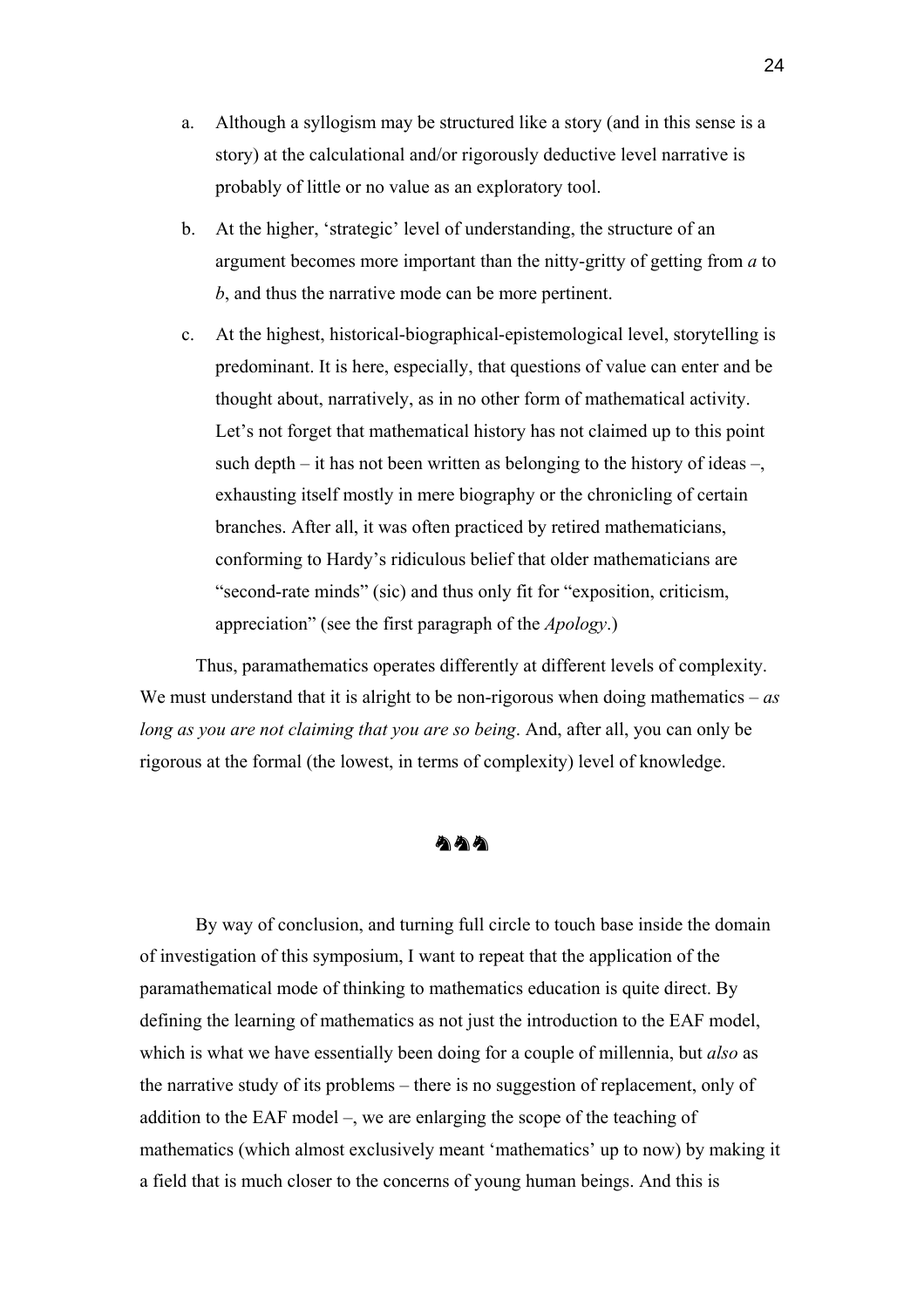because, unlike 'mathematics' itself, the narrative exploration of its quests is made of the same stuff as life-as-lived or, at least, of a stuff much more reminiscent of its complexities and vicissitudes – and no human being is, alas, too young to have a healthy dose of the complexities and vicissitudes of life – and thus is more important, in all senses of the word.

#### Acknowledgments

 $\overline{a}$ 

I wish to thank Professors Christos Papadimitriou and Doron Zeilberger for reading this paper and making many valuable comments. Also, chess International Grandmaster Nigel Short and International Master Ilias Kourkounakis for inspiring discussions and comments on my excursion through chess country.

<sup>3</sup> Available online at<http://www.apostolosdoxiadis.com/files/essays/euclidspoetics.pdf>

<sup>4</sup> "George Polya" by A. Motter, at<http://www.math.wichita.edu/history/men/polya.html>

<sup>5</sup> We notice that for the mathematician proving theorem A, there are really *two* graphs (or, if you want, two paths on the same, more inclusive graph) the first being the course he or she followed to *originally* prove A and the second the – as a rule much more economical and rigorous – course that will be used in presenting the proof in writing, in accordance with the *lege artis*. In the case of the mystery this other path would be the sequence of the logical presentation of the evidence at the trial, obviously totally different from the messy, searching form in which it was discovered. In fact, in each case the first story will be the story of the discovery, while the second will be the story of the crime – an interesting distinction to keep in mind.

<sup>6</sup> The first impetus for these associations came from the unlikeliest source: a theological treatise called *Homilies on the Six Days of Creation* (4<sup>th</sup> century) where the author, Saint Basil of Cappadocia, propounds the extraordinary idea that mathematicians invented the *reductio ad absurdum* by watching dogs search for food. More precisely, the dog in the diagram below, having smelled a bone in a certain direction will first explore one possible path to it, and if he doesn't find it will not automatically correct his trajectory – if he did that he would have taught us the method of *successive approximations* –, but will go back to the beginning, modify his premise – his course – and try again. (The dog in this

<sup>&</sup>lt;sup>1</sup> Available online at <http://www.apostolosdoxiadis.com/files/essays/embeddingmath.pdf>

 $2$  Though I arrived at it through different byways, this view is wonderfully (and famously) put forth in Jerome Bruner's "Two modes of knowing" (In Jerome Bruner, *Actual minds, possible worlds*, Cambridge: Harvard University Press, 1986.) In this article, narrative is convincingly argued to be one of our two basic tools for understanding the world – the other of course being the more acknowledged classificatory-deductive method of science.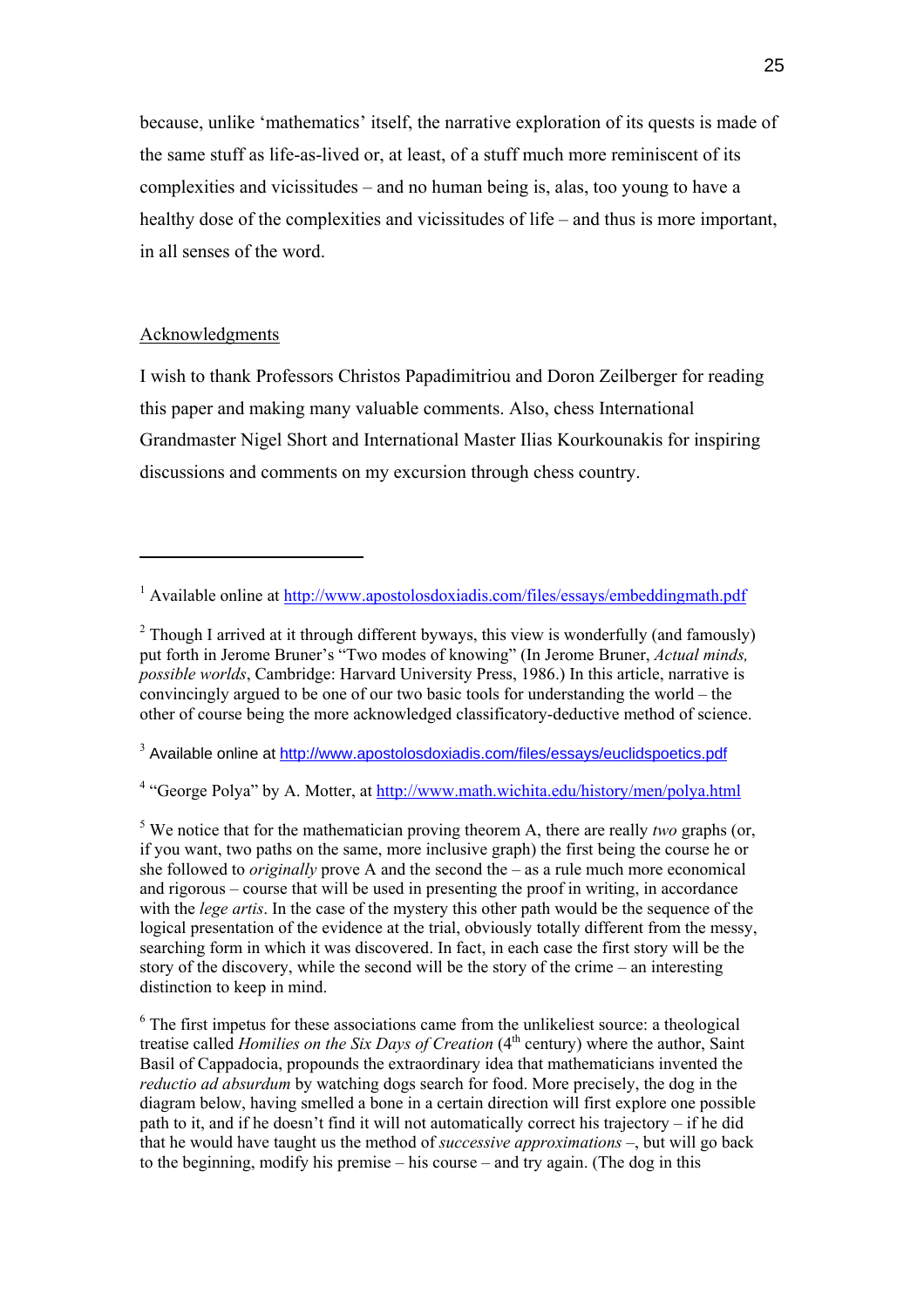particular diagram has never heard of the Rule of the Excluded Middle, so he has to do it twice.)



 $\overline{a}$ 

This is really an amazingly pregnant observation, which – apart from probably being true in the "where does mathematics come from" sense --, links three concepts: a quest story, mathematical investigation, and a course in physical space.

<sup>7</sup> 'Nicolas Bourbaki' is the name collectively used by a group of French, mostly, important mathematicians who back in the thirties started the grand project of founding the whole of mathematics on a very refined, formal version of set theory – their opus magnum remains incomplete to this day. What I find amusing in the context of this discussion is that Nicola Bourbaki, i.e. the prime modern advocate of the EAF (Esoteric Abstract Formal) model of mathematics which was founded by the Greeks, mainly Pythagoras, Plato and Euclid, is also in a roundabout way of Greek origin: the name 'Bourbaki' originally entered France as that of General Charles Denis Bourbaki, a renowned 19<sup>th</sup> century military man who was the son of Colonel Vourvachis (Βούρβαχης) a fighter in the Greek war of independence. (Interestingly, Charles Denis Bourbaki was offered – and refused! – the then vacant Greek throne in the 1860's.)

8 Doron Zeilberger, in a personal communication, says that even in the initial position of a chess game, "the big problem 'Can White Win' is equivalent to 'Mate in <=200 moves', so it is a 'chess problem'." Though of course this is a thought-provoking observation, it does rather extend the accepted usage of the "chess problem". The theoretically longestpossible chess game has been calculated to last 5,899 moves. But of course, 99.99% of serious games are well into Zeilberger's 'under 200' moves limit.

<sup>9</sup> <http://www.math.rutgers.edu/~zeilberg/Opinion57.html>

 $10<sup>10</sup>$  A chess player will see that this is a somewhat messy variation of the start of the Catalan Opening.

<sup>11</sup> As late as the  $17<sup>th</sup>$  century, Pierre de Fermat stated his famous 'last theorem' as "cubum" autem in duos cubos, aut quadrato-quadratum in duos quadrato-quadratos, et generaliter nullam in infinitum ultra quadratum potestatem in duos eiusdem nominis fas est dividere", a statement which would now be " $x^n + y^n = z^n$  has no non-zero integer solutions for  $n > 2$ " – from 156 down to 43 bytes.

 $12$  I at least have never met a mathematician who did not passionately adhere, whether consciously or not, to both an ethics – if I may so call a discussion of 'good' and 'bad' – and an aesthetics of mathematics. In fact, every mathematician has read and I think most believe in the statement of G. H. Hardy "there is no place in the world for ugly mathematics".

<sup>13</sup> "An intellect which at any given moment knew all the forces that animate nature and the mutual positions of the beings that comprise it, if this intellect were vast enough to submit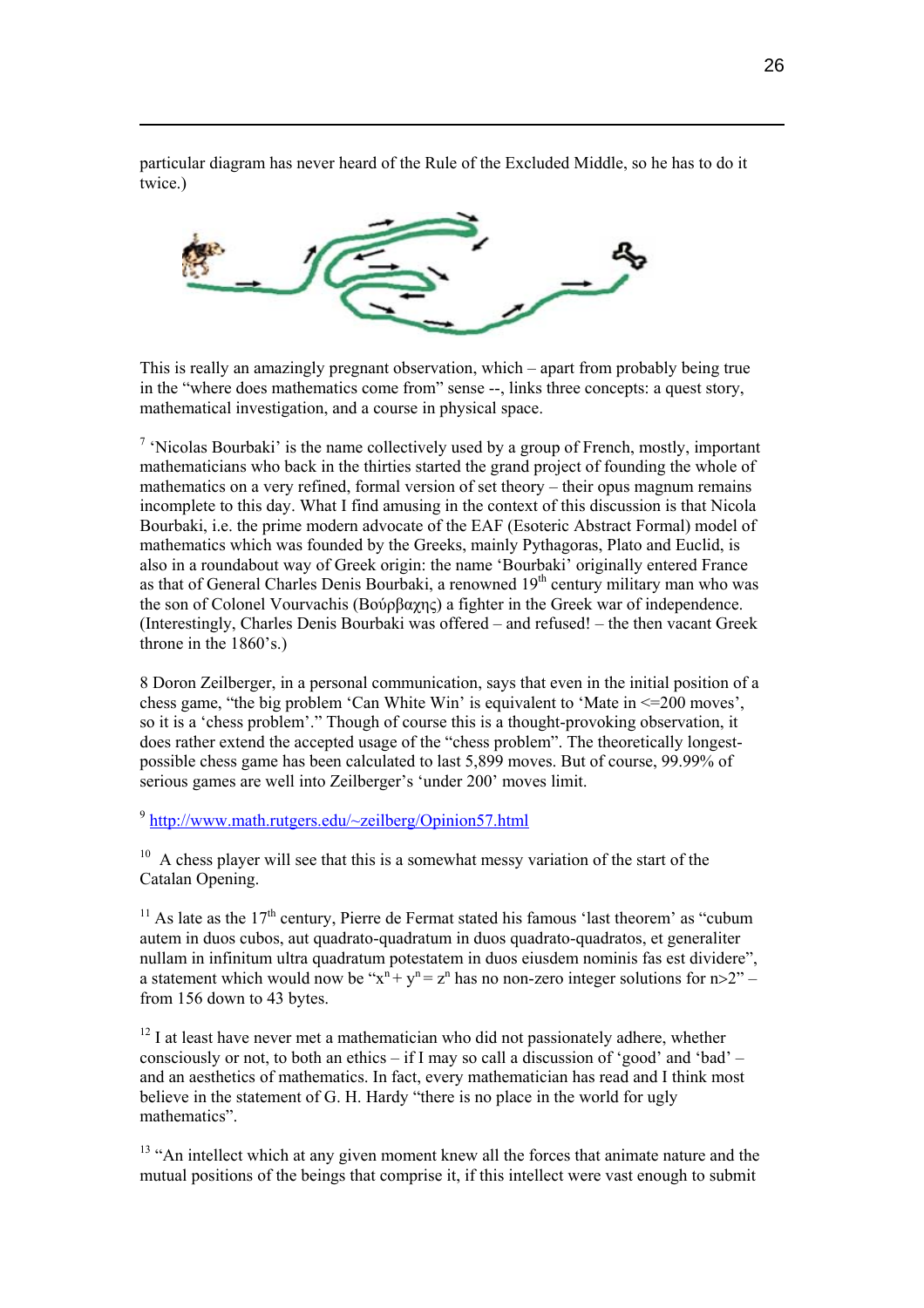its data to analysis, could condense into a single formula the movement of the greatest bodies of the universe and that of the lightest atom. For such an intellect nothing would be uncertain; and the future just like the past would be present before his eyes." Pierre Simon de Laplace, *Philosophical Essay on Probabilities.*

 $\overline{a}$ 

<sup>14</sup> For a taste of the rich discourse on this, see G. H. Hardy's *A Mathematician's Apology* (Cambridge University Press, 1940); Eugene Wigner's famous article "The unreasonable effectiveness of mathematics in the natural sciences" (available at [http://www.dartmouth.edu/~matc/MathDrama/reading/Wigner.html;](http://www.dartmouth.edu/~matc/MathDrama/reading/Wigner.html) Paul Halmos'

"Applied mathematics is bad mathematics" (1981) in *Mathematics tomorrow* (L.A. Steen, ed.), 9-20, Springer, New York; Doron Zeilberger's "People who believe that Applied Math is Bad Math are Bad Mathematicians" (<http://www.math.rutgers.edu/~zeilberg/Opinion2.html>)

<sup>15</sup> I am grateful to Professor Doron Zeilberger for his comment on this point: " $($ ... I think that you) succumb to Hardyian elitism by saying that a significant amount 'of the math produced today is irrelevant', maybe the results are, but the *activity* of producing new theorems is the *message*, the fact that there exists a *culture*, and the whole is much more important than the sum of its parts. So it is nice that there exists a living language called math that is spoken (or rather written) at levels. So that's another analogy with storytelling: There is a place in the world for mediocre and even bad literature/fiction, if nothing else so that the good writers will stick out!"

<sup>16</sup> Field medallists Alain Connes and Timothy Gowers are among the few brilliant exceptions to this.

 $17$  The most characteristic example of this is the Appel-Haken proof of the Four Color Conjecture, where the solution was derived by reducing all possible maps to 1,936 cases whose 4-colorability was checked by computer.

<sup>18</sup> Paramathematics, from the Greek 'para-' meaning 'at the side of' as in parallel ('at the side of another') or paradox ('at the side of *doxa*, i.e. belief').

 $19$  When I define paramathematics as, mostly, the 'stories of problems', I do not mean that any account of the story of a problem is of intrinsic value to mathematics. A book such as Singh's on Fermat's Last Theorem, though a great read and a fascinating introduction for the non-mathematical public to a famous problem, does not in any way shed additional light to it. Yet other books – the list is not exhaustive – like Martin Davis's *The Universal Computer*, Peter Pesic's *Abel's Proof*, Amir R. Alexander's *Geometrical Landscapes* and Karl Sabbagh's *The Riemann Hypothesis*, contribute I believe, if not to the advancement then at least to the deepening of our knowledge of mathematics by telling the stories of problems in an interesting way and adding sophisticated 'para-' syllogisms to the formal development. It is worth noting that the author of the last of these books – incidentally republished two years after its original publication as *Dr. Riemann's Zeros* (!!!) – is a documentary producer who studied anthropology and employs in his interviews the approach of a field anthropologist trying to discover the *Weltanschauung* of mathematicians. So: paramathematics is not just for mathematicians, manqué or otherwise!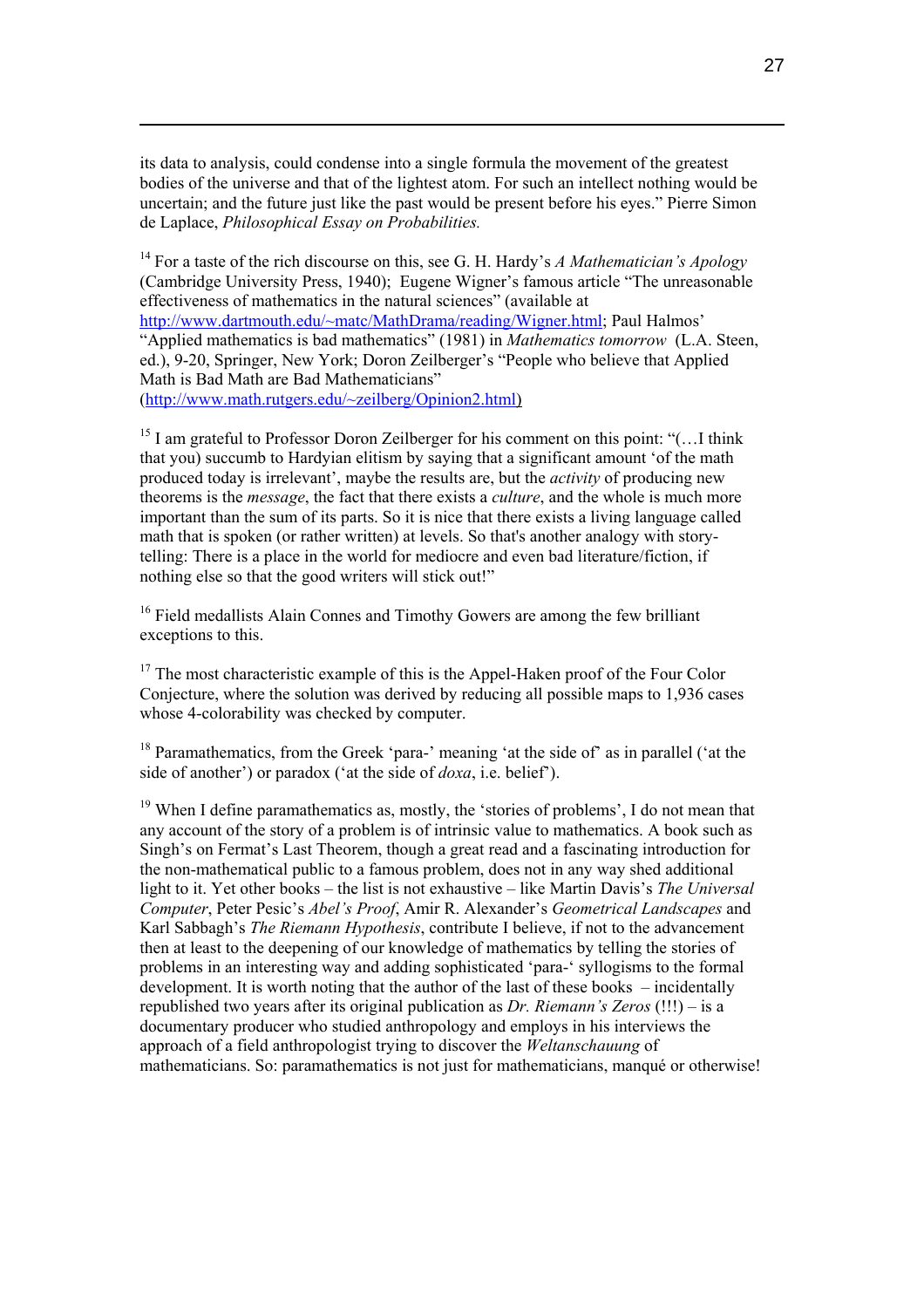Apostolos Doxiadis

# **"The Mystery of the Black Knight's Noetherian Ring" A response to comments and questions**

To begin with, I would like to thank everyone who contributed comments and questions, ("c  $\&$  q") in response to my paper. Reading them over a few times, I feel that by reacting I can make my thesis more complete and, hopefully, clearer – again, thank you for this opportunity.

I would like to begin by making two *General points*. Without referring to specific c  $\&$  q's in them, I believe that they address, in a rather pedantic idiom, a significant range of the issues raised. But since the c  $\&$  q's go into some detail and many raise specific points or objections, I would also like to answer those in *Responses to specific c & q's*.

#### *General point 1*

 $\overline{a}$ 

The field that I label as 'paramathematics' can be more or less adequately described as "the study of mathematical history and/or biography from a particular point of view", this point view being a combination of an epistemology and a rhetoric, mixed to varying degrees in each particular case. (Incidentally, I note here that though I ardently promote the need for the field's existence, I have no very strong feelings concerning my particular choice of name for it – what's in a name, after all?)

Thus, when the term 'narrative' or 'story' is used in a mathematical context in my paper, it means more often than not 'stories of mathematical problems'. In other words, as far as its domain of enquiry is concerned, paramathematics is a full subset of the universe of mathematical history and biography. However, it is the particular point(s) of view that I am advocating that set this approach apart from most, but by no means all, existing historical and/or biographical work in mathematics.

I referred to an *epistemology* and a *rhetoric* as biasing the stance of a paramathematical narrator. The *epistemological* slant is an emphasis on 'how we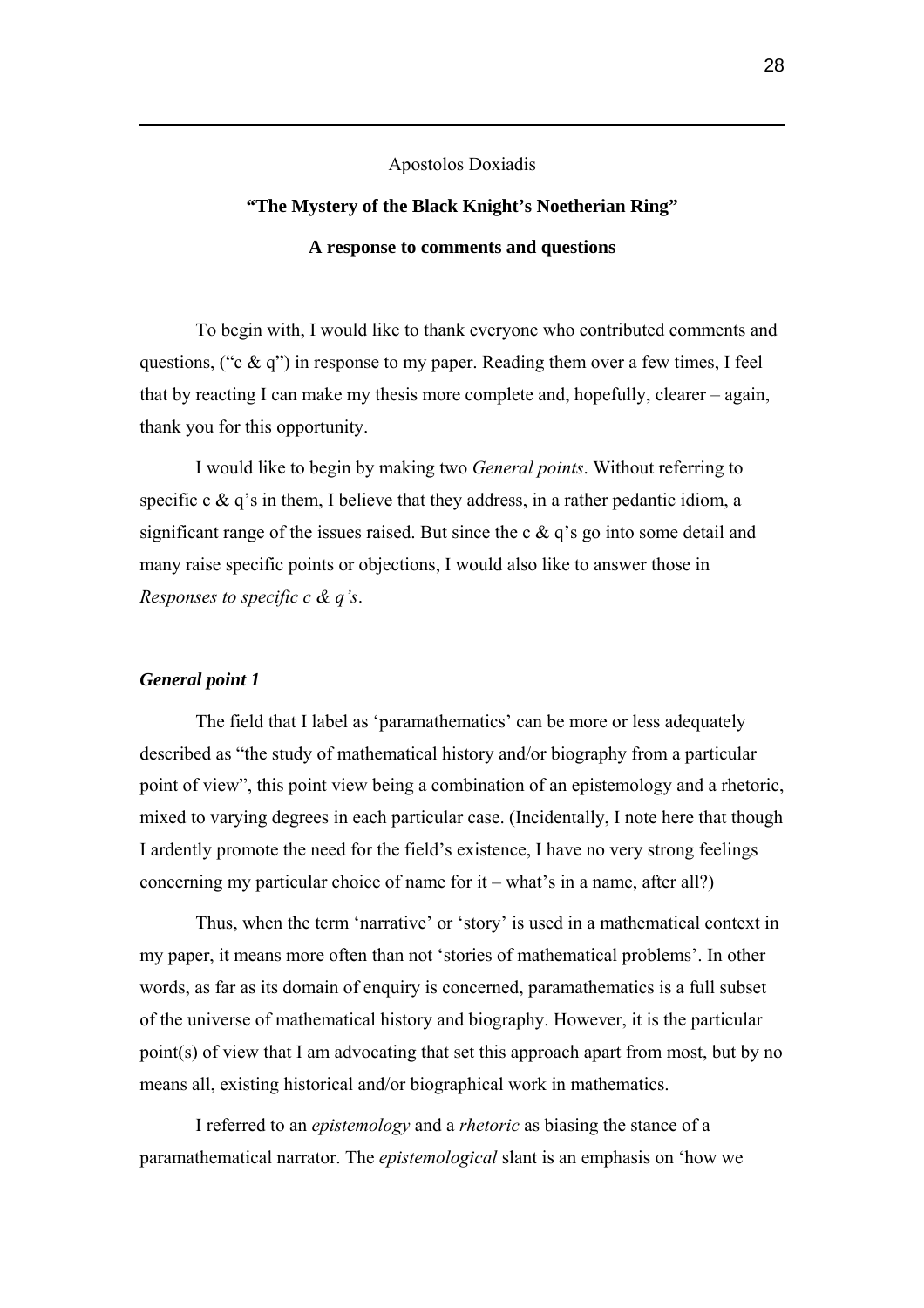know things' that is informed by the classical concerns of philosophical epistemology, as well as the epistemology of science and mathematics, and the more modern insights and techniques of fields within the general area of the cognitive sciences. This can move from the 'abstract' end of the spectrum, where the question 'what is mathematical knowledge' predominates, to the totally human-centered, involving issues of how human beings learn, discover and/or know mathematics – and these both at the general level but also applied to specific problems or fields. On the other hand, the *rhetorical* concern is not so much influenced by the need to define, discover or create this kind of narrative, as to effectively communicate it. And this element of paramathematics is, obviously, more relevant to issues of teaching. So: at the one end, a paramathematical narrative with strong emphasis on epistemology will concern itself with how and why a particular mathematical 'story' developed the way it did; but all or part of the same story can be told – at the other end – with a rhetorical concern, i.e. an emphasis on it being better understood. Obviously, the two aims, epistemological and rhetorical, can often overlap.

 $\overline{a}$ 

The epistemologically-biased paramathematical narratives have to do with the practice of mathematics, with how mathematics is done. **The rhetorical cater more to what we may call, also, 'mathematics education'.** I quote from the article on Elena Nardi's work referred to by Bill Higginson in c  $\&$ /or q's: "Accessibility is often the underlying intention when mathematical learning is reduced to an execution of cues and procedures. And yet, devoid of rationale for their use, these procedures often seem mystifying and alienating and are strongly resented by the students." If we take the word "context" as wider than – and containing -- "rationale", a rhetorical/paramathematical approach to the history of mathematics is a tool for making the field more meaningful to students, via the creation of context.

One of the central defining characteristics of storytelling is its *concreteness*, and though generic versions of stories do exist (i.e. 'boy meets girl, boy marries girl, girl abandons boy for other boy'), usually the more specific a story is – and this in more or less full contrast to the theorems of mathematics, where generality often goes hand in hand with importance –, the more effective it can be. Obviously, the need for injecting concreteness to mathematical education goes all the way back to the simple (but not psychologically trivial) case of teaching young human beings '2+3' through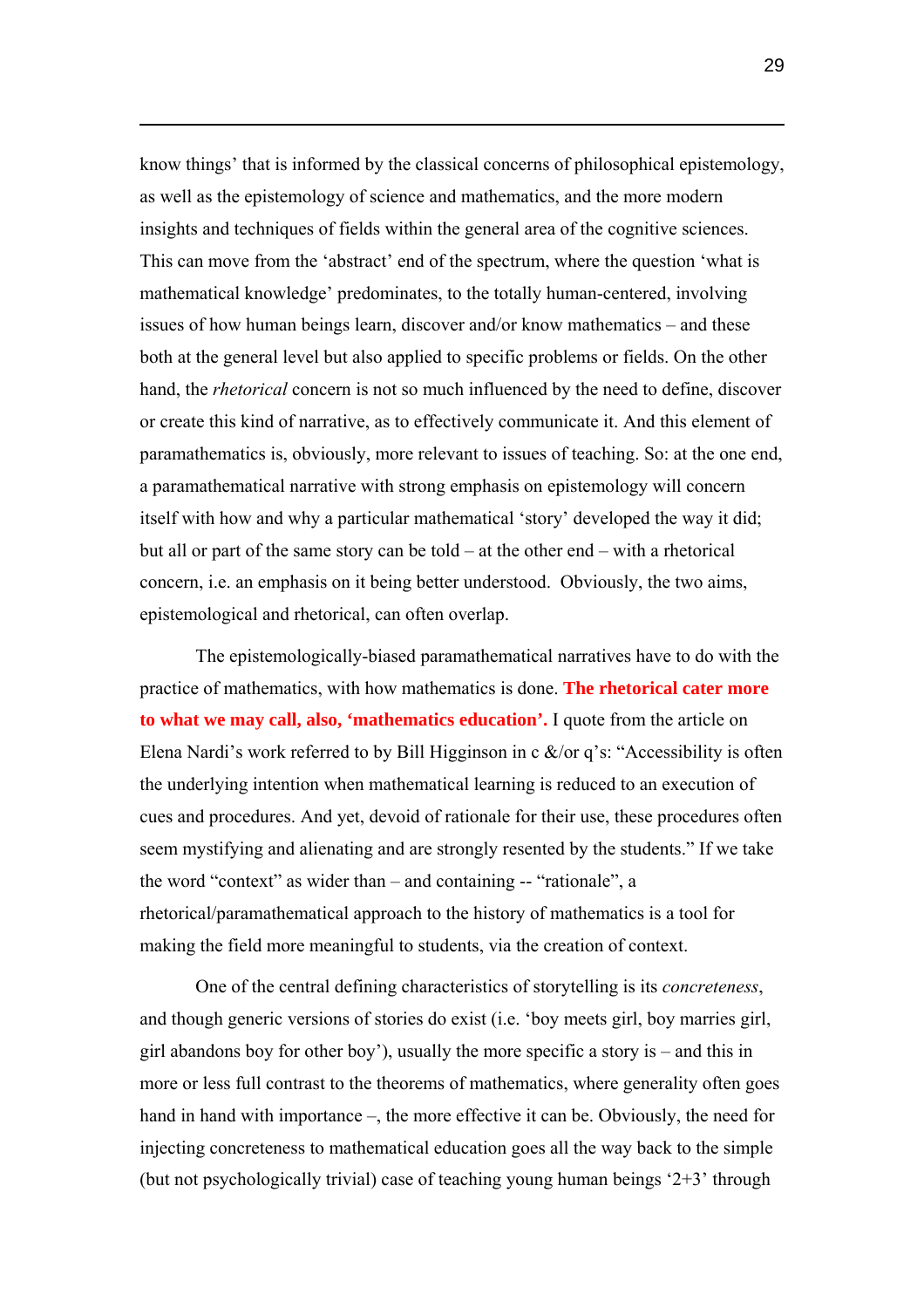'John has two marbles and Mary gives him three more' – perhaps this is something approaching a universal species-reflex against the abstraction and generalization inherent in the subject, that many (most?) students find such a barrier to the mathematical world. But though problems can be only be made more interesting to a certain extent by 'concretizing' them, whether in books or interactive contexts, this kind of injection of the real world into mathematics goes against the very essence of mathematical thinking which, beyond a certain level of complexity, is almost synonymous with abstraction.

Thus, although the 'concretization' approach to problems in a sense antagonizes mathematical thinking, a certain way of telling mathematical history and biography (precisely: *paramathematics*) can remain concrete at any level of complexity of the underlying mathematics, referring as it does to a human underlying reality – which has to be concrete, to have existed! The story of the field and its subfields, as well as of the people who created them and the issues involved are always concrete – and there is no limit to the sophistication this discourse can go to. From 'one plus one is two' to Noetherian rings, there is a story to tell, a complex story of discovery, that can admit as much rigor and sophistication as we want in its more concretely mathematical arguments.

#### *General point 2*

 $\overline{a}$ 

This brings me to the second point: that paramathematics in no way aims at replacing – Euclid forbid! – mathematics, either as a discipline or a form of teaching. I strongly believe it is a *necessary* complement to mathematics though; and, in fact, paramathematics is something mathematicians have been doing all the time on the side of their mathematics, though they have not spoken about it except very recently. Of course it is in no way *sufficient*, though.

So: what I am really suggesting in my paper is that the acceptance of the fact of a paramathematical intelligence operating on the side of the mathematical, in the mathematician, the teacher and the student, enriches the field and its understanding as it forms its natural *context*, which is of course by itself a "rationale for its use". A rationale does not have to be of the type "arithmetic it is useful to keep account of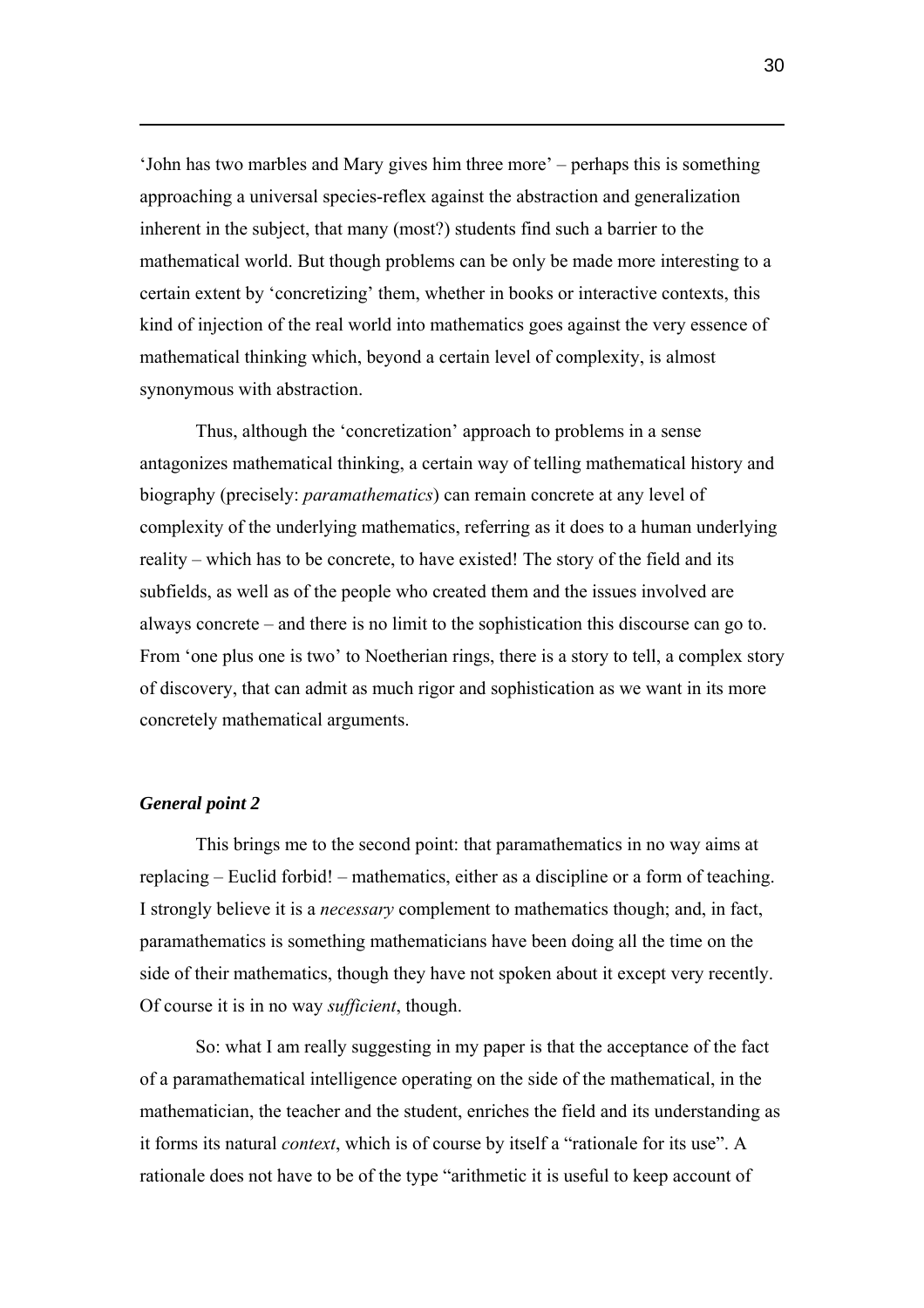your spending" or "calculus is necessary to build rockets/cars/computers…" A rationale for human action needs cerebral justification only when it is not supported emotionally -- one of the ego's prime defense mechanisms is called, after all, *rationalization*. (This is what is usually meant by a response "if you have to ask, the answer is no".) And only a storied universe can provide this richness of meaning, necessary to make things acceptable without specific rational explanation. Mathematicians operate, live, are motivated and enriched by this world or paramathematics – i.e. they live inside the ever-developing story of mathematics. How do we expect students and teachers to do mathematics being completely outside it?

 $\overline{a}$ 

Mathematics and paramathematics are different. This is an important truth. But it should not blind us to their areas of overlap. It is precisely for this reason that I speak of the 'three levels' of operation of a story in mathematics. (Of course there is a much richer stratification, the three levels marking significant positions on a curve.) And to further clarify this point, I rephrase it: what I am saying, in essence, is that only certain parts of the mathematical process can be fruitfully transferred into stories. At the lower level of complexity, the computational/formal level, this is practically nil. At the other end, the large scale/bird's eye view/higher/historical, it becomes extremely important. What happens in between depends on the particular slant of a narrative and its function. Sometimes a narrative recounting the progress of a mathematical field with minimal formalism, and even emphasis on non-mathematical criteria, is all important. Sometimes formalist rigor is required. But as extreme mathematical rigor usually enters a field *after* its creation – sometimes with detrimental consequences to the creators, as Andrew Wiles almost found out when the gap in his original proof of Fermat's Last Theorem was discovered – so mathematicians (and one would think: teachers and students) can talk about and even do mathematics (*sometimes!*) non-rigorously but significantly. And when there is no need for rigor, that is the time for the narrative thinking to creep in.

Obviously, the distinctions operating at the three levels concern the *part* of a paramathematical discussion directly concerned with the mathematics. I mean of course that a paramathematical 'quest story' will certainly contain aspects like the psychological, personal, social, general historical, etc. that – though they may be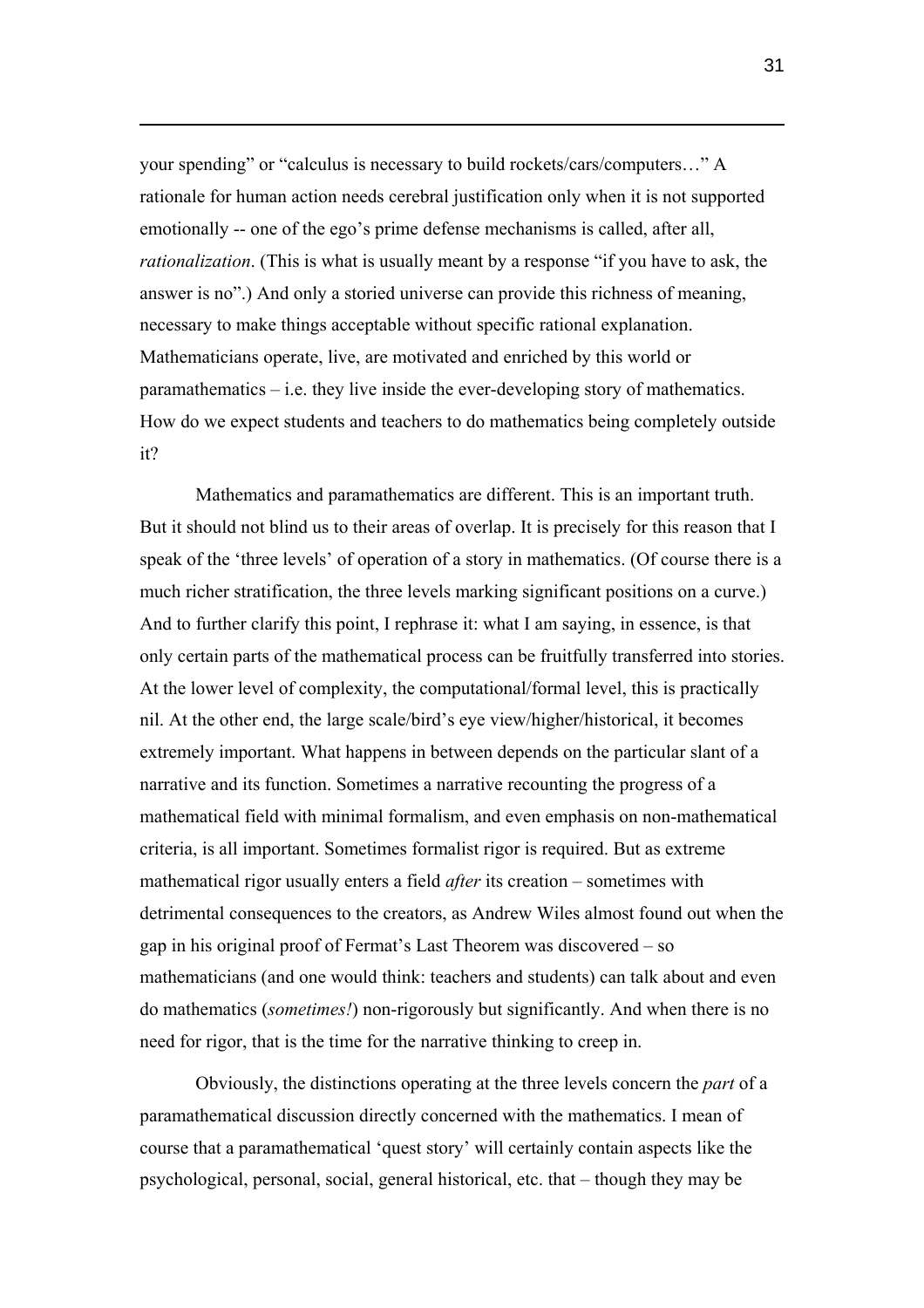important to the creation of the mathematics – need not concern themselves in any way with formal arguments, being more about the creators than the creations.

I now move on to:

#### *Responses to specific c & q's*

 $\overline{a}$ 

I respond the c  $\&$  q's in the order in which they were sent to me. Please excuse my omissions, or the rather carefree style, which is really the result of my time pressure – as a chess player might say. For reasons of completeness, I quote at least the part of a comment or question that intrigued me, or requires a direct response in blue. However, to do full justice to the comments and questions as they were posed, I must refer the reader to their full text.

#### *Bill Higginson*

..The problematic reality of contemporary learners of mathematics is not that of uberrarification, but rather, the ultra-fatigue of T.I.R.E.D. This acronym arose out of a study carried out by the perceptive (Greek) researcher Elena Nardi and her colleagues at the University of East Anglia a few years ago: *A new ESRC-funded report shows that quiet disaffection is ever more evident in the secondary school classroom. In fact students are literally T.I.R.E.D. of maths according to a new profile which includes the characteristics Tedium, Isolation, Rote learning, Elitism and Depersonalisation.* **If this is the case, what are the implications for the creators of mathematics learning materials (perhaps online, possibly narrative)?**

 I think this is one of the basic points addressed by my main thesis: that all of the five elements of TIRED can be  $-$  if not eliminated  $-$  then at least significantly counteracted by an emphasis on context-building paramathematical narratives, setting mathematics in historical, epistemological and human context. The implications for the creators of materials are: try and go back to story, as much as possible. First make them love it, then do it – the other way around does not necessarily work.

**I'd like to hear Mr. Doxiadis' views on the issue of weaknesses and limitations of a narrative approach.**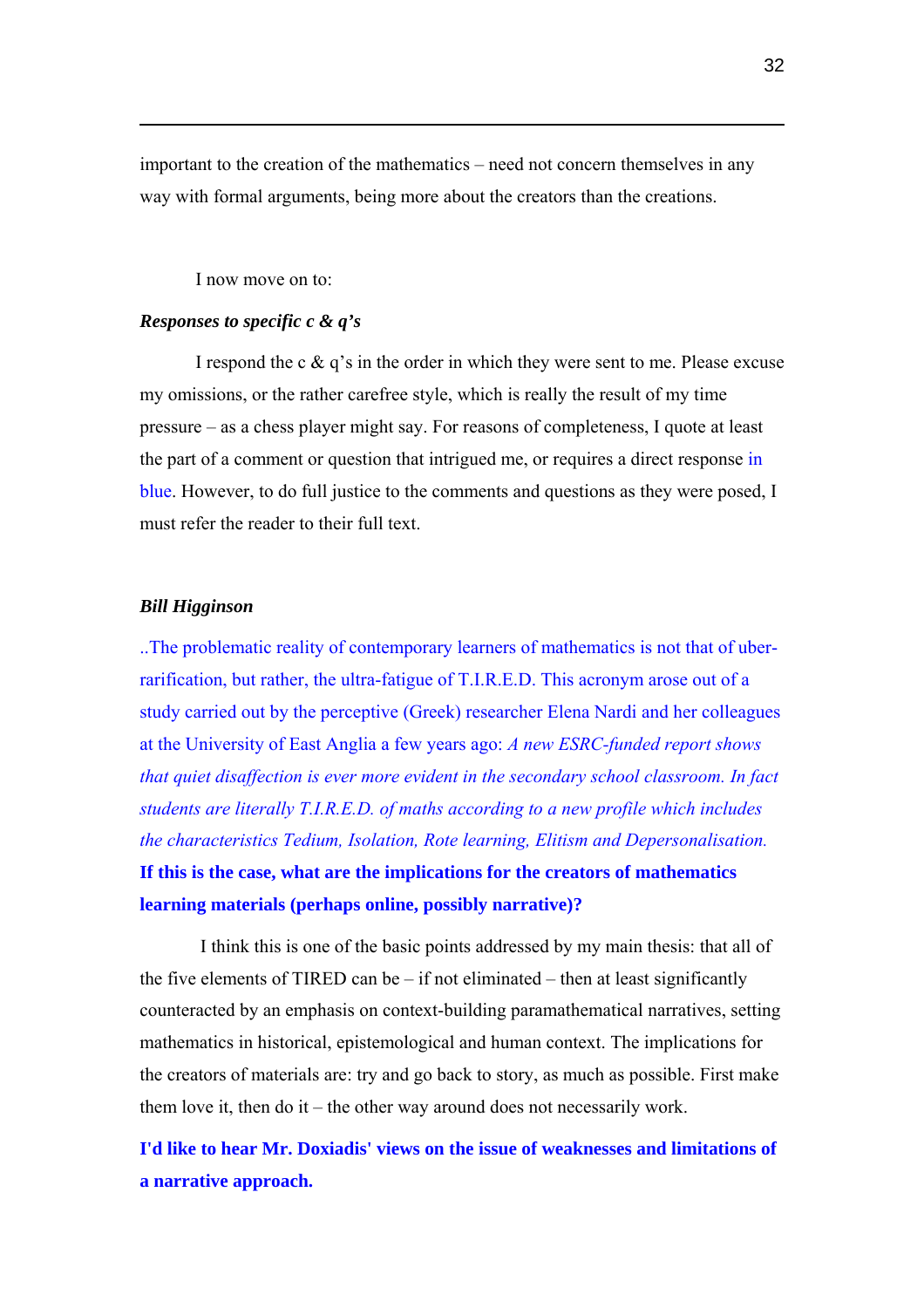Obviously, the narrative approach is not a panacea for anything – especially not in the case of mathematics. It is a valuable tool to work side-by-side with more traditional tools. I hope I am allowed a comment on Galen Strawson's review of Jerome Bruner's *Making stories: Law, Literature, Life* that gave rise to this particular comment:

 $\overline{a}$ 

I had not read the review before Professor Higginson pointed it out in his comment, but I had read Bruner's book and thought very highly of it. Galen Strawson is an analytic philosopher and his view is definitely coloured by the prejudices of that school: a school that delights in branding as 'nonsense' anything that cannot be reduced to facts deducible from primary sense impressions and a formal calculus of elaboration thereof, religion, metaphysics, aesthetics, and ethics have been among their targets. And although he is undoubtedly right that a lot of the 'storying' craze is nothing but a (passing, certainly) fad in the social sciences, his objections cannot be generalized to the whole field of narrative inquiry. Of course, fanatical adherence to any rigid point of view – analytic philosophy included – definitely obscures more truth than it reveals. But to criticize a whole, fruitful and profound approach to certain aspects of human activity because of its excesses, is to throw out the baby with the bathwater.

…Researchers like Baron-Cohen at Cambridge in their work on autism are beginning to identify a close link in many cases between mathematics and what he [unfortunately in my view] calls "the extreme male brain"... Quite a lot of the avalanche of paramathematical [there's that word again] 'literature' (using the term broadly to incorporate film and drama) - including Mr. Doxiadis' very fine *Uncle Petros* – dance around the delicate issues of (shall we say) *eccentricity* and *intensity/obsession*.

**I'd be very interested in hearing Mr. Doxiadis' views about this possible set of connections between and among abstraction, empathy (or the lack thereof), personality and narrative.**

To me there does seem to be a significant connection between the *eccentricity* and *intensity/obsession* and the creation and understanding of mathematics. Of course, writers and/or directors often stress this aspect for its 'media value' (or whatever):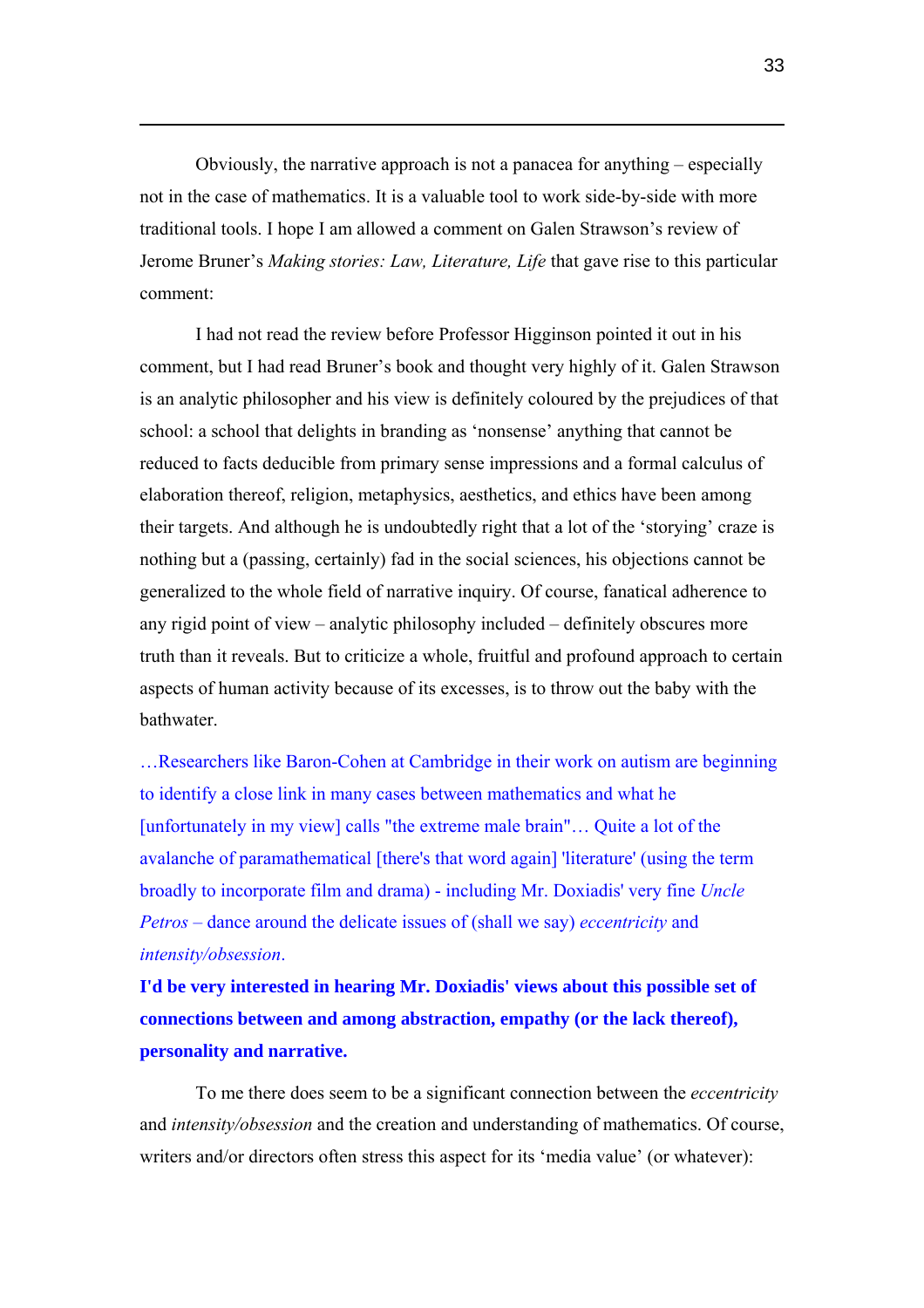readers and viewers have always been attracted by a good dose of madness in works of biography or fiction. However, the relationship is deeper, going down to an argument that is, roughly: mathematics as an activity is really *systemizing* (by Baron-Cohen's terminology) taken to extremes. To systematize the world you need to simplify it – a process that in mathematics is almost synonymous with abstraction. But as abstraction is to a large degree a Procrustean operation (i.e. one of getting to the essence by discarding huge chunks of reality as 'irrelevant') it is best supported/carried out by people who have a psychological makeup that can relate more easily to a more fragmented – and thus less *balanced* – Weltanschauung. People are not logical machines, except very partially. To operate adequately as such  $-i.e.$ with this particular bias to the exclusion of others – it helps to have a personality structure that can go into a 'purely intellectual' mode more easily. As the *Curious incident of the dog in the nighttime* brilliantly demonstrated, this kind of approach, taken to extremes, is highly pathological. Of course, not all mathematicians suffer from autism, Asperger's Syndrome, paranoid - or obsessive/compulsive personality disorder. But the psychological processes that *in extremis* characterize these afflictions are at least partly essential to mathematics, a field that is abstract, formal, combinatorial, meticulous, occasionally extremely sensitive to the minutest error. It is these parts of our functioning, if distilled and applied, that create a lot – though not all of mathematics. And though we do not have to be overall pathological to be mathematicians, the part of us that does mathematics, if it became dominant in a personality, would definitely lead to pathology, to the total lack of that *negative capability* that John Keats defined as so necessary for a strong poetic relationship with the world – this cannot be excluded from any meaningful human life. This is a huge and largely unexplored subject, though. Ben-Ami Scharfstein's book *The Philosophers: Their Lives and the Nature of their Thought* (Basil Blackwell, 1980) contains some relevant material, especially relating to the people behind the 'foundational crisis' of mathematics, in the late  $19<sup>th</sup>$  and early  $20<sup>th</sup>$  century. It does try to trace the philosophy and the mathematics back to personality structure, I think quite successfully and certainly in a thought-provoking way.

 $\overline{a}$ 

But this is a huge and extremely interesting topic to the complexity of which the above comments cannot do but a minimum of justice.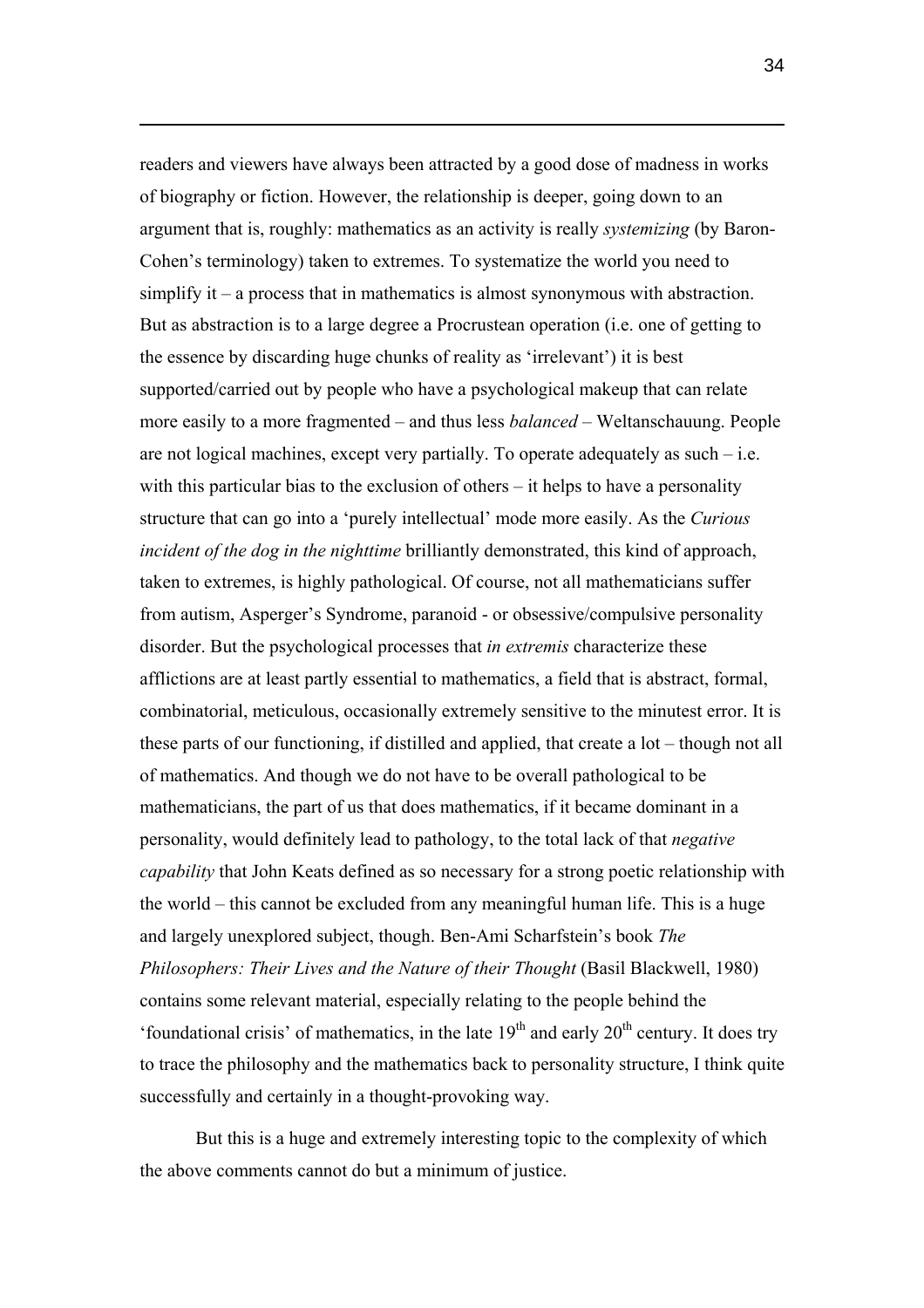Now, as far as empathy is concerned – I understand Professor Higginson's comment to mean empathy with such human conditions in a mathematical narrative – I think that it comes, as in so many other cases, with understanding. And this, of course, necessitates that we transcend the 'absent-minded professor' stereotype, and see in the grandeur of a purely mathematical viewpoint also its tragedy.

**So, (at least for now), a last question for Mr. Doxiadis - Is he happy with the term 'paramathematical'? I should reiterate that I like the idea quite a lot - I'm just afraid that 'para' will be transformed to 'sub' - in the sense of inferiority by many people. Has he had reactions of this sort from other individuals? Did he consider other possible terms?**

As I said, I will not fanatically defend my choice. I am not madly in love with the term 'paramathematics' and I would gladly see it replaced by a better one, if one is proposed. I do see the point about the prefix 'para-' possibly leaving a derogatory aftertaste (due to terms such as 'parapsychology', 'paranormal', 'paramilitary', etc.) and also the point about the more benign uses of it (as in 'paradigm', 'paradise', 'paradox', 'parallel') not fully making up for this. In fact, now that I think of it, I believe that I was conscious of the negative, even the facetious element latent in the term did not escape me when I coined it. But perhaps I purposefully downplayed the concept by my use of name, so as not to anger purist mathematicians by infringing in the Elysian Fields. If the approach contains its own inbuilt warning against taking itself too seriously, I thought, perhaps the EAF mainstream will accept it more easily, reacting by: "Well it's *para*-mathematics, after all. No harm done in the poor guys having their say…" That kind of thing.

#### *Rob Corless*

 $\overline{a}$ 

…There is no mention whatever of a central element of any story, namely tension, especially erotic tension. Given the prevalence of love-interest in fiction, its absence from a mathematical quest is a glaring difference that (surely) demands comment.

The idea that mathematics is like a simple detective story is less contentious (but less novel) purely because of the mechanical nature of the genre. But, speaking for myself,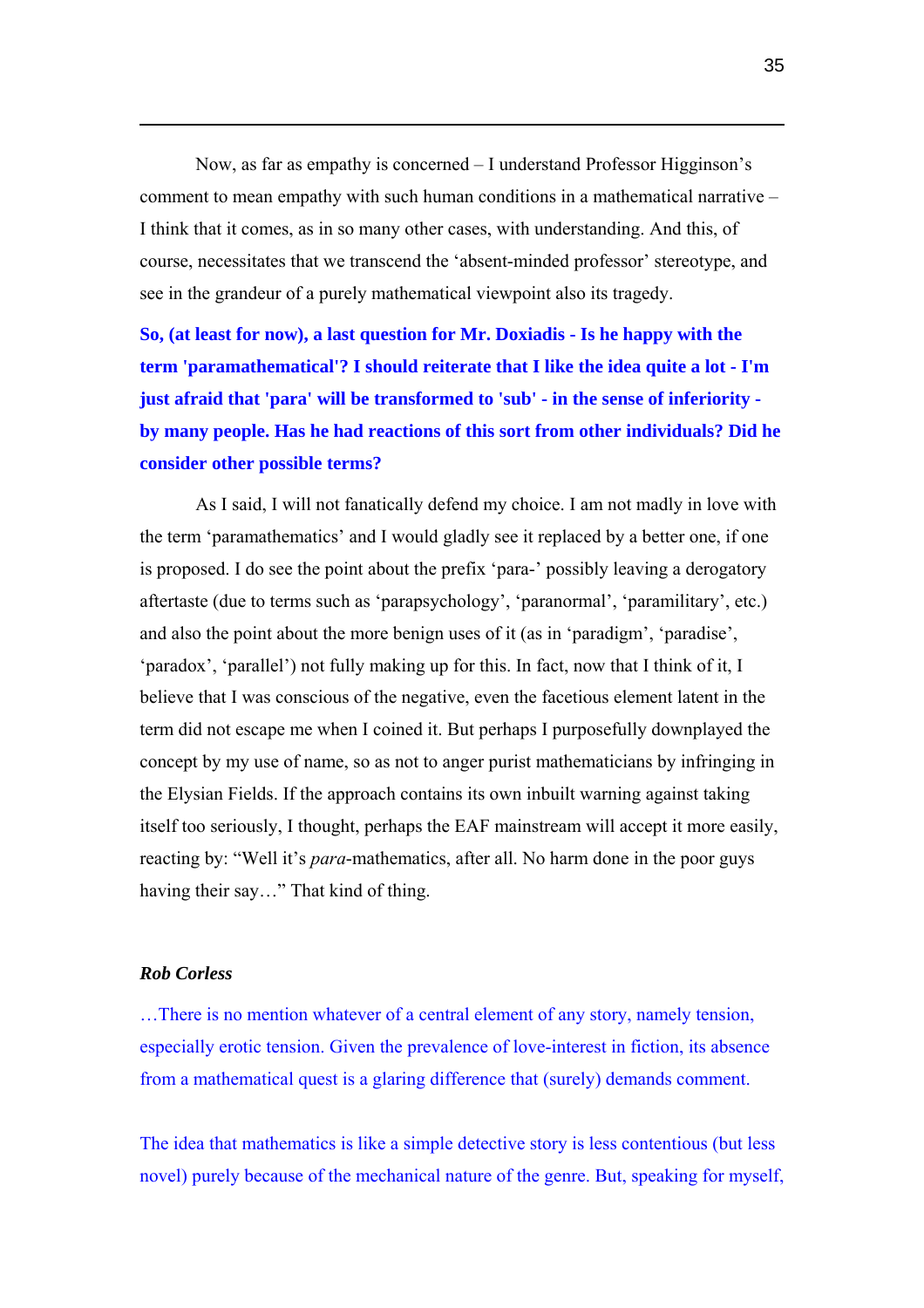when I read a detective story I read it for the characters, the manners, the history, the insights---not for the puzzle (the detective, after all, will solve the problem for me). I love Dorothy Sayers, I love Rex Stout, I love Sara Paretsky, not because they can create puzzles that interest me but because they can create believable people, and put them in tense situations, where self-discovery is often the main point. And these are exactly the non-puzzle aspects, those farthest from mathematics.

 $\overline{a}$ 

I think there is no contradiction, really. I agree that the erotic element is a central aspect of any story -- at least if extended to metaphorical uses of *eros*, as in *passion*, *obsession*, *affection* which need not be erotic per se to provide a story with an emotional powerhouse. And of course character is a fundamental dimension of story. But both the erotic – in the more general sense – and the attraction of character should be there in (para)mathematical stories. (Most people were attracted to *A Beautiful Mind* – which is not even really paramathematical, just a story about a man who happens to be a mathematician -- purely because of a character's suffering and not out of an interest in the early history of game theory.) And if stories of mathematics, in their educational function, are viewed *as concrete stories of human adventure* all the various elements of good storytelling (of which love interest and character are definitely two) are there. But a mathematical story can have great human interest, even if there is no strong direct love element. If we speak about Galois we have it – but what about poor Paul Erdos?

On a more detailed level, I found that there were many contentious statements in the paper; dogmatic, assertive, and (I believe) wrong. "The royal road to a young person's brain [...] is through the heart". It depends on the person.

Of course it does. But unless the person's character is severely impaired – and even then, though in less direct ways – the language of the emotions cannot be ignored when dealing with a developing human being. Show me one young child who becomes obsessed by a brain-teaser and I'll show you a hundred which are profoundly attracted by a fascinating story.

The thirst for hard knowledge can and *does* appear in the young, and appeals to the emotions only cloud the issues. (My italics.)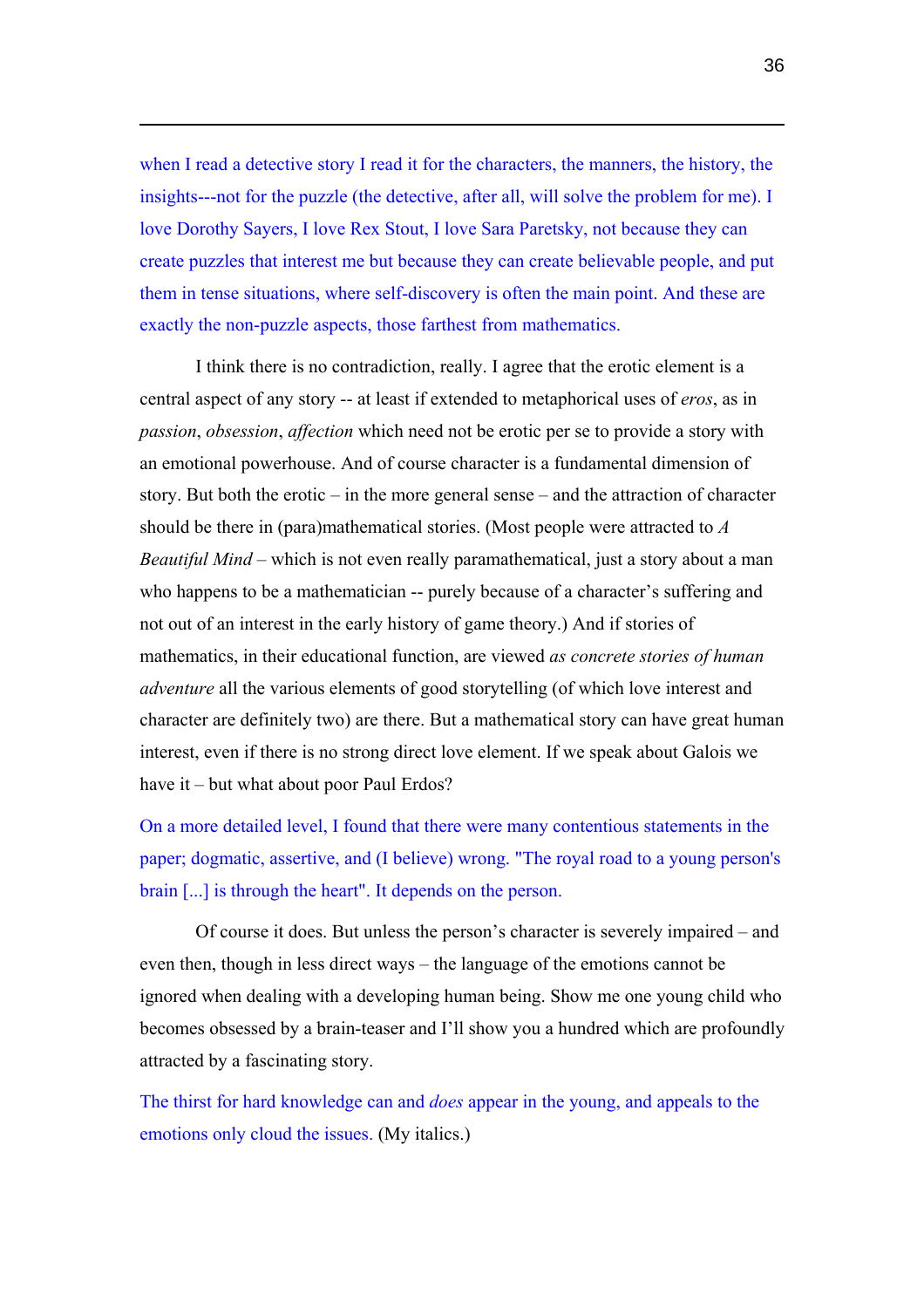Indeed, but *craving* for hard knowledge is also partly an emotional phenomenon. The very fact that you use the word 'thirst', a metaphorical word, shows that this is no dry 'need for information'. So, I think that rather than clouding the issues, the appeal to the emotions – again, not as a panacea, but as a valid viewpoint – is necessary. (And if you don't like the word 'emotions', I can say 'the full emotional and cognitive make-up of a developing human being'.) After all, mathematics education has suffered for centuries from a near-total emphasis on the mechanical. And if this wasn't somehow problematic, we wouldn't be here talking about it.

 $\overline{a}$ 

## **"No expert in---though quite an adept practitioner of[..." Eh? What's an expert, then? "**

I meant I am 'no expert in' in the sense of having no knowledge of the *theoretical* aspects of online investigation, but being a mere experienced user. But I apologize for imprecise word use.

… The central idea of the paper seems to be that story is a good metaphor for higherlevel thinking about mathematics (I am not sure what the difference between paramathematics and metamathematics is---what the author calls the EAF model is only a small part of modern mathematics, only about a century old, not millennia as the author claims, and most mathematics happens outside mathematics departments nowadays).

No. One of the central ideas of the paper is that story is a good metaphor for *some* of the higher-level thinking about mathematics. As to the difference between paramathematics and metamathematics: paramathematics has been adequately defined, I think: it is narrative, non-rigorous and non-formal. It does not construct theories, in the axiom-hypothesis-proof model, but it discusses them in a narrative mode. On the other hand, metamathematics is *a type of mathematics*, formal, rigorous, abstract, with mathematical theories as its object. As to the first instance of the EAF model – which I agree is not all-pervasive –, it is quite older than a mere century. It is Euclid's *Elements*.

#### But strategic thinking about mathematics is not, itself, mathematics.

I agree. But 'nonsense creeps in' as you say only if you brand a non-rigorous narrative a rigorous argument. One should know how one is speaking and at what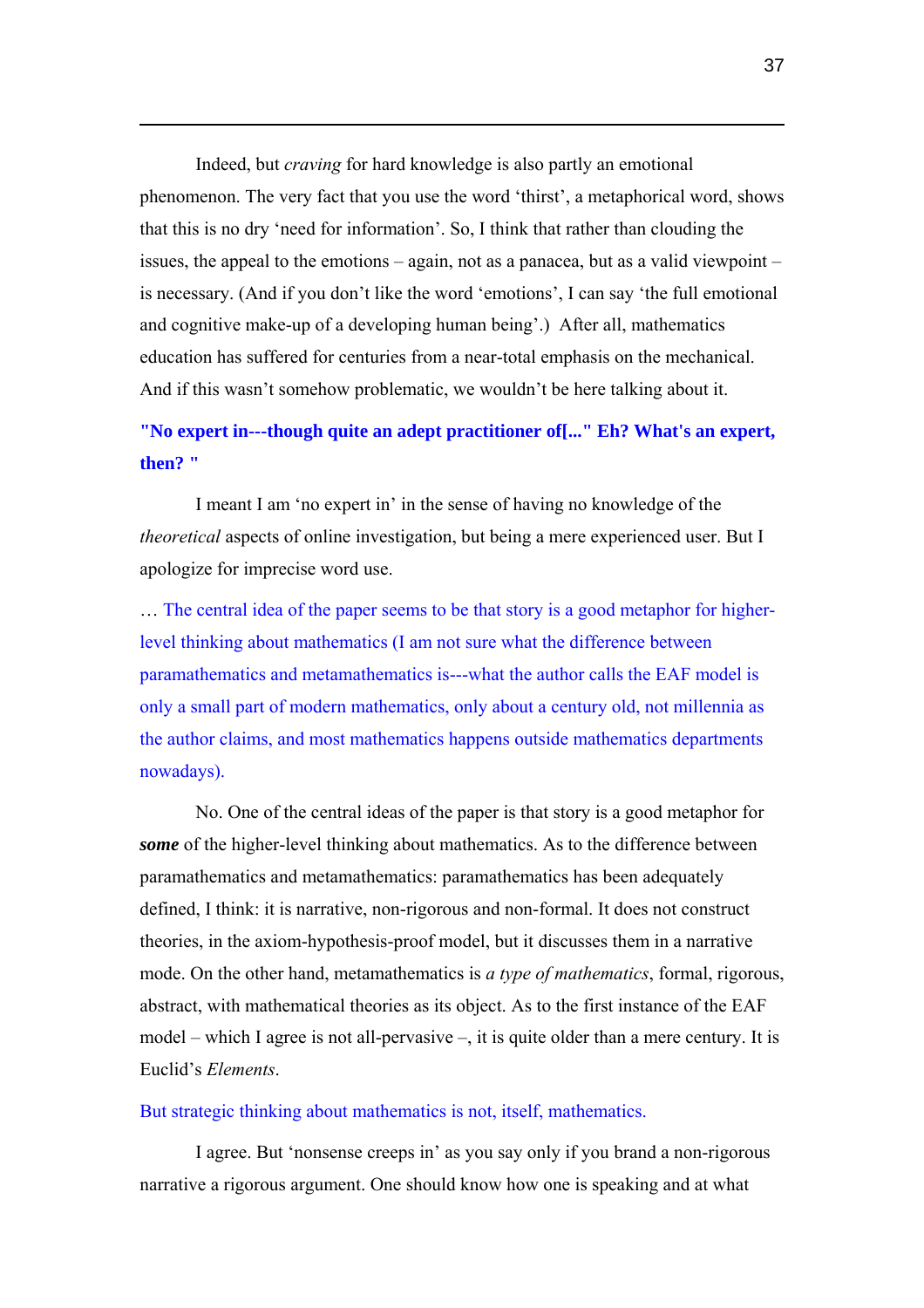level. And what kind of epistemological mode one is in, every time. And I am against any such thing. Give to Caesar what is Caesar's.

 $\overline{a}$ 

It is quite interesting that this non-EAF mathematics, which is as I stated more nearly the whole of modern mathematics, is closer to the story model than EAF mathematics is.

I agree that non-EAF mathematics (which is most of mathematics *as discovered and as practised* but *not as presented and as taught*) is much closer to the story model – if for no other reason because it often works within the human limitations of redundancy and imprecision, and it is an ongoing quest. Hard to formalize, easy to narrate.

One statement I found quite funny: "A decade ago it was calculated that approximately 200,000 new theorems were published every year. And although I'm sure that almost all of them are right, having been peer-reviewed [...]" Really? I am not even sure that the majority of these theorems have been read carefully even by their authors!

Well, obviously you know more about this than I do, and you also have a better sense of humour. So, I modify my statement, to make it more serious, and I hope acceptable: "And although I'm sure *that many of them are right*".

**Quest stories have well-known structures, including things like reversals, frustrations, a mathematical quest of any kind, not just the polished descaffolded "Consider X; we assert Y and prove it"?** 

I am not sure what the question is here, but both the de-scaffolded (I like this term!) and the scaffolded mathematical arguments have story-type structures lurking inside them – both stories (and they are *all* quest stories to the extent that they are all decision-making affairs) and proofs have skeletons of complex possible itineraries and interesting actual routes.

## **What about "irrelevancies" in stories, as opposed to irrelevancies in story problems or proofs?**

Obviously in a story the criteria of relevance can be much wider. An element may be irrelevant plot-wise, but relevant from the point of view of character,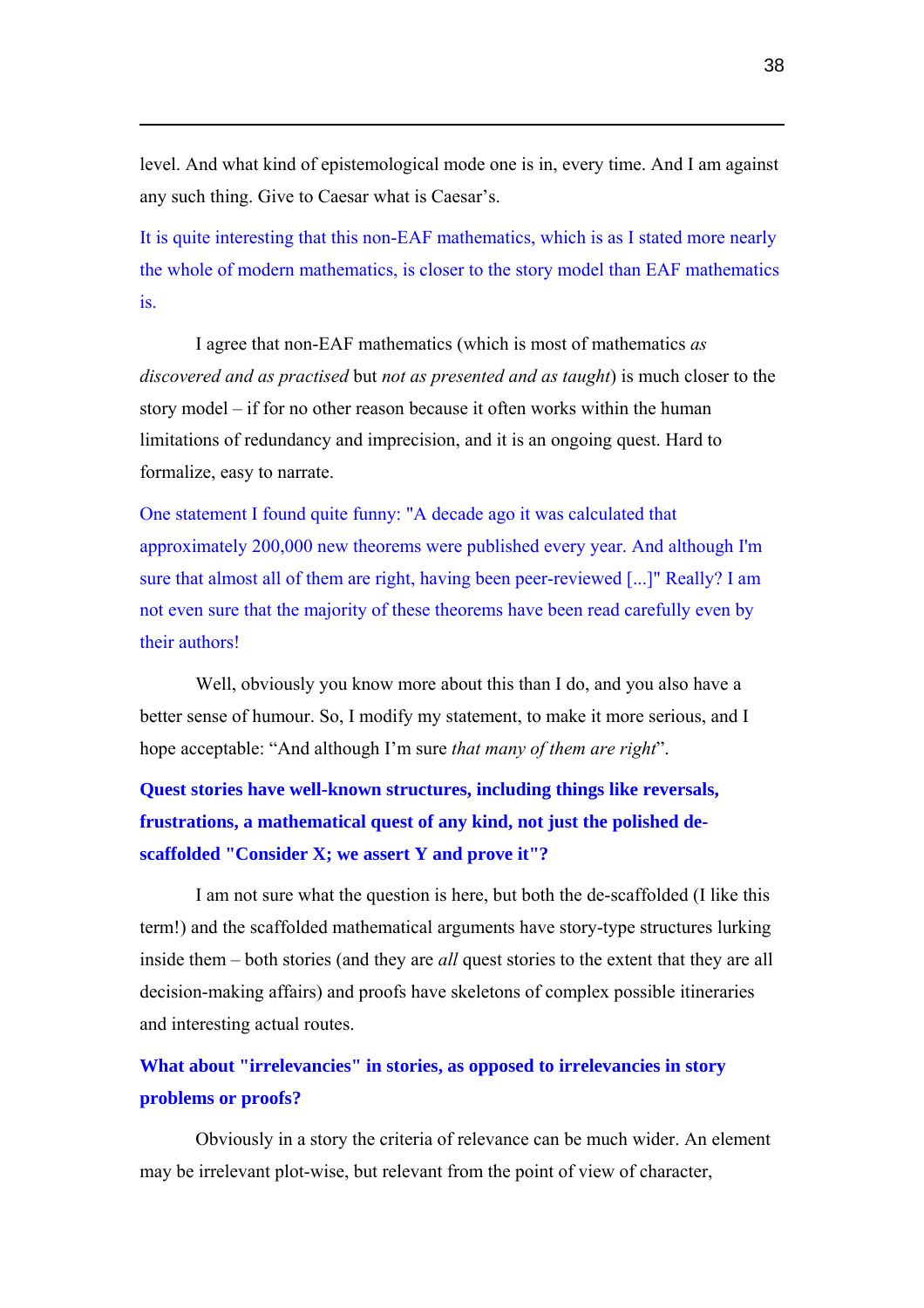atmosphere, tempo – whatever. (Usually, in excellent storytelling, a reader or hearer will not mark anything as irrelevant – everything blends in the world of the story.) In a proof, a real irrelevance can be cut out without any cost to the proof. It is usually an expository excess, not a logical one, if it does not harm the main argument. (If it does, it is more likely a mistake.) But in my argument I am mostly speaking about the plot element of story and it is this element which often mimics the logical unfolding of proof. Paramathematical stories being as a rule based on real stories, their characters are usually given, they are entities to be explored rather than created. And a lot of real 'irrelevancy' may justifiably find its way in a paramathematical narrative, if it serves aspects of the epistemological and/or rhetorical slant.

## **There are often moral dimensions to stories, which can be examples of behavioural patterns that will enable cultures or memes to survive. Are there moral dimensions to any mathematical fragments? To mathematics as a whole?**

A very interesting question. Obviously, looking for an intelligent way to respond to it one would have to consider – among other things -- the sense in which there can be a metaphorical interpretation of a mathematical argument. A naïve and off-the-cuff example: the Fundamental Theorem of Arithmetic could be thus rephrased as "many truths (or problems) can be often reduced to much simpler ones". I think that doing this transposition, to increase the interplay between mathematics and real life, makes a lot of sense occasionally. And in this sense there is a two-way interaction between mathematics and real life, structural similarities often emerging via metaphor or, in reverse, abstraction. This is also partly true of the relationship of stories to proof. Of course, to go a step further and speak of the 'moral' dimension of a mathematical truth, one would need to refer to a set of values, and this would be quite impossible inside mathematics. But an 'isomorphism' into a world with values, would make it less so.

#### *Glenn Gordon Smith*

 $\overline{a}$ 

**In your paper, you refer to three levels of chess stories with analogs in mathematical story-telling (tactical, strategic, cognitive/psychological/ historical).**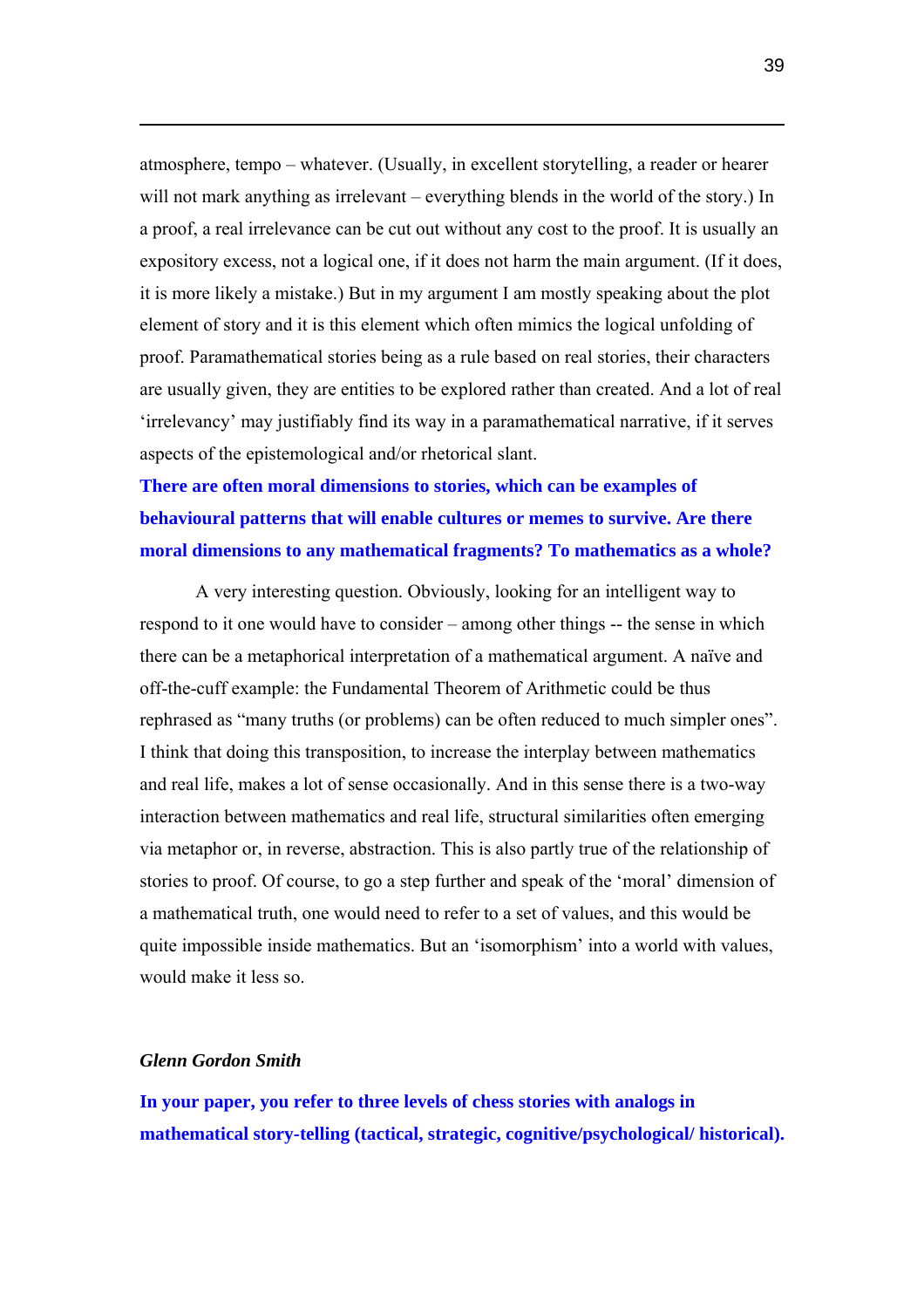## **But how should the cognitive/psychological/historical level be further broken down into smaller categories for an even more productive analysis?**

 $\overline{a}$ 

This is a good opportunity to clarify the argument about the story-proof relationship. As mentioned already, the three levels refer really to three characteristic points in a curve. Let's take the case of chess: at the one, low-complexity, end, we have an analysis that is purely combinatorial in nature (a pawn and king ending, say) of which any 'story version' would be totally uneconomical and unenlightening. (One has to remember here that when telling stories – and this point was raised in many of the c & q's – we are *not* speaking purely formally and with merely literal truth in mind. A story operates at least partly metaphorically (that is why *The Old Man and the Sea* is not of interest only to fishermen) and its deeper levels come from – and are addressed to – human beings, not logical machines.) Whatever meaning lurks in a purely combinatorial simple chess situation is ideally expressible practically only in the 'algebraic' language of chess players. But a situation becomes more complex, strategic considerations begin to prevail. Thus it is meaningful to give a general guideline for opening play of the type "a player must try and control as much as possible the centre of the board and develop his/her pieces as much as possible". Obviously, this is a general truth, that *can* often be contradicted, in specific situations, by tactical (or combinatorial) considerations. Yet, its generality brings it much closer to a narrative description of a situation, and a non-rigorous, metaphor-laden language, that comes from- and appeals to- levels of the mind beyond the formal-combinatorial is meaningful here. As we go up, psychological and other factors also become more to the point.

It is pertinent to quote here chess Grandmaster and writer Genna Sosonko: "However, there is a great difference between analysis and the actual process of playing. A game of chess is not a theorem, and the one who wins is by no means always the most logical and consistent, but often the one with the greatest endurance, the one who is the most practical, clever, or simply lucky." (p. 74, *Russian Silhouettes,* New in Chess Editions, Alkmaar, Holland, 2001). Obviously, concepts such as 'endurance', 'practical', 'cleverness' or 'luck' are much more amenable to a narrative than a formal language. So, what really happens is that at any level, a game or a more general conflict, a description of a game that seeks to capture all its depth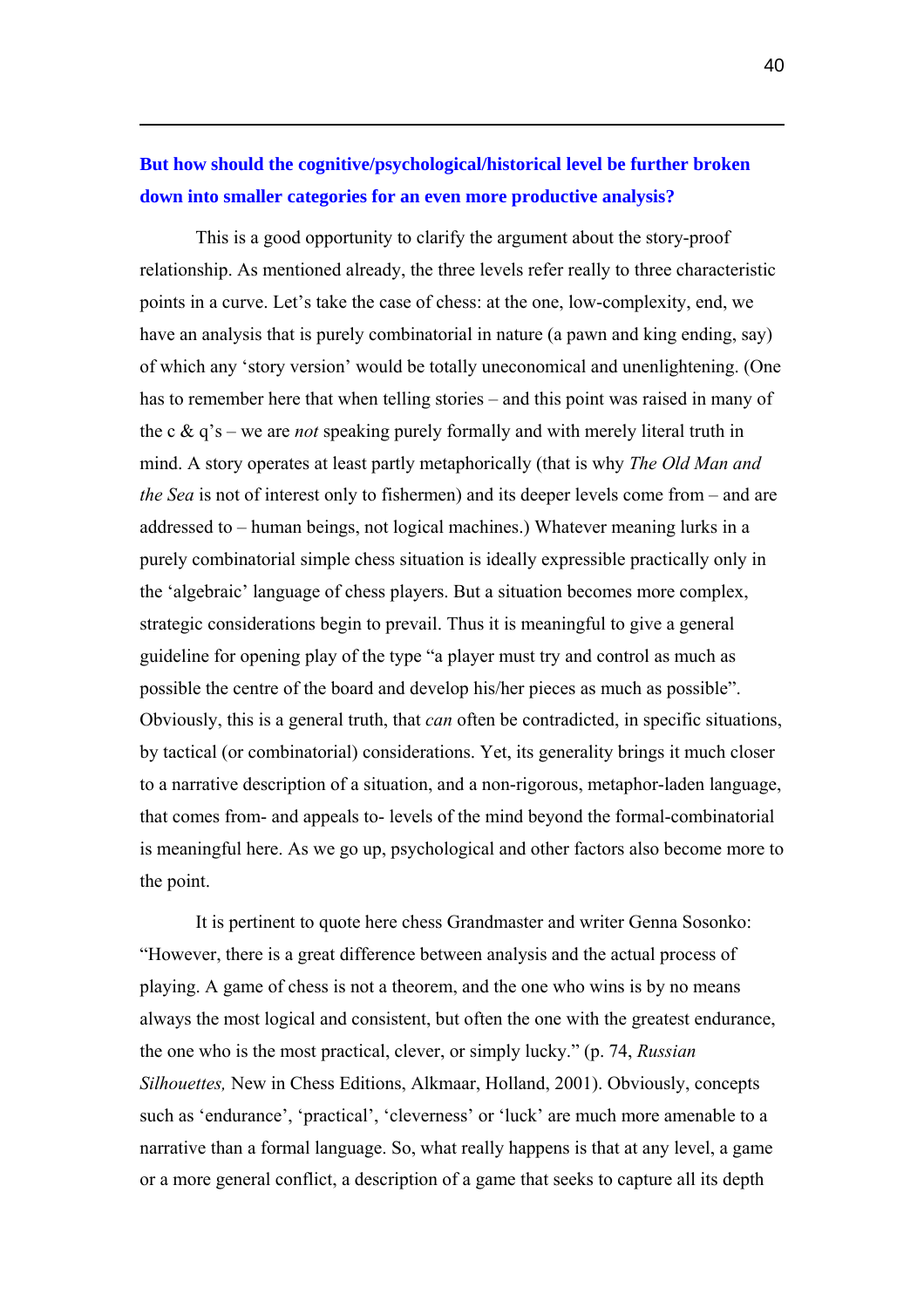must contain both tactical-combinatorial and narrative elements and it is really the relative prevalence of the one or the other that makes me speak of three levels, schematically. But there are really many more.

 $\overline{a}$ 

As an aside here, it is interesting to note the various ways – *levels*, really – at which many important players annotate their own, or others', games: again you may get everything from tactical possibilities and variations – these sometimes discovered *after* the game – to purely psychological or practical considerations. The annotations of ex-World Champion Mikhail Tal are good examples of such multi-layered expansions of the game, often rich in narrative elements. But of course, the narrative element becomes more important if we leave the level of one game and go into a player's overall performance over a period of time. Chess players often study the biographies (and not just the games) of the great players, to learn more about the game.

I like the issue of the 'soliloquy' raised by Dr. Smith very much. In fact, many Shakespearean soliloquies (and 'To be or not to be', the one he mentions, eminently so) are just stops in the action that recapitulate a protagonist's alternatives, and as such are very reminiscent of both mathematical and chess thinking.

But when talking about the thought processes of chess players we must be very careful. A lot of the study of the way of thinking of chess players was historically motivated by the attempt to formalize this process, even before the attempt to model it on a computer. And the study by Adriaan De Groot mentioned is indeed a pioneering study in this direction. But it is important that it has the aim *to show the extent to which chess thinking is a purely logical process*. And an even poor player, like myself, learns to apply this four-step process in analysing situations on the board – but not always successfully, and not always period. There are cases where it is useless.

Yet the study of chess psychology has gone a long way beyond De Groot in understanding how chess thinking *in human beings* also differs from such a formalism. For example, it is known that top player levels have an extremely developed memory and an internalised alphabet of basic game-patterns or subpatterns (for a grandmaster this can be in the order of tens of thousands) and, as a rule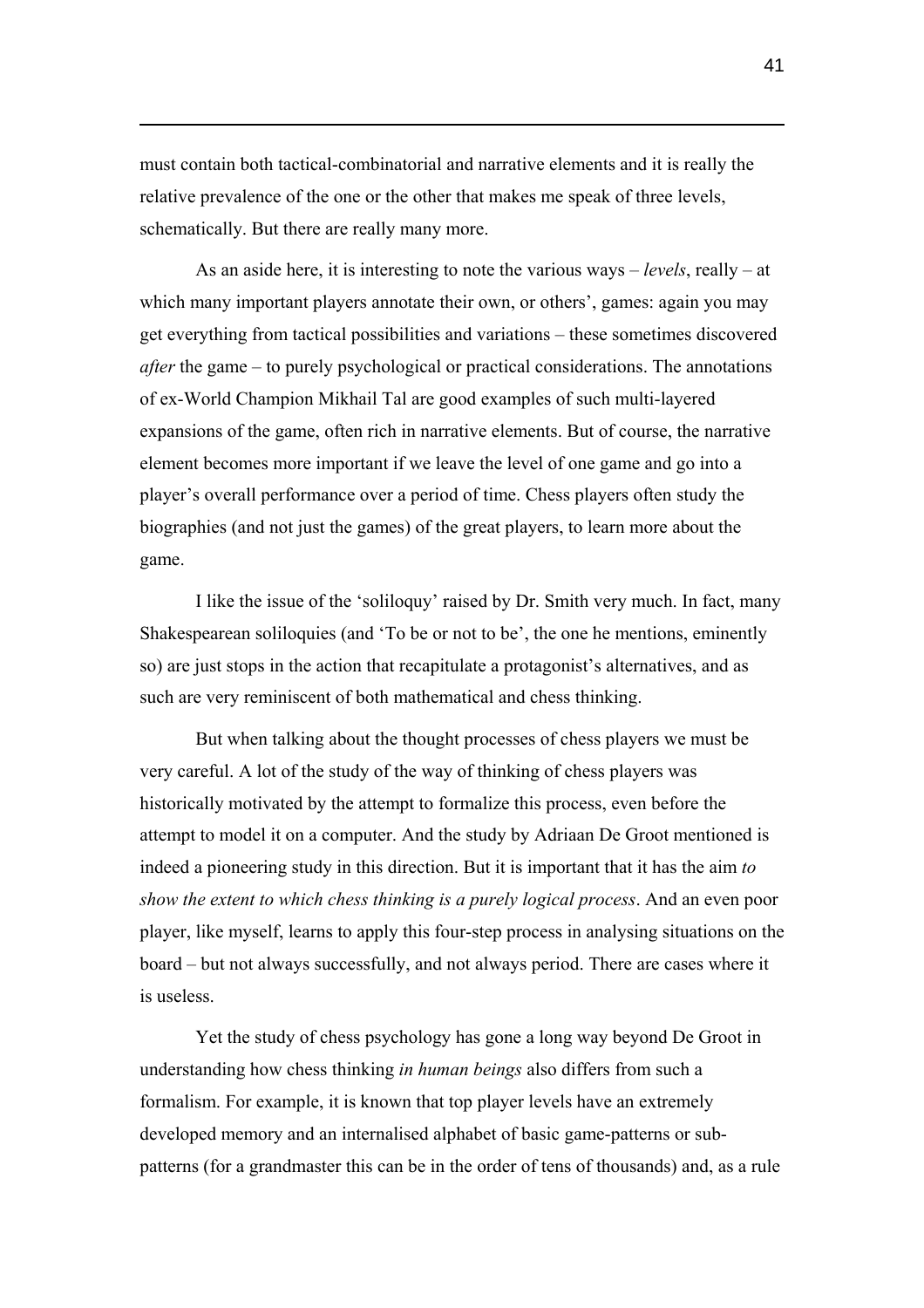– this came as a big surprise -- they do not calculate more than average players. Of course, they may *calculate* (this is the word used in chess) at times, and in certain situations. But in others they may be thinking purely strategically, intuitively and even purely psychologically during a game – in fact, the great mathematician and ex-World Champion Emanuel Lasker was known as a very subtle psychological trickster on the board, often executing 'bad' moves that he thought would be most effective at that moment for that particular opponent. (An excellent, if slightly dated review of existing research and ideas is *The Psychology of Chess* by W. R. Harston and P. C. Wason, Facts on File Publications, New York, 1983; also important is Pertti Saariluoma's *Chess Players's Thinking, A cognitive psychological approach*, Routledge, London, 1995.)

 $\overline{a}$ 

**The soliloquy, voicing ones thoughts while making a pivotal decision ("To be or not to be?"), is fundamental to literature and holds great drama if consequences are terrible or triumphant. How is this building block of narrative translated to the mathematical story? Through think-aloud protocol of expert problem solving? Also, in order to make individual mathematical problem-solving compelling as a story, how does an individual solving a mathematical problem have terrible or triumphant consequences? What would be examples?** 

In a mathematical story choices can be 'low-level', i.e. combinatorial and in almost direct rendering of the underlying mathematical argument, but also much more complex, at the 'higher' end involving purely non-mathematical concepts such as persistence, endurance, will-power, self-doubt, obstinacy, despair. I can easily imagine such 'soliloquies' enriching a description of the mental and psychic turmoil Andrew Wiles went through in his search for the proof of Fermat's Last Theorem. And the terrible or triumphant consequences are very visible there – at the personal level. Also, if I may, I will mention as example my novel *Uncle Petros and Goldbach's Conjecture* which contains exactly such soliloquies, as representing the thoughts and the dilemmas of the protagonist, on which road to take next in his mathematical odyssey.

But such questionings, of self or other, can operate at all levels. When Alice asks the Cheshire Cat which way to go (a low-level, combinatorial piece of advice)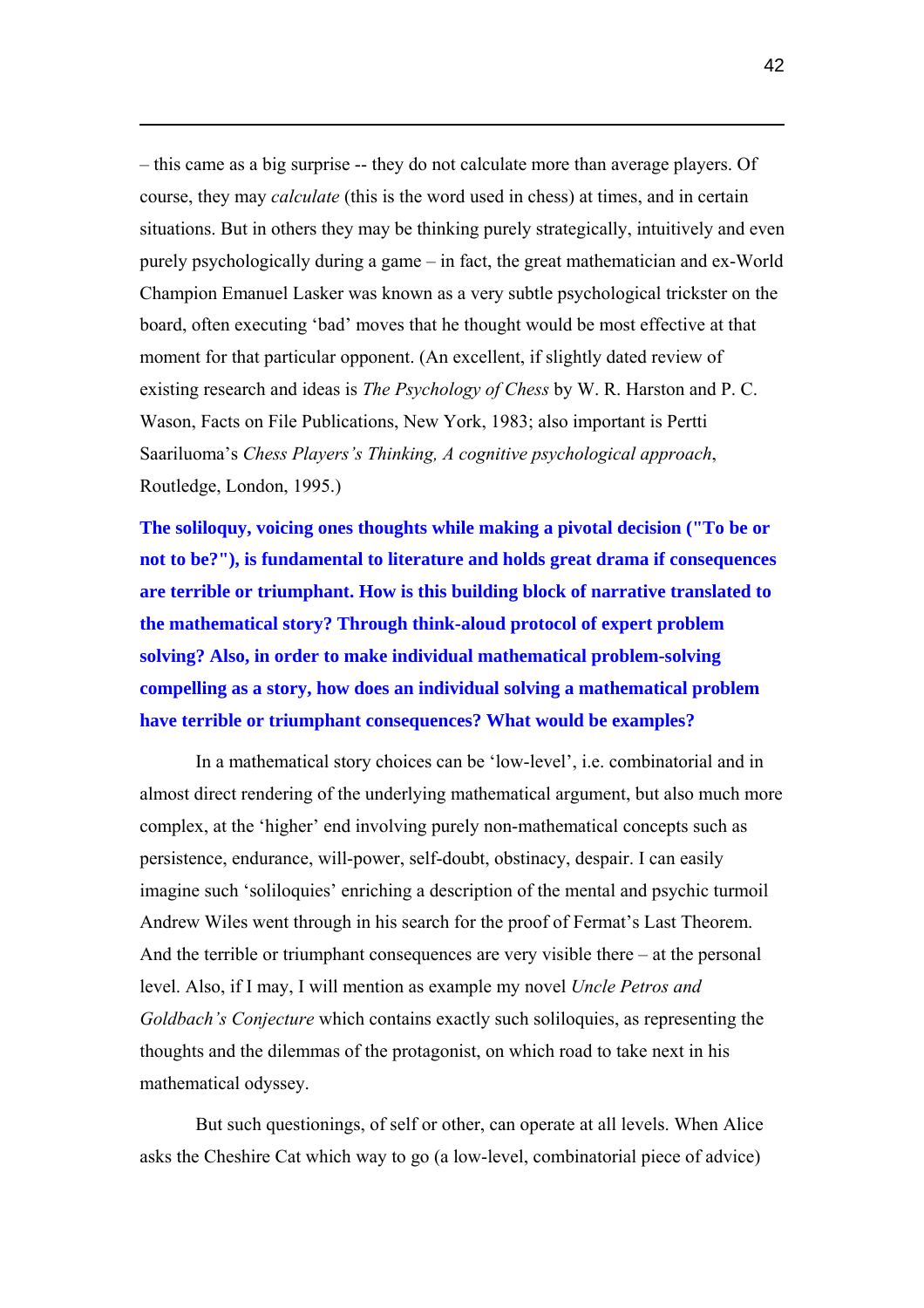the Cat asks where she wants to go – a strategic question. And when Alice says it does not matter where she goes, she gives her a higher level, meta-answer, saying that then it doesn't matter which way she goes!

#### *Immaculate Namukasa*

 $\overline{a}$ 

**Would he identify the series of books "Sir Cumference and... adventures", by Cindy Neuschwander to be good mathematics story books? How and where is paramathematics happening in classroom? I guess I am asking for classroom examples.**

I have read three Sir Cumference stories with my five-year-old son and he enjoyed them very much – a good sign! Now as to the extent to which these are good *mathematics* story books: well, they are certainly useful in setting abstract concepts in a human context; and indeed they are 'stories of problems'. However, we must keep in mind that these are definitely tales where the rhetorical-didactic element predominates, as they certainly do not add depth to the mathematics in question. And although the mathematics involved, especially in a more clear-cut 'story of a problem' tale, like *Sir Cumference and the Dragon of Pi,* is very close to level 1, the tale does have importance as depicting mathematical method in a way that can make it emotionally interesting. But one does have to keep in mind the age they are addressed to. At that level, the narrative approach of 'making interesting' through a simple idiom works. But it is hard to make this kind of simple, fairytale idiom work for a higher age group.

**On page 24 he talks about three levels of mathematical engagement – syllogism, strategic and Narrative levels, how do these relate to each other? What diagram or metaphor, if any, does he use to illuminate this relation? Would he use a diagram like the one on page 6?** 

This has already been referred to. In essence the level depends on the *extent to which a narrative description of a part of a process – rather than a formal -- could be interesting.* At level 1 this is practically nil, but it rises as we go up. This could of course schematically be represented as an x-y curve, with the level (y) being a function of the importance of a narrative rendering of a mathematical process.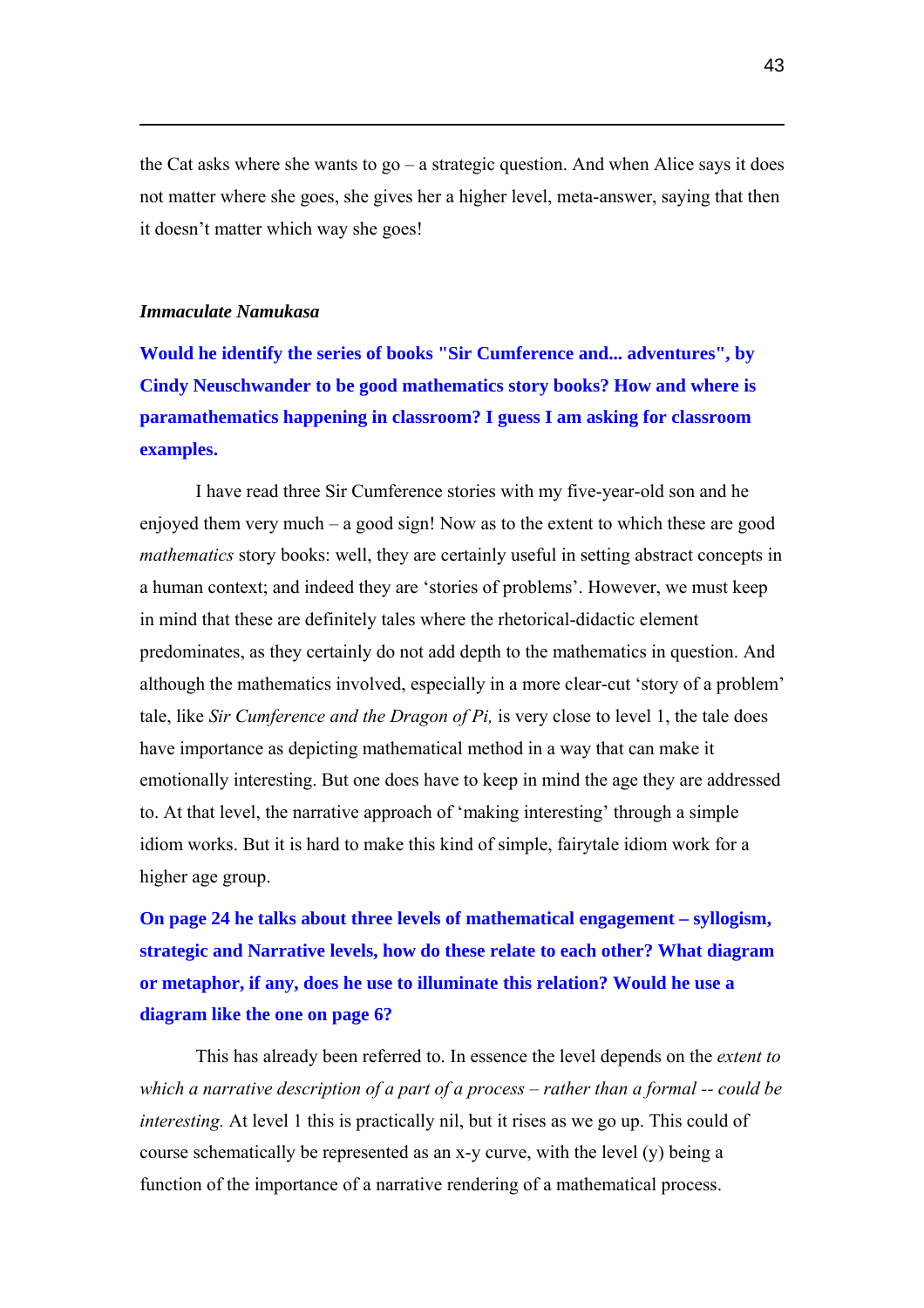Obviously, in a *completed* mathematical process (i.e. a peer-reviewed-and-accepted proof) as in a chess game (or a match, i.e. a series of games) that has *already* been played this can always be described completely formally, if we want – it is theoretically possible to do so. But we talk of a higher level process when a description incorporating narrative is meaningful. But, talking chess for a moment, a purely formal rendering and line of thought cannot be given for a game in progress: too many unknowns. In any mathematical investigation or game (s) the level rises as narrative elements – the more the higher – can add significance to the formal rendition. Of course, schematizing – and, even more, trying to quantify this process – is only done using the language of analogy. The important functions of the narrative process are mostly those that cannot be formalized, referring as they do to higher levels of human functioning.

#### *Liz deFreitas*

 $\overline{a}$ 

**If our focus is on: "how storytelling can help create good mathematics?" will we impose an instrumentalist vision onto narrative and possibly diminish the power of the text? Similarly, metaphors that are explicitly didactic can give too much closure to an art form. How do we "use" narrative without killing off its power to reach the reader?** 

Again it depends on the level – and, in fact, this is how the whole issue of levels arose. My point about levels is that there are only some parts of a mathematical process that can be non-trivially rendered by narrative. If the right level is addressed, this should not end up with trivial narratives. Practically speaking, I think the answer here is to work from real-life, historical and/or mathematical stories. It is in these that both the mathematics and the narrative can remain interesting at higher levels of sophistication. The Sir Cumference type story can *not*, as a rule, be meaningfully extended to higher levels of mathematical sophistication.

**There are no formulas for narrative (despite what some how-to manuals suggest) and much of our engagement as readers comes from the play of the language. With regard to the intersection between story and math, is this "play" confined to what you have called "paramathematics"?**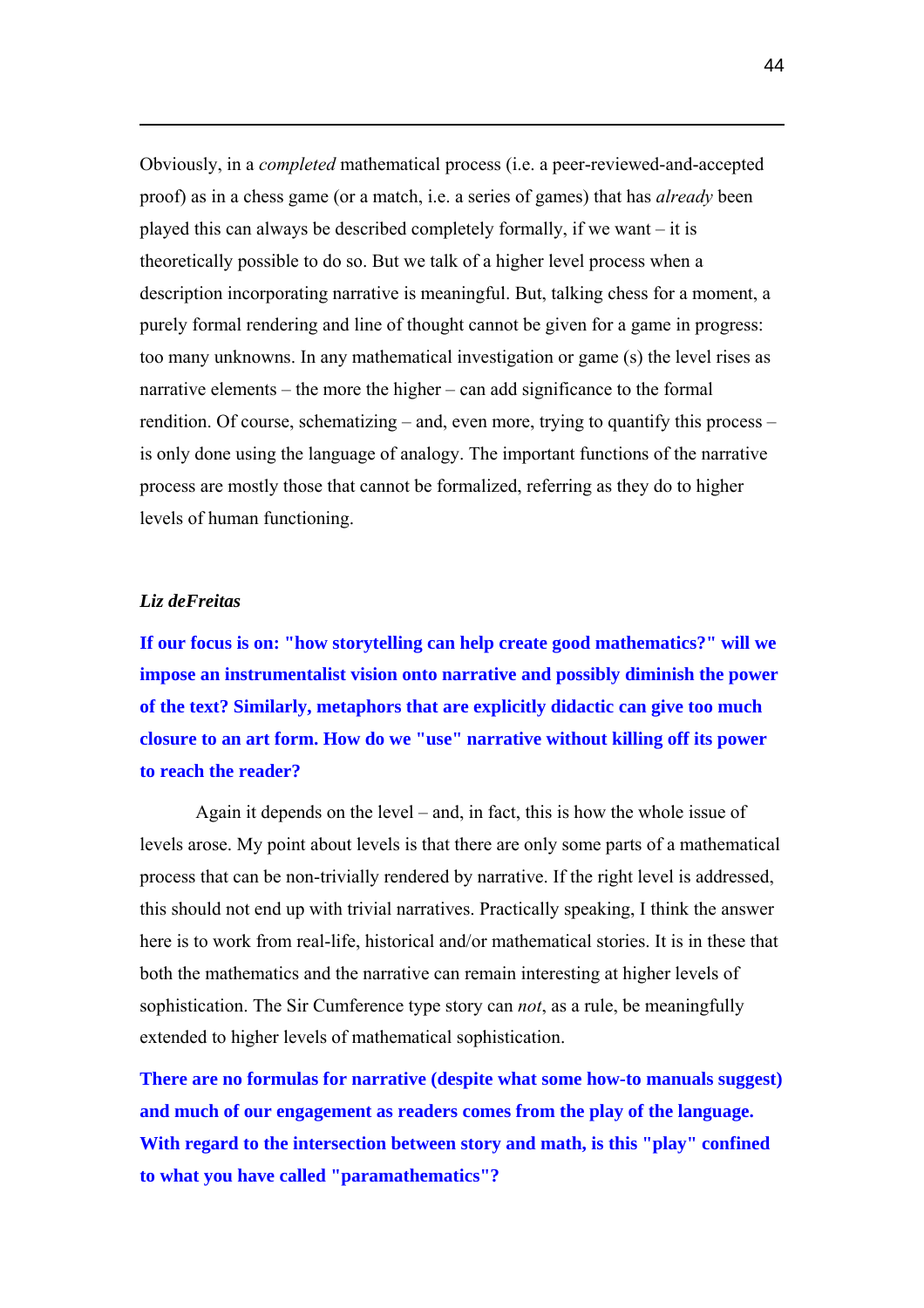I am afraid I do not exactly understand this question. But I disagree with the generality of the statement 'there are no formulas for narrative'. Indeed, there are no general-use formulas (as, especially, some 'how-to' Hollywood screenwriting books suggest – Syd Field seems to have started this and the approach, and its latest guru is Robert McKee) guaranteeing excellent results. But there is a long tradition, going all the way back to Aristotle, and progressing to us via Vladimir Propp, the Russian Formalists and the various taxonomies of literary genres (Northrop Frye's 'archetypes of fiction', the Aarne-Thompson classification of fairytale types, etc.) of a more formal study of fiction, where the identification of patterns and underlying flow chartor graph-like plot structures does yield some significant insights. As a writer, I wholly agree with the point about the importance of language in a narrative. But as Dr. deFreitas says "*much* of the engagement as readers comes from the play of language" (my italics). Yes. *Much* – but not all. Although language is an important element, plot, character, theme – things that can be found in stories of mathematical history and biography – are also very dominant. And I do not believe that in good storytelling the medium *is* the message. It is part of the message, certainly, and it helps us get the message across more profoundly and effectively. But there are extra-linguistic elements in good narrative and it is these I principally address in my discussion.

#### *Margaret Sinclair*

 $\overline{a}$ 

**You comment that one "can only be rigorous at the formal (the lowest, in terms of complexity) level of knowledge". Could you discuss how the formal relates to early experiences in mathematics, i.e., are there some aspects that are foundational? Is it necessary? Do we build narrative on rigor, or can we/should we build rigor through narrative?** 

Well, to begin with I must say that most of what I know about early experiences in mathematics derives either from my own, or my children's education – so, do not expect anything profoundly well-informed from me on the side of experience. But as with my discussion of levels, I would say that formalism and rigor are not all-or-nothing phenomena. Obviously, *Sir Cumference and the story of Pi* is not at all formal, while Whitehead and Russell's *Principia Mathematica* is extremely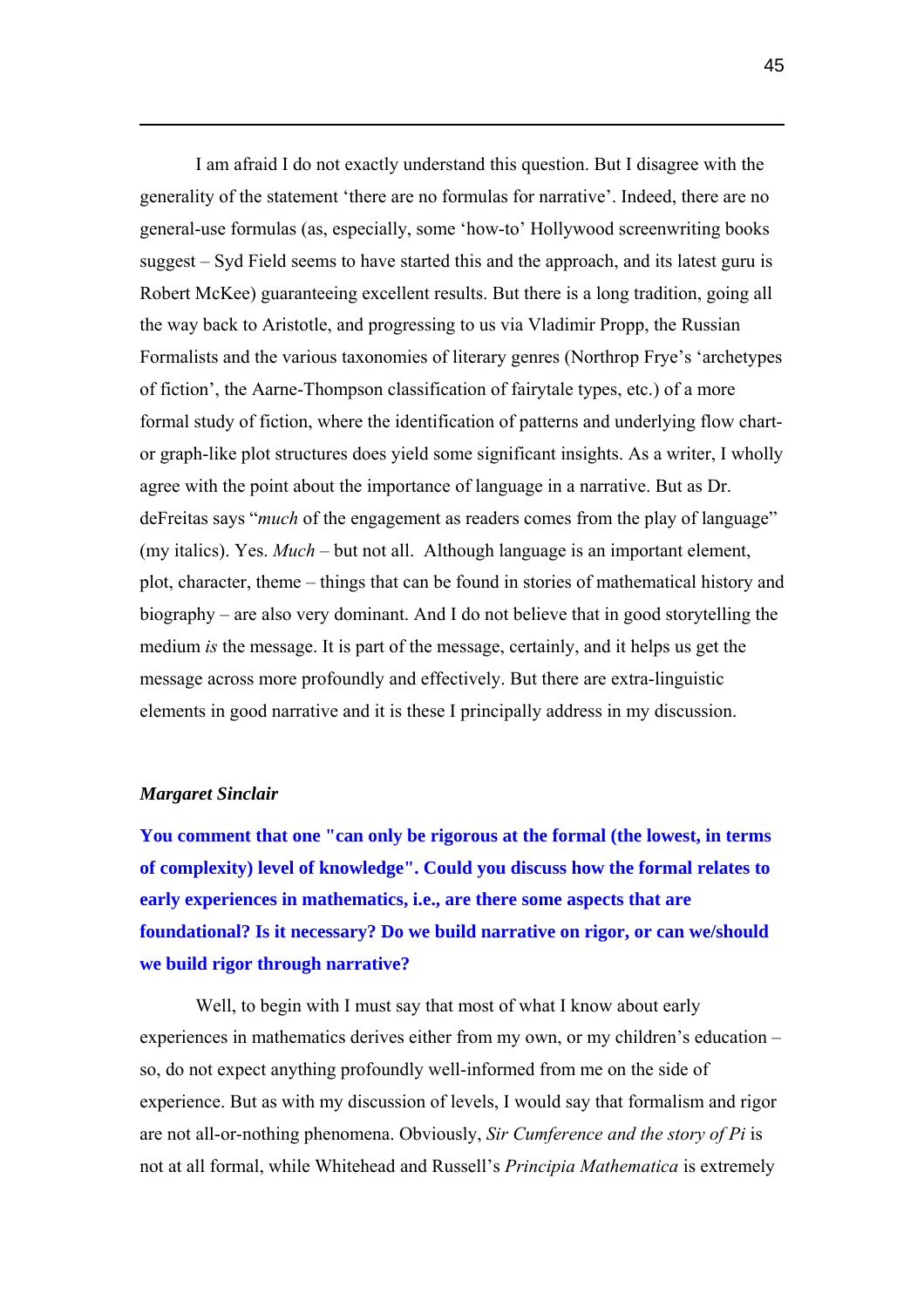so – but there is a whole range in between. If we look at what we mean when we wonder when a young child's mathematics are rigorous and/or formal, we obviously do not mean the same as we would with a college student of mathematics. A proof produced by a math undergraduate that would be considered sloppy or relying too much on intuition, would be a miracle of rigor for a ten-year-old.

 $\overline{a}$ 

So, what can rigor and/or or formalism mean for a five-, a six-, a seven-yearold? Obviously, at the meaningful-for-this-age point of the low-high rigor scale, I think it would mean something like some dose of precision and abstraction. The demand for higher precision is something students meet increasingly as they grow in must subjects (e.g. history, grammar, geography…) while abstraction is slightly different in mathematics: a grammatical tense takes a certain form and Paris is the capital of France *because that's the way things are* – in these subjects, as in mathematics, it is precise knowledge that is imparted (and insisted on). But in mathematics abstraction goes back to cause. I.e., although we do not teach young children the Peano axioms for arithmetic, and we may encourage them to memorize the multiplication table for reasons of efficiency, only a very insensitive teacher would say to a flabbergasted youngster that 3x5=15 because that's the way things are, or God made it so, rather than explain that what this in fact means is that 5+5+5, i.e. adding 5 three times is equal to 15, something the child can verify and comprehend from the simpler rules of addition.

So, as a rule, I would say that demands for rigor and precision are (and should be) very elementary for young children, and increase with age. And as abstraction in some of its meanings or other is probably the most common cause of dislike of mathematics, obviously the less traumatically, and the more gradually, one introduces it the better.

But, interestingly, children do not have a problem accepting formal rules, sometimes even totally absurd ones, in the context of a new game, and this should make us think. The reason probably has something to do with the fact that a game creates a whole mini-world, which is through its story background and/or competitive element much more wholly significant to a child. And the story context, even with very young children, could help them accept the abstract (formal) rules of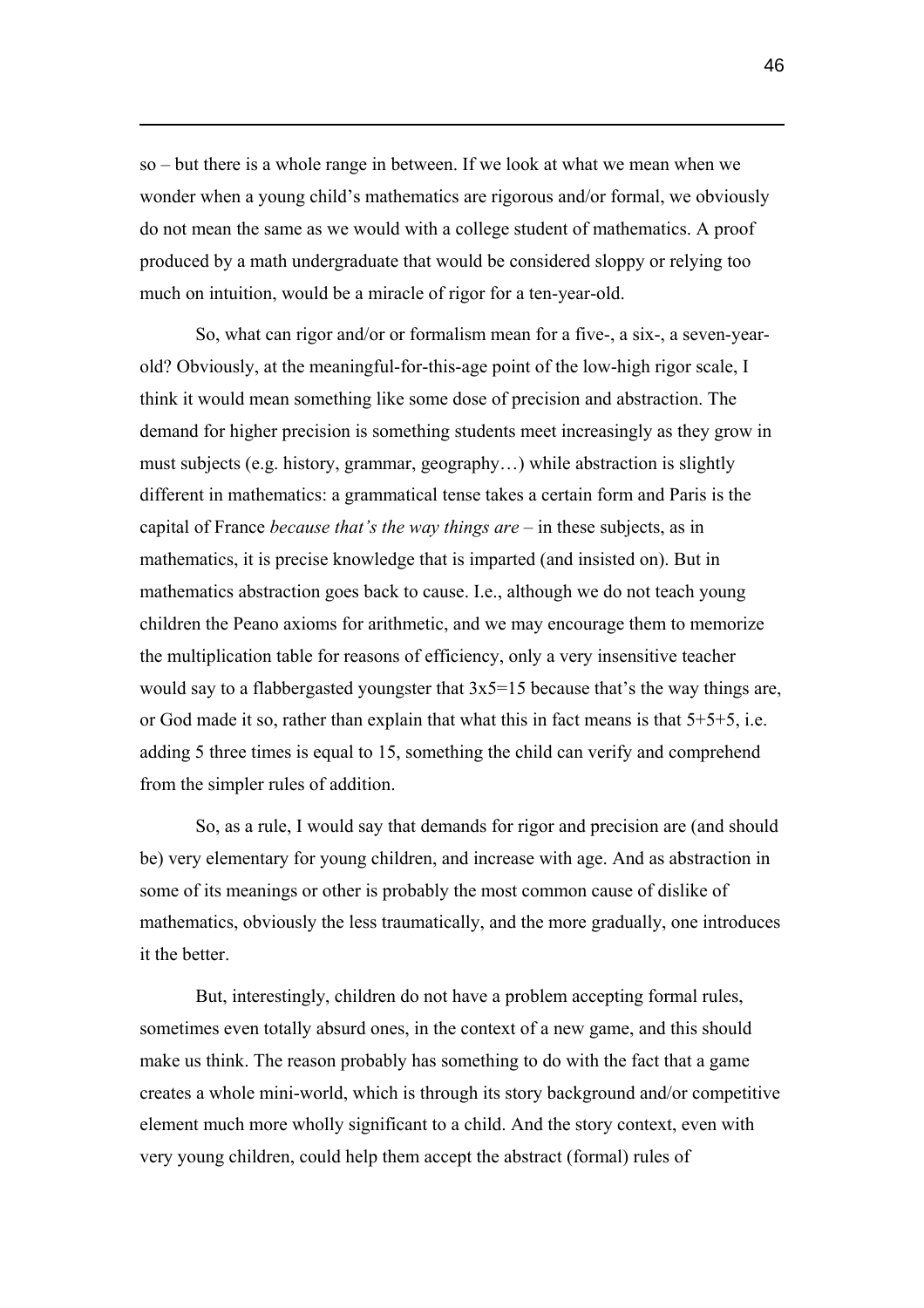mathematics much more easily, especially in the context of games. I know that this is also the opinion of Howard Gardner, as mentioned – if I remember correctly, unfortunately I do not have access to the book at this moment – in the last chapter of his book *Extraordinary Minds.*

 $\overline{a}$ 

I know there are many approaches to this, but a narrative approach to problem solving (which might have quite a lot to do with an algorithmic one, relying on the story-quest analogy) would be very beneficial for young children. And this does not mean pure storytelling necessarily but creating story context – as in a game, for example.

Going back to my discussion of levels, I want to remind you that the narrative element becomes less interesting and effective if we go into levels of mathematics where rigor demands (in the childhood sense) are higher. Thus, there is no point in teaching the way to find the square root of a number through a story. This, equivalently, would be like teaching a chess student how to mate with a rook and a bishop. Of course one could say 'first you cut off the enemy king's ways of retreat' (a statement that is also 'narrative') but one would assume that a player at the level where he/she can learn this would need no metaphorical ballast to understand it, but would merely apply it on the chessboard.

But if we are talking about a general approach to problem solving, storytelling can be very pertinent. For example, one can see stories that would embody Polya's principles (listed on page 5 of my paper) on problem-solving very well.

Although talking about 'building narrative through rigor' or 'rigor through narrative' is a little bit like comparing apples and oranges, I have to say that rigor and narrative are *not* opposites. Just different things. There is no reason while rigorous rules and arguments cannot help in the creation of narratives – *to a certain extent,* of course – and there is really no reason why narratives could not teach rigor. The exemplary mode is as much a part of fiction, in either direct or indirect forms, as is the cautionary. And one cannot dismiss literature which is close to the exemplary or the cautionary as trivial and didactic. *The Brothers Karamazov*, as most of Dostoyevsky, contain strong elements of both, and *Othello* or Mann's *Doctor*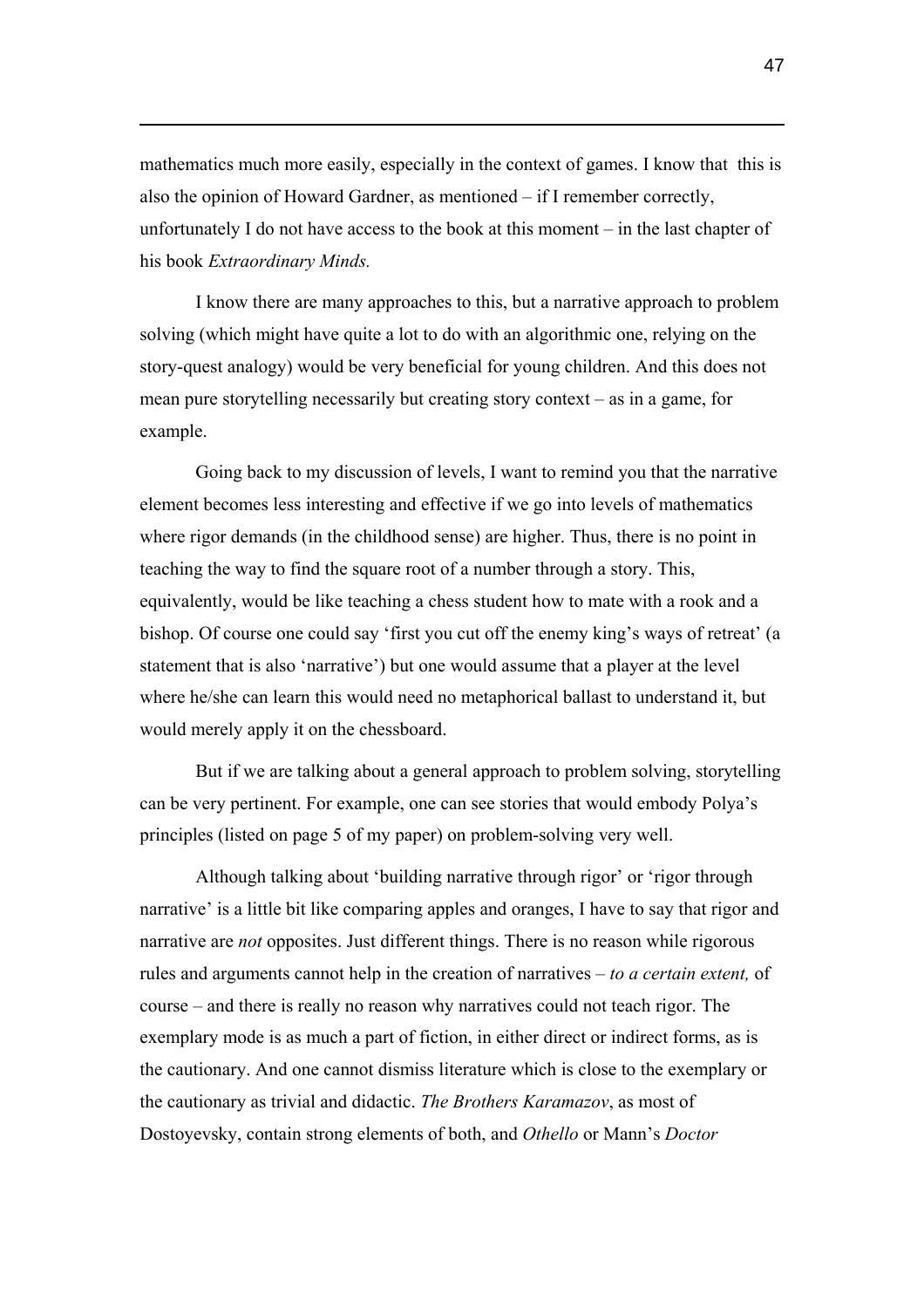*Faustus*, are very great literature, despite being very strongly built on the cautionary template.

 $\overline{a}$ 

**Present teachers have been very successful, moderately successful, or unsuccessful at the EAF model. For each group what do you see as the critical interventions that would enable them to understand/adopt elements of the paramathematical field?** 

I can say, to start with, that I am pretty sure that the EAF model should not be *forced* on children. Obviously, some children would react better to it than others. (And a mildly autistic ten-year-old might love it -- see the *Curious Incident of the Dog in the Nighttime.*)

Here I want to remind you of Von Neumann's brilliant observation, which is highly significant (if not wholly true), a wise aphorism more than a rigorous truth: "In mathematics you don't understand things. You just get used to them." I think that the truth behind this comment has to do with the fact that the abstract mode is foreign to human ways of knowing and learning and thus needs getting used-to. Of course, I'm sure many mathematicians believe that they *understand* at least certain things in their fields -- but, again, Von Neumann seems to be saying that this 'understanding' is really nothing but the familiarization with the laws of operation of a foreign universe, and this needs time, increased familiarity, experience, co-habitation, the diminution of the initial fear of the strange and incomprehensible… I think it is the same with children. But while a mathematician exploring a new sub-field (or a pre-med student needing to advance in calculus to get in a good medical school) has an increased motivation to do so, probably extraneous to the field itself, a young child usually has no reason to spend the quality time necessary to "get used to mathematics". It is precisely in this that the story context is helpful. It would be a very unusual 7-year-old child indeed who, given a choice of listening to a story from a good storyteller (or seeing a favorite DVD) or doing two-figure sums, would systematically choose the latter. Stories are cognitively much closer to life-as-lived than the abstraction of mathematics. This is an obvious point though. What is not so obvious is that mathematics and stories mix.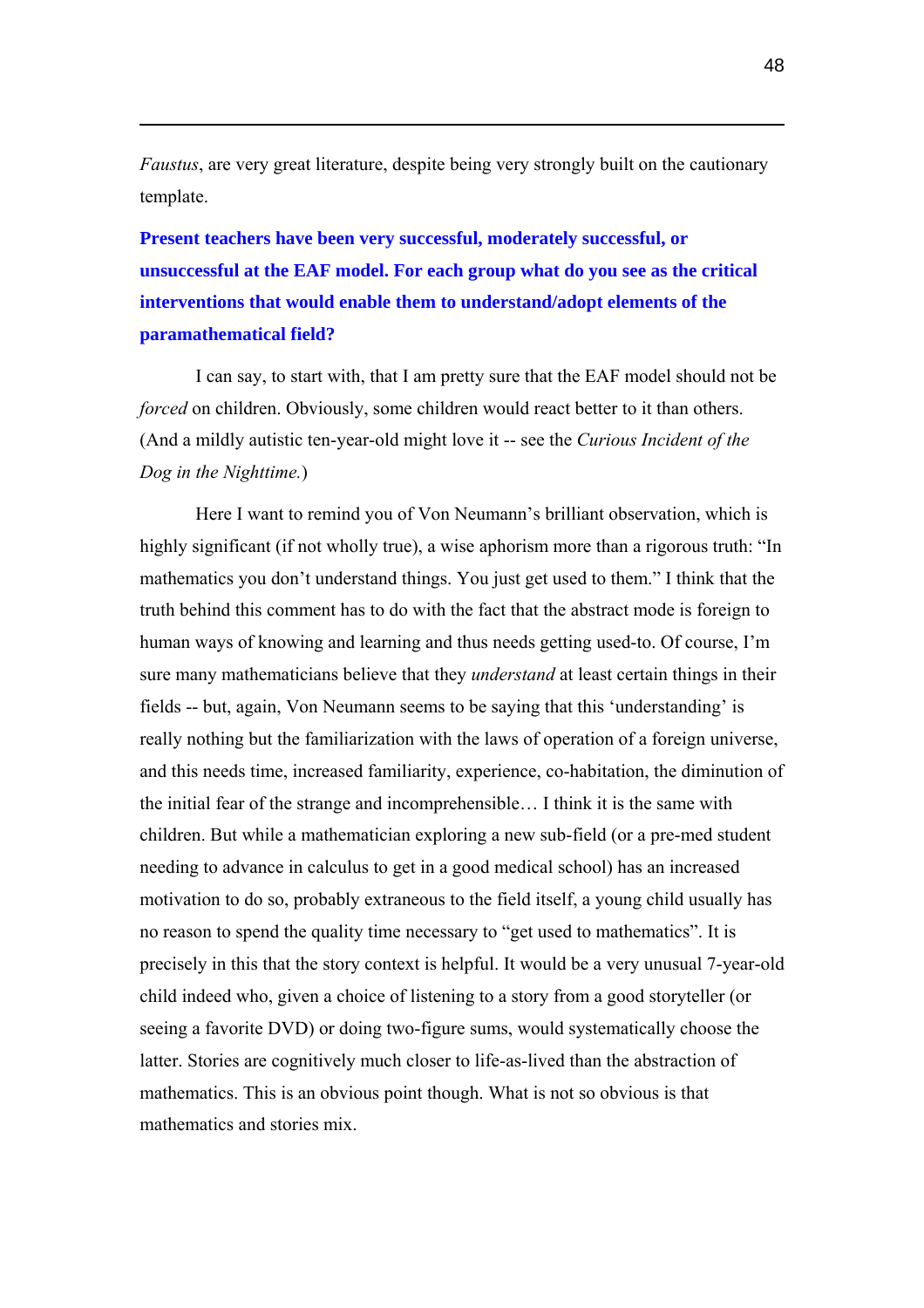I think that we must try and see how much of 'Haeckel's Law', from  $19<sup>th</sup>$ century biology, is applicable to paramathematical thinking. Haeckel said that "ontogeny recapitulates phylogeny", i.e. the growth stages of an organism, from one cell to full growth in some sense imitate the phylogenetic origin of the particular species to which it belongs. I do not how true contemporary biologists consider this in biology. But obviously it is *to a certain extent* true in mathematics: the stages of mathematical understanding of a growing human being in some way mirror the evolution of mathematical science  $-I$  stress that this is useful only as an inspiration, not as an absolute truth. But if taken with an adequate amount of grains of salt, this can be a very interesting guideline for teaching. In fact, it is interesting to note that the whole 'New Math' affair was based on a gross violation of exactly this principle: people starting to teach children mathematics with what only very recently in historical terms had been thought to be, by the Bourbakists mostly, the true foundational core of all mathematics, i.e. set theory.

To the other end of the EAF model of mathematics stands the heuristic, messy, calculational, applied one. But the strength of the paramathematical approach is that speaking as it does *of the historical adventure of mathematics as created by people* it can address both models – and both become humanly understandable if viewed within the human story that created them. In fact *Logicomix*, the graphic novel I am working on at this moment with theoretical computer scientist Christos Papadimitriou is the first (I think!) paramathematical comic book, and recounts, in its first part, the story of the foundational crisis of mathematics, starting from Cantor and ending with Godel's Incompleteness Theorem and Turing's first results. In other words, we use the story medium to speak of the shortcomings of ultra-formalist demands. Of course, as the comics medium is very reader-friendly, the emphasis here is more rhetorical; but the epistemological slant is not at all absent – in fact it contains quite a sophisticated narrative exploration of the relationship of logic to madness.

#### *Donna Kotsopoulos*

 $\overline{a}$ 

The discussion paper prompted me to reread Sfard's (1998) article "The Many Faces of Mathematics: Do Mathematicians and Researchers in Mathematics Education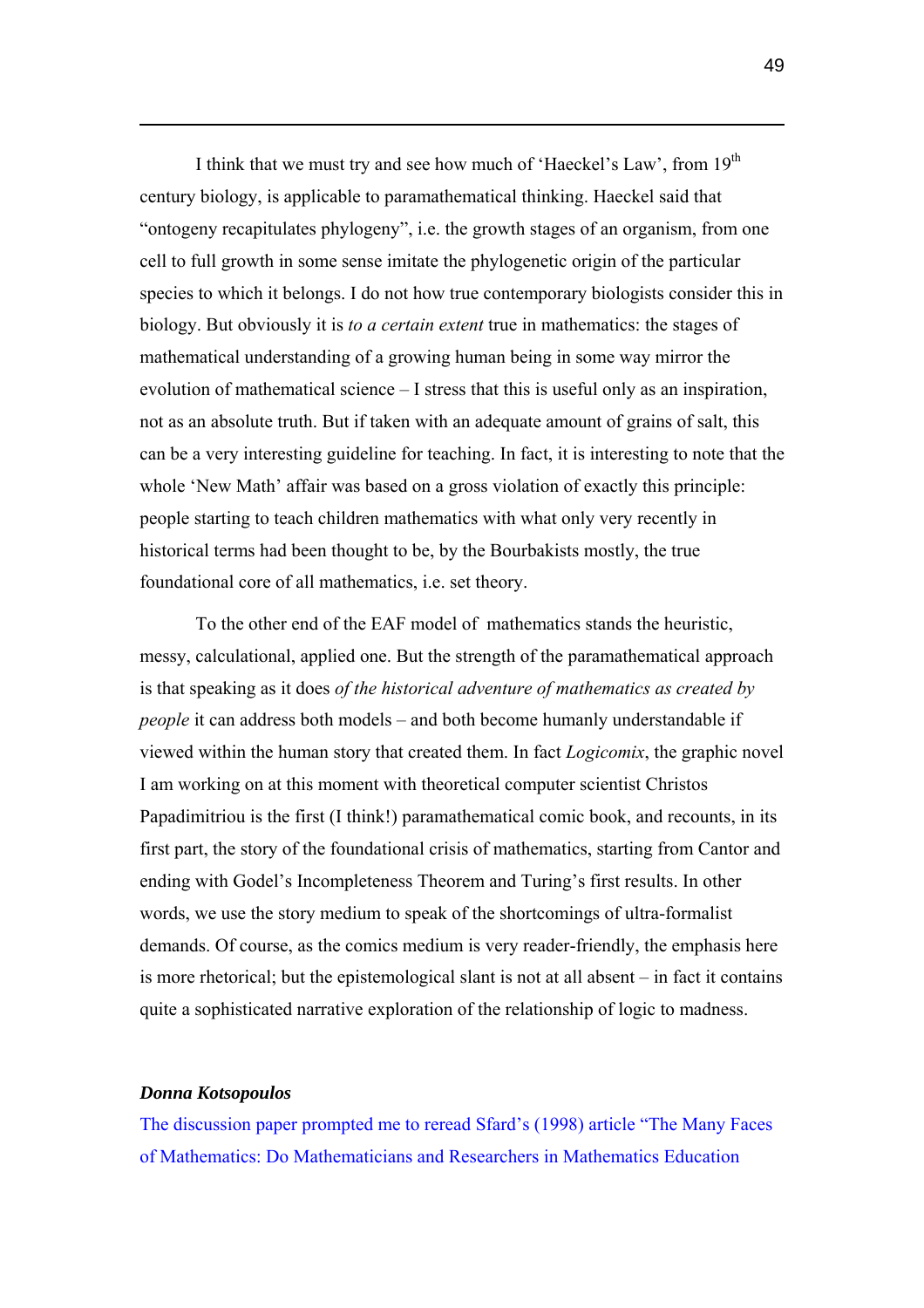Speak About the Same Thing?" Professional identities, mathematician versus researcher, often form the basis for the valorisation of a specific understanding of "good mathematics".

 $\overline{a}$ 

You are right. However, as there is no way to discuss valorisation of mathematics formally, we either must exclude such discussions from the world of mathematics – which no one does, anyway – or take recourse to another language, one taking account history, to speak intelligently about it. Of course, the problems of valorisation are not necessarily ultimately 'solvable'. But most of life is not, anyway, and mathematics, when we are not talking from inside an EAF viewpoint is a part of life.

The discussion paper details three levels of narrative inquiry in mathematics: tacticalcognitive/psychological/historical. With rigor only being a contributing factor in the tactical-computational level. For the mathematician, a formalist, rigour is paramount. **If mathematical narrative is to be understood as a form of non-trivial thought then how can professional identities that associate "good mathematics" reconcile rigor as being only an elementary component of paramathematics? Would rigor not underscore all three levels? How are the latter levels of narrative inquiry in mathematics assessed?** 

Rigor exists in all three levels. But in the higher levels it does not dominate. This is not an issue, however, of doing 'rigorless' mathematics  $-$  it is talking about the sides of issues that are not totally dependent, *at that level of discourse*, on rigor. To give an example, let us assume that we discuss the use of computers in problem solving and we tell the tale of the Four Color Problem also taking into account the Appel-Haken solution, to which many EAF mathematicians will not give the distinction of being a proof. Of course it is rigorous – as any proof has to be, in fact it is *too* rigorous, so rigorous that human beings cannot check it within any reasonable amount of time. The questions related to whether this indeed *is* a proof, as well as what the story of the Four Color Problem means for how we do and understand mathematics are best told in narrative form, to understand their full complexity. No field of mathematics or metamathematics is equipped to answer the question of whether the Appel-Haken proof is a… proof. But this must be discussed –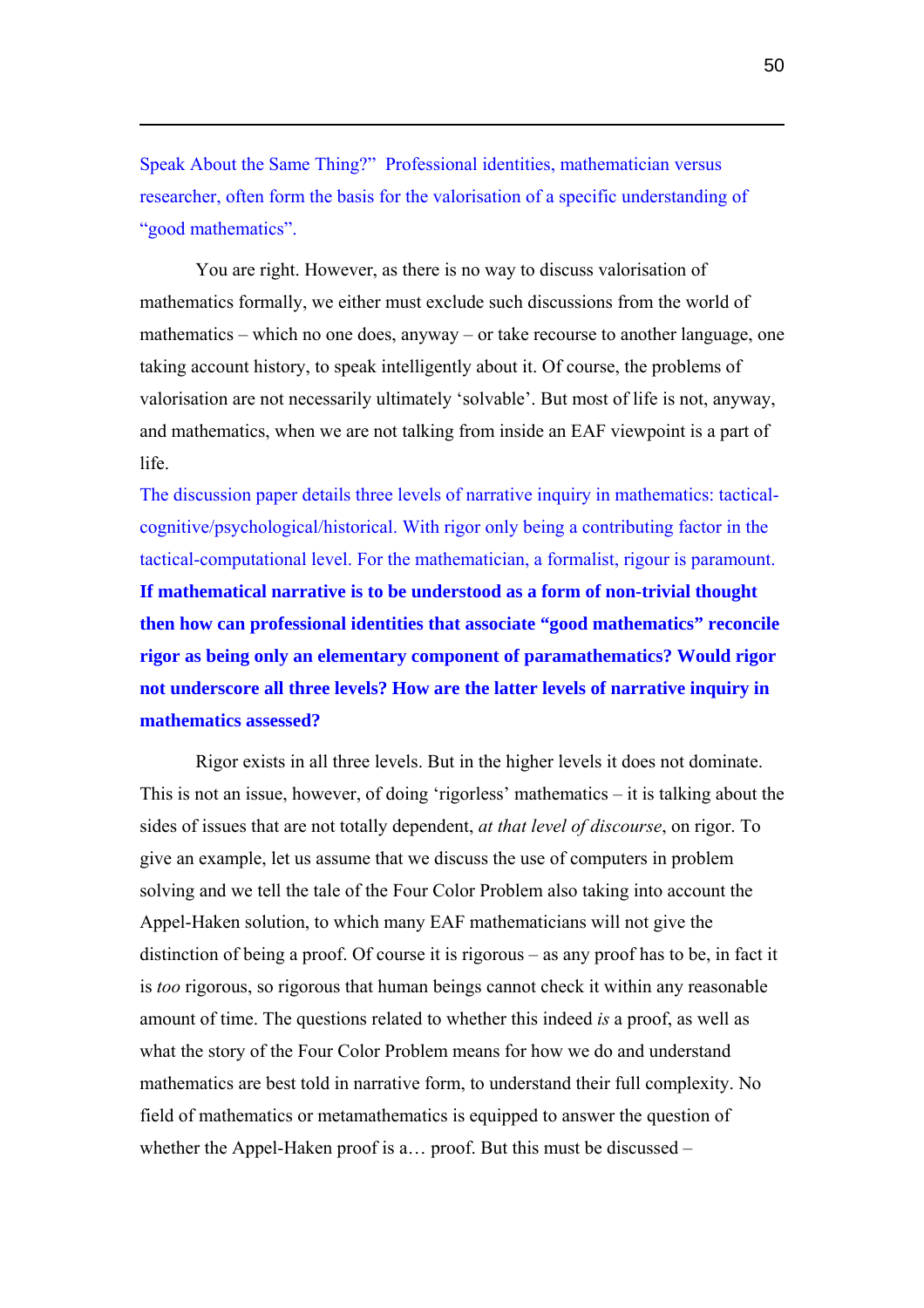Paramathematically, I believe. (Robin Wilson's book *Four Colours Suffice* goes some way in this direction.)

At another level, try to imagine a book (not yet written, to my knowledge) introducing topology to adolescents, but going beyond the usual donut/pretzel, Möbius strip level. A book referring both to general topology, problems of continuity, the foundational problems those created in analysis, how they were solved in the nineteenth century by Weierstrass and others, then geometric topology, even ideas from algebraic topology, all the way to some understandable low-level truths from advanced modern topology and also applications into problems of space arising out of relativity. Such a book, where the narrative thrust is dominated by the need to know arising from specific problems and crises of knowledge, both intra- and extramathematical (as well as intra-domain or intra-psychic in some of its practitioners!) could well give 14-16 year olds a very good idea of how a mathematical field progresses, outlining many of the methodological issues, showing graphs of the way that knowledge progresses, how we generalize from the known, how we form hypotheses, how proofs can be wrong, and so on. All this need not contain but a minimum of formally perfect complete processes or proofs and could often use very imprecise (vis-à-vis rigor) statements. But it would give, if well written, an admirable sense of how mathematics works, and why, and contain a good methodological background. And if there are exercises, they would not have to be topological at all. They might be logical puzzles, generalized logical and methodological techniques used. This would definitely be a non-formal book. But it would be a mighty interesting and useful one.

#### *Sonja Rowhani*

 $\overline{a}$ 

**I only have a very rudimentary knowledge of chess – maybe comparable to some students' knowledge of mathematics. The conclusions you draw from the three chess stories are diametrically opposed to the conclusions I would draw from them. As someone trying to learn chess, a detailed, tactical story may be more useful than a higher-level story. While for an expert the higher level story may serve as a cognitive tool, it may confuse novices. It seems that the way we**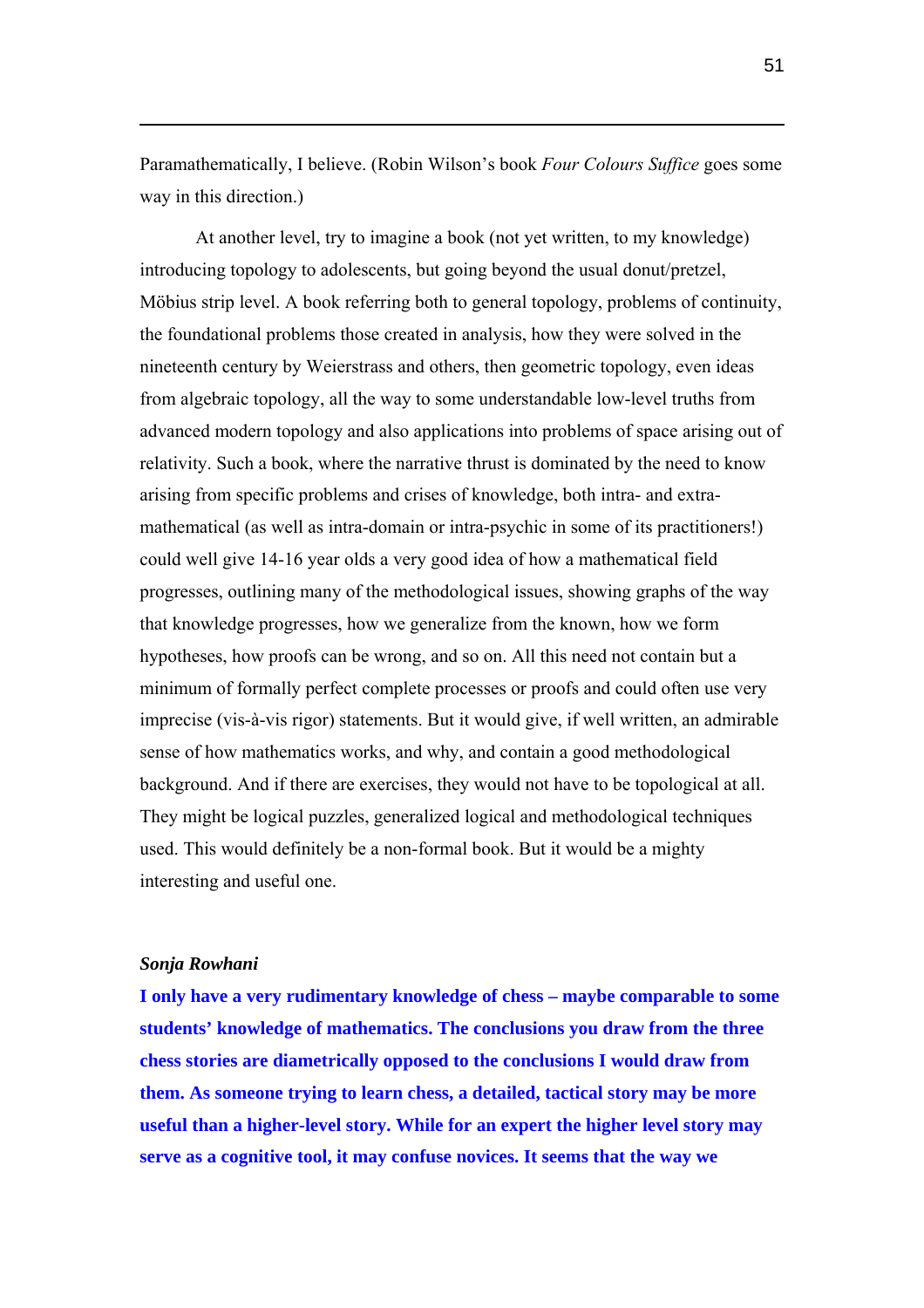## **read/understand stories is very personal limited by our own understanding. What is your perspective on this**?

 $\overline{a}$ 

A beginning player that is introduced to chess by an experienced player-coach, will be given equal doses of tactical-combinatorial *and* strategic lessons even from the very beginning. (Strategic lessons are much more general and less formal.) Tactics and 'calculating' offer very near-sighted views of any one point of a game, and as we know to get somewhere it does not suffice to be able to see, or even to have a map, but w*e must know where we are going*. Only strategy can do this – and believe me, it is very different from tactics. The more a beginner gets into the world of competitive playing, the more the third level, of a historical and more general understanding of what they are doing becomes necessary to progress. For example, once a player has grasped the rudiments and can play competitively at some decent level, he or she will have begun to acquire and demonstrate a particular *style*, which is very obvious to a more experienced player. Once at this level, it is extremely valuable to study the way great players with a similar style progressed – not just played in specific games – in their chess careers. Clearly, a lot of chess is purely combinatorial. But not all is.

**To me it seems that stories in mathematics could succeed in motivating the student and creating an interest in or appreciation for mathematics more so than teaching methods and tools needed to tackle mathematical problems. For example, I am an avid mystery book reader. However, even after reading many stories, I don't think I am qualified or able to solve a crime. Could you delineate the place of stories in mathematics education as you perceive it?** 

You are right that motivation is one of the primary motives. But I don't agree with you on the uselessness of mystery books in solving a crime. Of course, it would depend on the sub-genre to which the books belong. No amounts of Agatha Christiereading will make you a Poirot, and that is because they are so little realistic, both from the practical and the psychological viewpoint. But reading good police procedurals and, say, the Inspector Wexford novels of Ruth Rendell, or suchlike more down-to-earth whodunits, would get you very much closer to the mind of an investigator than a complete innocent. And, should you care to, it would teach you quite a lot about investigating and solving some types of real-life problems – not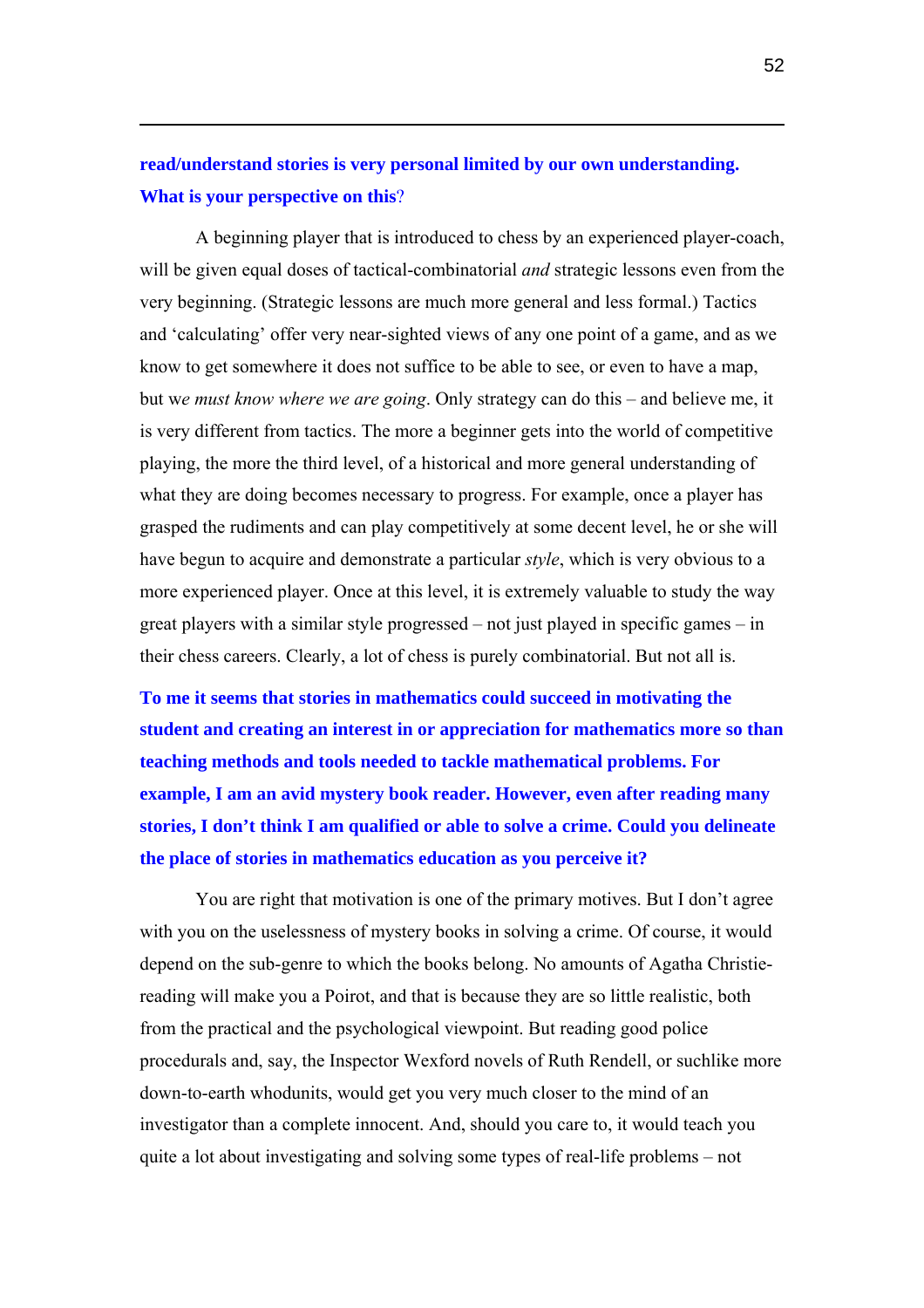necessarily related to homicide! But, primarily, do not forget that those books are written to entertain. Paramathematical books, as I define them, are not. This is not their primary aim. They are created to investigate mathematical issues and/or to instruct, i.e. with the epistemological and/or rhetorical slants I referred to earlier. Of course, *A Beautiful Mind* or *Good Will Hunting* or *Proof* will teach you nothing about mathematics. But they neither can nor want to. But they are not paramathematical, they are not motivated by a need to understand mathematics, as *Who Killed Roger Ackroyd* is not motivated by a need to understand investigative procedure. But view the full 'CSI' tv-series and read the Patricia Cornwell mysteries… Would you then say that you have not learned a good deal more than the next person about criminology and laboratory investigation?

#### *George Gadanidis*

 $\overline{a}$ 

#### I find the following comment interesting:

"The reason I will not be talking much about education is because I believe that how we teach mathematics, as a culture, is shaped by how we do mathematics." Papert in *Mindstorms* says that children enter school as enthusiastic, curious and capable mathematical thinkers – they have to *learn* to be otherwise. Yet how *they* do mathematics is typically ignored (and not reflected) in how we teach mathematics. In fact, some studies comparing the mathematical thinking of grade 2 children with that of grade 4 and grade 5 children (doing identical mathematical tasks) have shown that their mathematical thinking deteriorates, relying more on procedures they do not understand (Kamii; Reid) So the 'we' in the above quote probably does not take them into account. **How might the mathematical thinking of young children (before it is influenced by school or 'well-meaning' adults) help us answer your question of 'what is good mathematics'? Do you see part of the answer in your children?** 

Obviously, a question referring to value, such as "what is good mathematics" depends very much on context. And I agree that in the context of education, "what is good mathematics for children" needs to be taken into account – at least to an extent. I definitely see, with my own children, that if you do not want to alienate them, mostly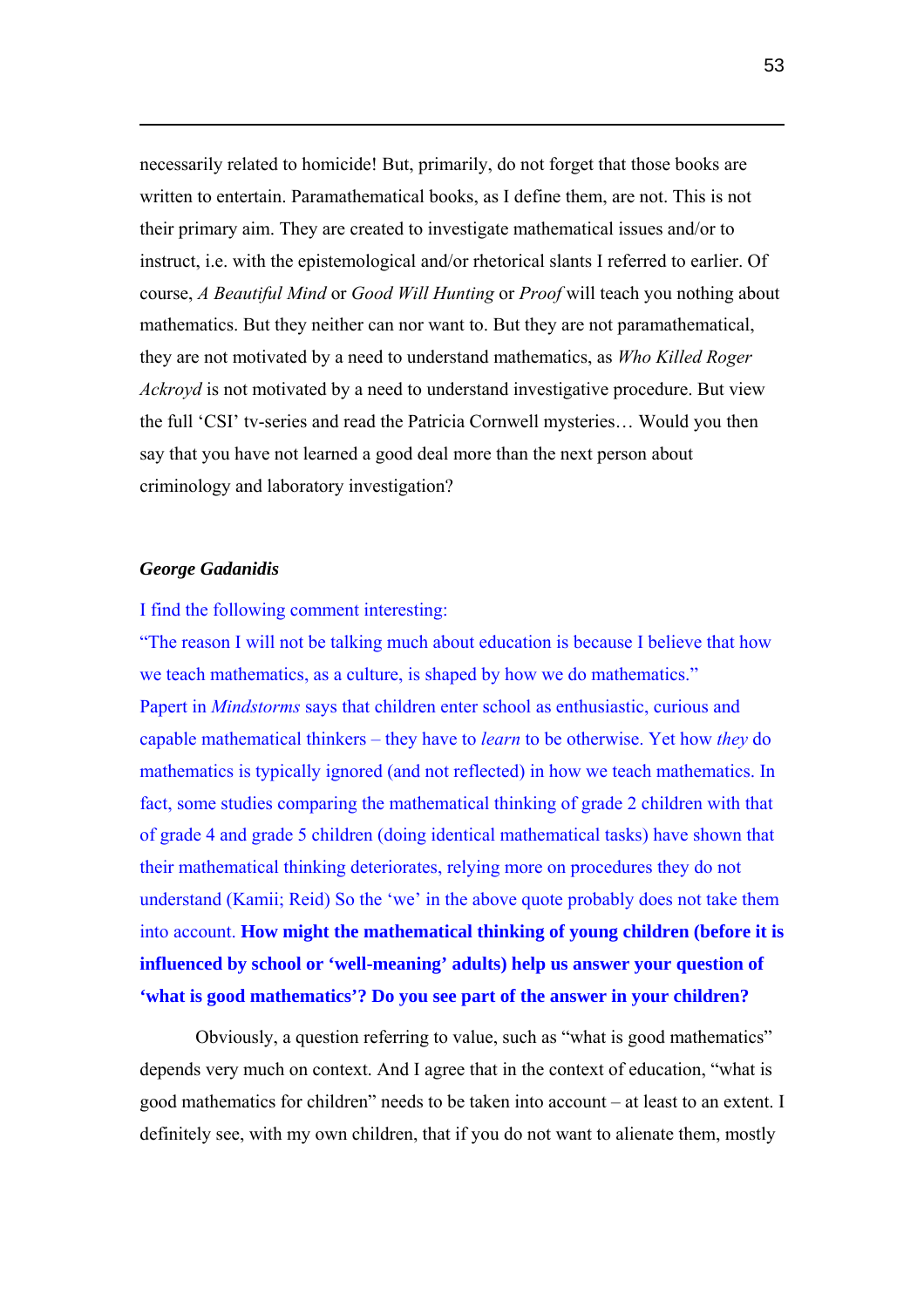at the pre-school age, it's better to let them do things (sums, for example) their own way, than sternly impose a method.

 $\overline{a}$ 

But regarding the story approach, creating rich storied contexts for, say, 2-6 year-olds, can unleash a lot of their own creative thinking and potential – more so than a pre-arranged learning conceptual environment. Of course, in mathematics especially, this type of freedom has to be regulated occasionally, as a lot of mathematics teaching, especially in its emphasis on abstraction and preciseness – I have learned from a previous comment not to use 'rigor' uncritically, when talking of children – goes against the natural, free, combinatorial methods of the storyteller in the child.

## **Also, I wonder if the reverse is also (or more) true: 'how we do mathematics is shaped by how we teach mathematics.' (A chicken-egg problem?)**

Well, I would say undoubtedly it is a chicken-egg situation. The reenforcement of the EAF model in mathematical practice certainly comes from EAFinspired teaching. And, now that you mention it, perhaps it is no accident that the ultra-EAFist Nicholas Bourbaki approach originated in France, a country much admired for the extremely high, purist standards of it mathematical education, especially in the École Normale, from which most early Bourbakists came! Good point! And as with any chicken-egg situation, you can only start to change it at the level of the chicken, it being much more flexible than the egg! I mean, in this case, by intervening in the education, more so than the practice – which mathematicians wouldn't let you, anyway!

### **I wonder what would be left if 'story' is taken out of human communication about things that matter. Would we be left with recipes?**

I do not think we would be left with anything – it would be impossibility. Or, if anything at all survived, we would be left with objects. You see, I believe story is inextricable from our fundamental mechanism for conceiving of the flow of the events in our world in a non-chaotic way. The symbolic-linguistic capacity which we possess, as animals don't, allows us to conceive of and express the world as series of meaningful actions. And in this sense a recipe is ALSO a story, and this is important for our argument.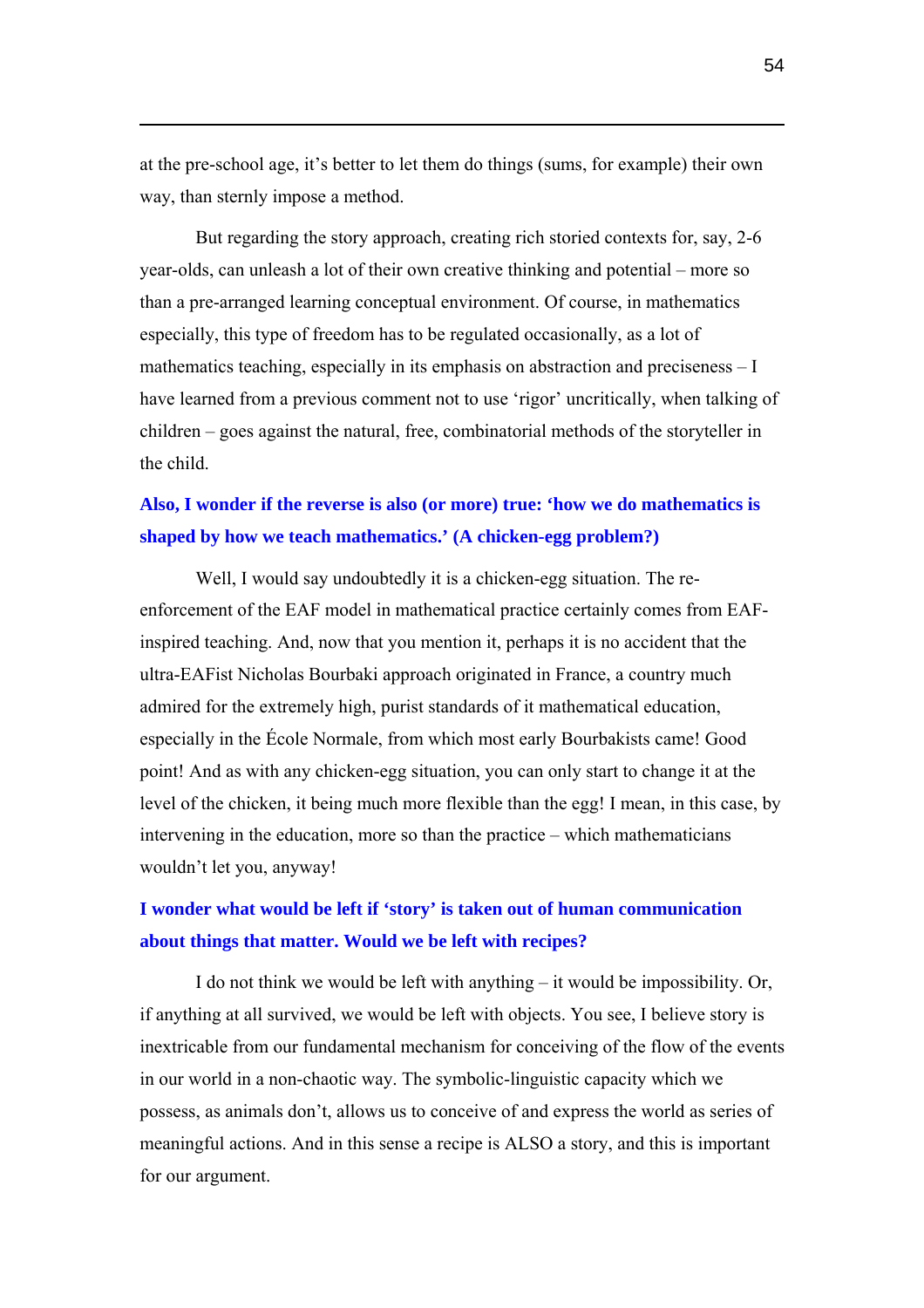Peter Taylor (Queen's University) many years ago visited Bill Barnes' poetry class and noticed that Barnes brought to his class poems he was passionate about. On the other hand Taylor brought mathematics to his first year Calculus class that did not interest him in the least. Eventually, Taylor and Barnes designed their Math and Poetry course, which they co-taught, and where Taylor brought to class only mathematics that he was passionate about (his mathematical poems).

 $\overline{a}$ 

Oh, yes, three cheers for subjects we are passionate about – in any case! And of course passion has to do with the emotions (a gross tautological understatement this!) and the emotions are important and stories are ideal carriers for emotions. But because we cannot expect, except in a very utopian environment, the school syllabus to be molded by the teachers' passions, it is good to have stories around anyway, hoping that they embody – if not the teachers' – then at least their creators passions. And good stories certainly do that and have the advantage that the passion is visible and communicable, whereas that is not always so in good mathematics. Newton certainly must have felt passionate about the calculus. But that cannot be seen in the definition of the derivative.

It seems to me that at the heart of a good math story is a good math problem. But what is a good math problem? I realize that it much depends on how the problems are lived (how they come to life in the classroom), but some problems have more potential than others for leading to a good math story. A simple example in primary school would be the contrast between "what's the answer of  $2+2$ ?" vs "the answer is  $4$  – what was the question?"

## **So, what in your mind is a good math problem? That is, not what is good mathematics, but what problems lead (or are more likely to lead) to good mathematics?**

Perhaps because of my relative inexperience with these ideas, I tend to distinguish two kinds of paramathematical stories – whereas deep down they are one. The two kinds are those of a created quest environment (for younger children) and those where the quest environment comes from the world and history of mathematics itself. And although I am a parent (three times over) I have very little experience of teaching kids – so I have thought much more and can talk much more intelligently (I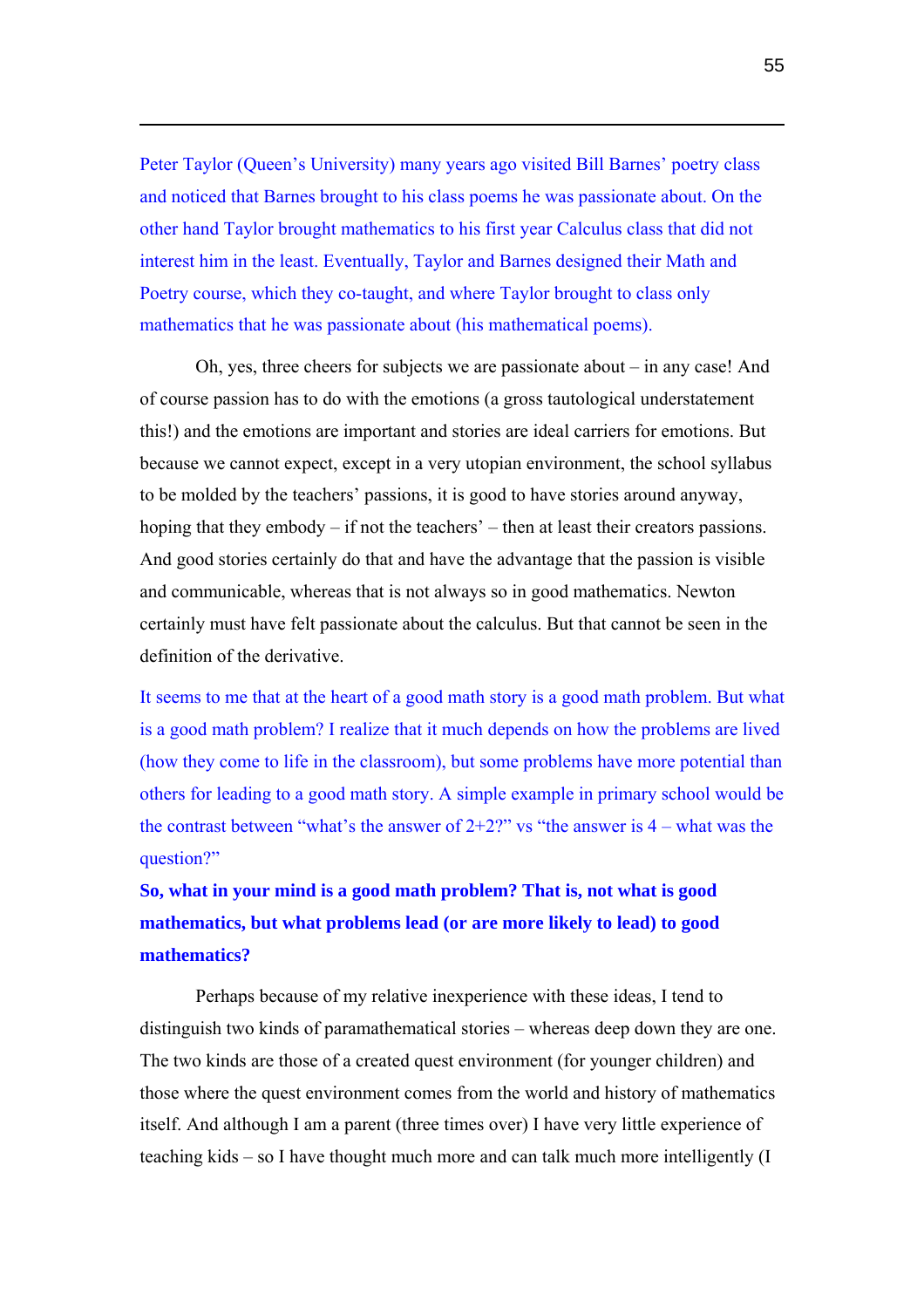hope!) about the second case, the paramathematical approach to the world of mathematics, which would definitely not be ideal for very young children. (The NUMBER DEVIL by Hans Magnus Enzensberger is obviously a good case in point, for the first category.) But, as I said, this is perhaps due to my inexperience in the sense that the same rules apply in both cases. But a good story is a good story  $$ period. Thus, if you are looking for the mathematics that would create a good story, you should look for the mathematics that would support a story with interesting characters, fascinating dilemmas, an engaging story world, strong reversals of fortune – what you would look for in any story.

 $\overline{a}$ 

My only warning to anyone attempting to write and or design such stories and environments would be to be aware of the 'gear-shift' factor which I mention in my comments to Kamran Sedig, below.

## **I wonder about the following statement in the context of the education of young children:**

When I define paramathematics as, mostly, the 'stories of problems', I do not mean that any account of the story of a problem is of intrinsic value to mathematics. A book such as Singh's on Fermat's Last Theorem, though a great read and a fascinating introduction for the non-mathematical public to a famous problem, does not in any way shed additional light to it. Yet other books – the list is not exhaustive – like Martin Davis's *The Universal Compute*r, Peter Pesic's *Abel's Proo*f, Amir R. Alexander's *Geometrical Landscapes* and Karl Sabbagh's *The Riemann Hypothesi*s, contribute I believe, if not to the advancement then at least to the deepening of our knowledge of mathematics by telling the stories of problems in an interesting way and adding sophisticated 'para-'syllogisms to the formal development. It is worth noting that the author of the last of these books – incidentally republished two years after its original publication as *Dr. Riemann's Zeros* (!!!) – is a documentary producer who studied anthropology and employs in his interviews the approach of a field anthropologist trying to discover the *Weltanschauung* of mathematicians. So: paramathematics is not just for mathematicians, manqué or otherwise!"

**I wonder how we do this for young children, without losing sight of the mathematics? It's hard to imagine engaging them with stories about the**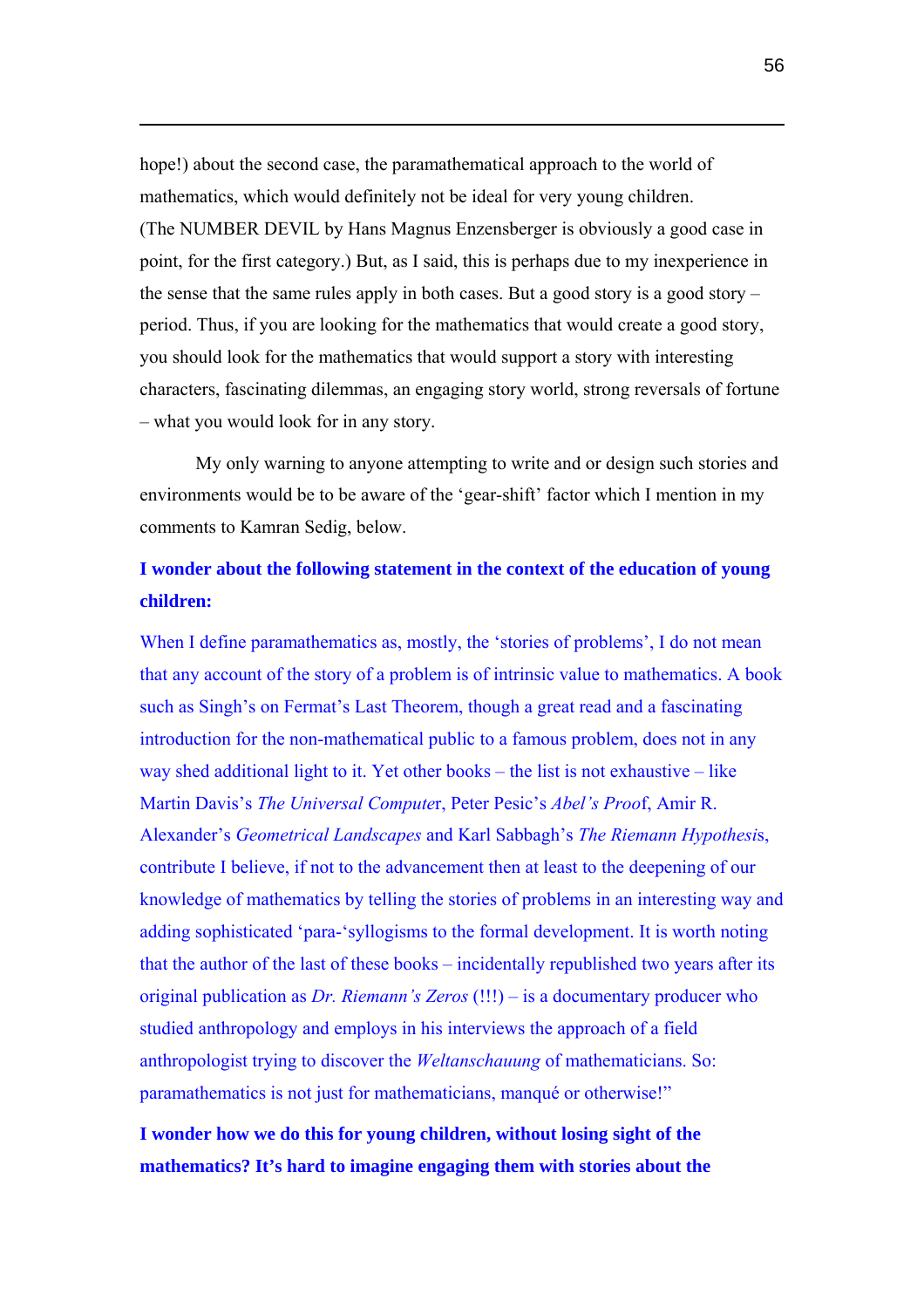**mathematics of mathematicians. Do we need to write stories about children's mathematics (see also question 1)?** 

 $\overline{a}$ 

**What would work for them? Perhaps considering what math stories you would want to tell your children might be a way of answering this.** 

Ay, there's the rub! As I said earlier, I have not thought so much about this, as about the 'stories about mathematicians', which can certainly be made fascinating for adolescents. Let me give you some very off the cuff ideas on working with younger students.

a. It is more likely that they should be stories of quests in fictional environments, rather than the world of mathematics.

b. Still, the world of mathematics and mathematicians should be gently introduced, the figure of a mathematician as a fictional, or half-fictional hero.

c. Because of the problem with 'gear shifts' (i.e. people liking to know what they are reading/what genre they are involved in and not liking to be radically subverted) I would not include too much 'low level' computational stuff in a higher level story. But a rather intricate storytelling sequence can be made solely at the lowlevel. Rule of thumb: if you want to address 'low-level' issues, make the story line and environment very lean. If you want a rich story context, don't do too much low level work.

d. It's always a good idea (and whodunits are the model for this) to assimilate methodological and epistemological knowledge into the story – it is much easier to do, seamlessly, than the mathematics. In addition to using stories for teaching skills like sums, operations, fractions, etc, try and do 'mathematical' stories for early-age students which are really logical, i.e. they teach them the methodology and tasks of a logical search. Sherlock Holmes is always referring to his methods and epistemology, there is no reason why we could not do this with logic and children. (Some of Smullyan's books are great in this, and especially his chess books – as models.) Try to do stories that make of a child a logician – and perhaps show how that can be applied to mathematics, occasionally and softly. A good hero: St. Basil's Hound – the one who invented the reduction ad absurdum!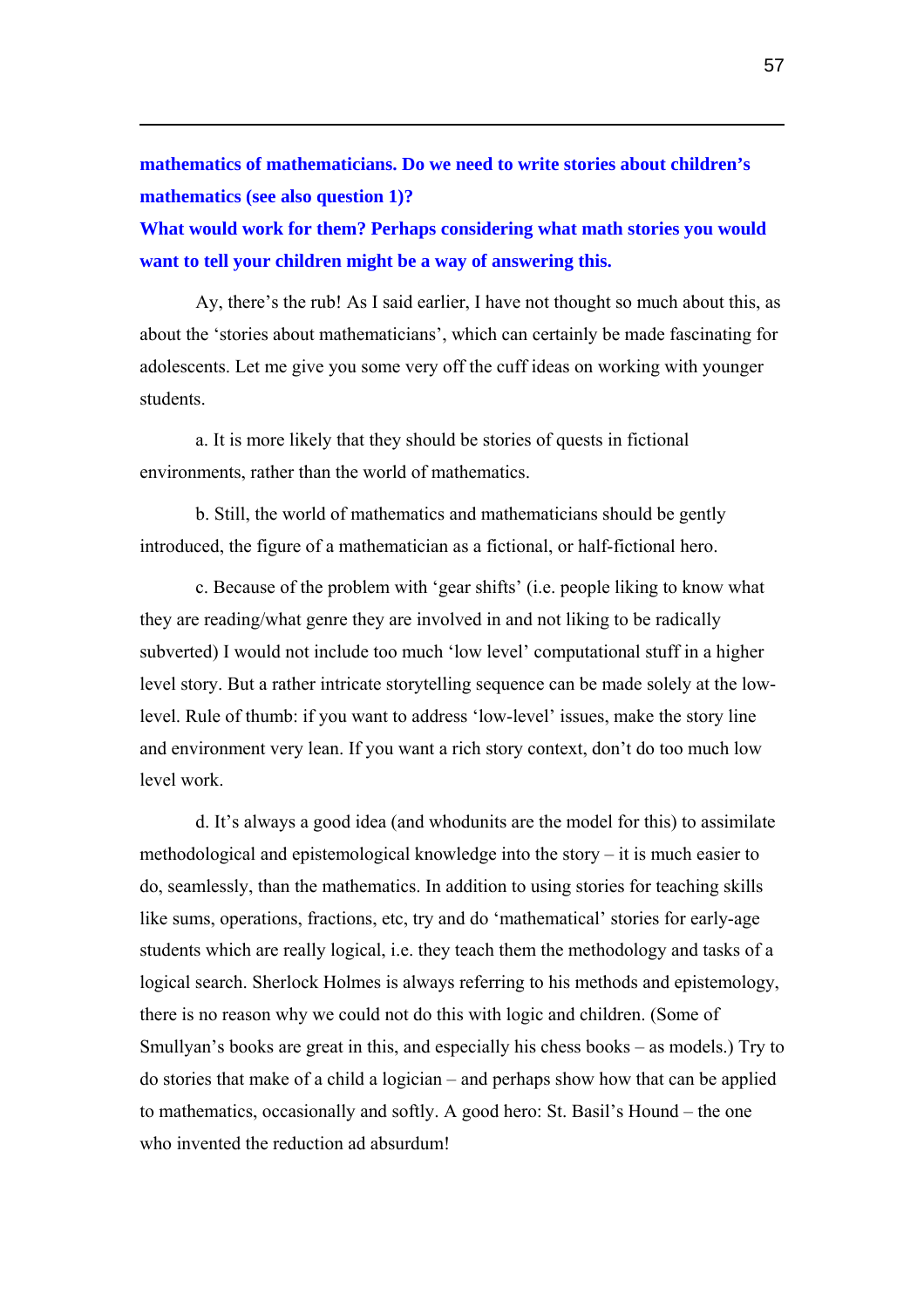To summarize, and to exaggerate the argument somewhat, let's consider "Where does mathematics come from?" This is a question we discussed in last year's symposium, in the context of Dissanayke's "*Homo Aestheticus: Where Art Comes From And Why*." Dissanayake presents elaboration as a process of making special, noticeable. She states, "I suggest then that "elaboration" (another word for "art") is a human need, and that humans evolved to need to be able to show their regard for things that are important to them, and show it *artfully*." Perhaps 'elaboration' may be extended to include the human desire of making the self more complex, of seeing and shaping experience in new and more sophisticated ways. This does not mean that the art or mathematics created is necessarily more complex, rather that it captures or depicts a greater complexity. Thus, striving to achieve greater complexity is normal, natural and necessary for a human being. In fact, this striving for greater complexity, in art, in mathematics, in science, and in many other areas, is an obvious trend in human history. To use Dissanayake's terms, elaboration is normal, natural and necessary, and art and mathematics are expressions – instances – of the human desire to elaborate.

 $\overline{a}$ 

**Interestingly, Dissanayake does not look for the answer to "Where Art Come From" in artists or museum art. Is paramathematics overly concerned with the mathematics of mathematicians? Where else might we see mathematics as "normal, natural and necessary"?** 

I think the analogy is interesting. I am an avid fan of Dissanayake, when she talks – as she almost always does – about art. But I think mathematics is slightly different. It (may) be 'normal, natural and necessary' at a low level, a level where the complexities of mathematics and logic (and thus the complexities of the human adventure lurking behind them) are rather simple. The problem is that it is rarely fascinating at that level – unlike art, where a simple sonnet, Beethoven's *Fur Elise*, a Mayan sculpture or an Italian fairytale can all be great art. But not so in mathematics. There is no poetry in simple fractions or sums, or the Pythagorean – or if there is, again it is of the 'Mary had a little lamb' variety, comparatively speaking. (But even simple logical puzzles can be fascinating – and logic is a part of mathematics!!!!) So, we need stories to make accessible to the soul what is mentally complex, to create that bridge. The naturalness of mathematics (to the small extent that it exists) is useful at a very low level. If we want to show the naturalness of logic, as a part of the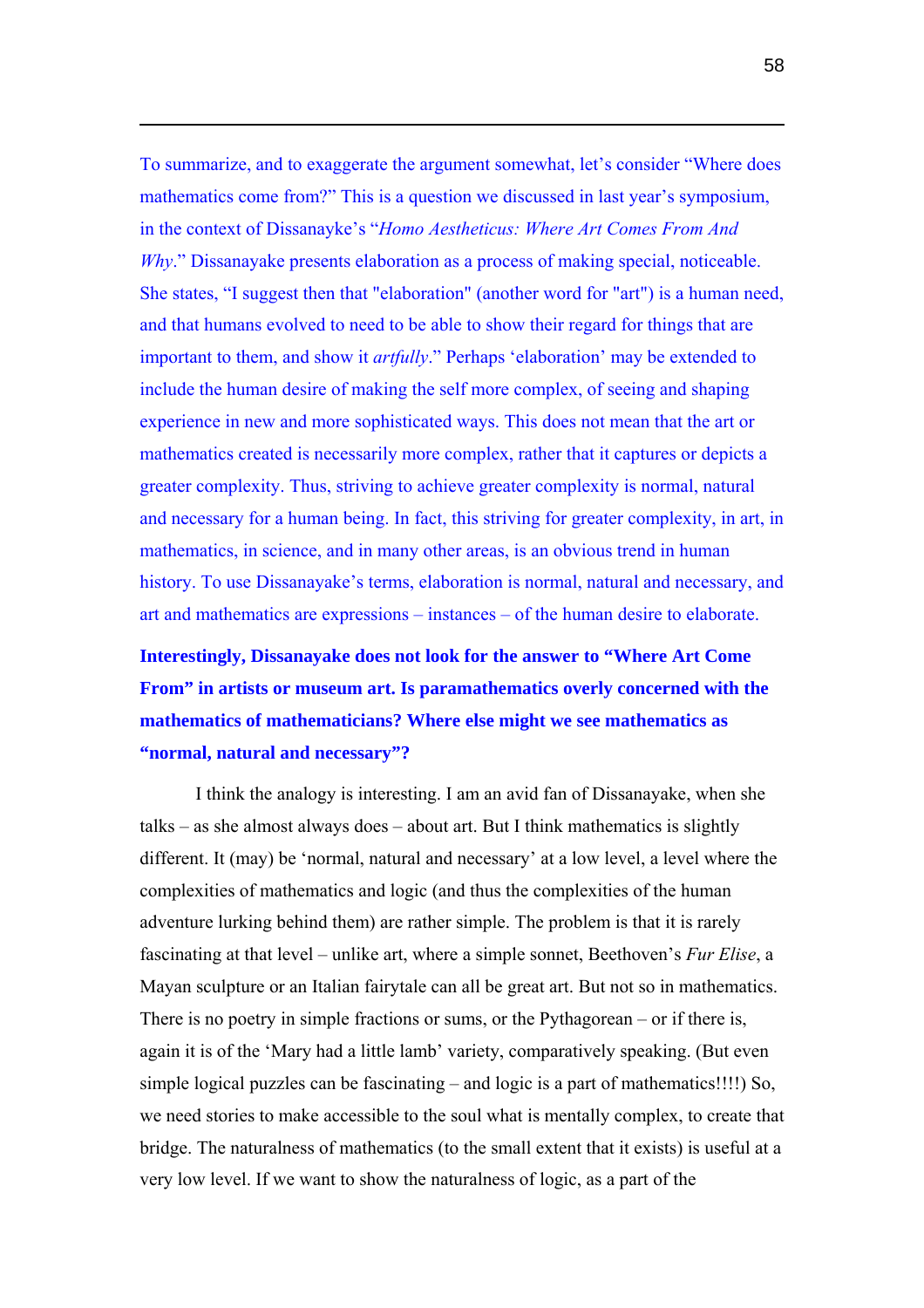mathematical process, that may be simpler: stories are more logic-friendly than mathfriendly.

#### *Kamran Sedig*

 $\overline{a}$ 

I quite agree with what you say about the three levels of stories (tactical, strategic, meta/grand strategy). For a number of years I have been wondering how to create a connection between all three levels for the purposes of interaction with mathematical representations and their exploration**. Do you think all three levels can somehow be represented simultaneously so learners can explore them together and find out how they are related? If so, do you have any thoughts on how this possibility can be operationalized using online mathematical investigation tools?**

Let me for a moment relate my experience while writing my book *Uncle Petros and Goldbach's Conjecture*. Of course, this was addressed to readers of fiction, and I did *not* assume the average reader would be interested in mathematics – quite the contrary, in fact. (But that is also a good assumption if we are addressing the average primary or secondary school student!) What I did want to have there – without yet being conscious of the precise notion of levels – was really to have all three. Starting from the top, I definitely wanted to show how history (Gödel's theorem), society (the unwritten laws of academia), psychology (Petros's character) interacted with the mind of a researcher and how they influenced his career. For that narrative suited me perfectly, and a lot of the positive reactions to the book from the mathematical world have been variations on the theme 'manages to show how a research mathematician works', etc. And I think this is interesting, both as an epistemological and rhetorical task. Going to the middle (strategic) level, I again tried, I think somewhat successfully, to give an idea of the type of thinking involved when a mathematician tackles a problem, e.g. by using the reductio, by simplifying the problem, by looking at it from a particular side with more developed techniques (the partition problem) etc. And again, this could be done more or less 'narratively', where a good part of this could be the internalised, 'soliloquy' type of approach mentioned by Dr. Smith. As for the lowest level, the 'tactical', or more directly computational, I thought there would not be much sense in putting in stuff of this kind. I had an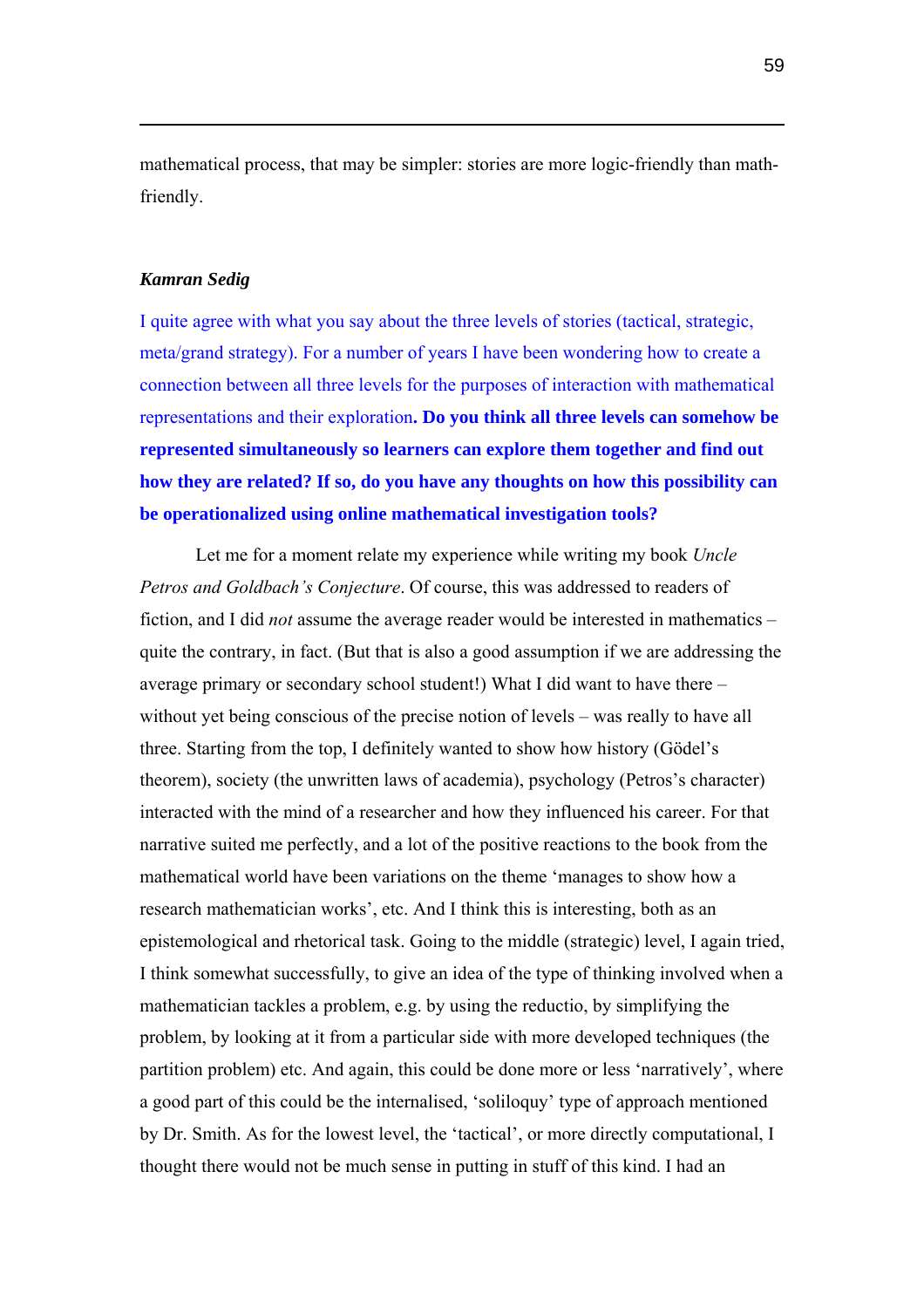instinctual sense that if it can't be 'narrativized', then it stays out. Thus, although, for example, I included at first the full proof of Euclid's infinity of the primes, as Petros explained it to the nephew (it's just three or four lines of course) I then cut it out – along with some similar stuff.

 $\overline{a}$ 

But had I been addressing a reader more benevolently inclined to mathematics – say, in a non-fiction work of Singh's *Fermat's Last Theorem* variety --, I would of course go a bit further.

Now, speaking as a writer, I know that the reader's intention in picking up a book is crucial. And though I try to be reader-friendly at all times, and would not be interested in addressing a reader with the declared perversion of liking "difficult books" in literature (i.e. a self-proclaimed masochist) I of course understand that the author of a mathematical treatise can expect a bit more of a willingness to take pains from a reader than the author of a commercial 'page-turner'. And a paramathematical text does not really as a rule expect to succeed, as a rule, by springing on an unsuspecting tourist looking for a long flight's fun read and enslaving his heart to the Queen of the Sciences.

Still, how much 'low-level' arguments can we put into a narrative text? To me, as a storyteller, the operative word here would be 'seamless'. If you are writing fiction (of the not intentionally 'difficult' variety) you do not like your reader to have the feeling he/she is changing gears all the time – or if so, you look out for abrupt changes. If they aim at shock value, that may be alright, but as a rule you go for an underlying unity of style. Thus, although you can use two narratives, a present-tense and a flash-back, and move quite easily from one to the other once the convention is established or, again, you can use two very distinct and different narrative voices (say a university professor and an illiterate and not-very-bright wino) and again achieve an easy co-existence, you cannot easily say "now you are reading a story / now you are solving an equation / now you are reading a story / now you are doing an integral". The two don't mix very well – even if the reader is fluent in both literary and mathematical reading. In fact, that is one of the main problems, in my mind, of that old classic, E. T. Bell's *Men of mathematics* – when I was in my math reading mood, I'd rather read more hard-core (and more up-to-date, symbolism-wise) versions of the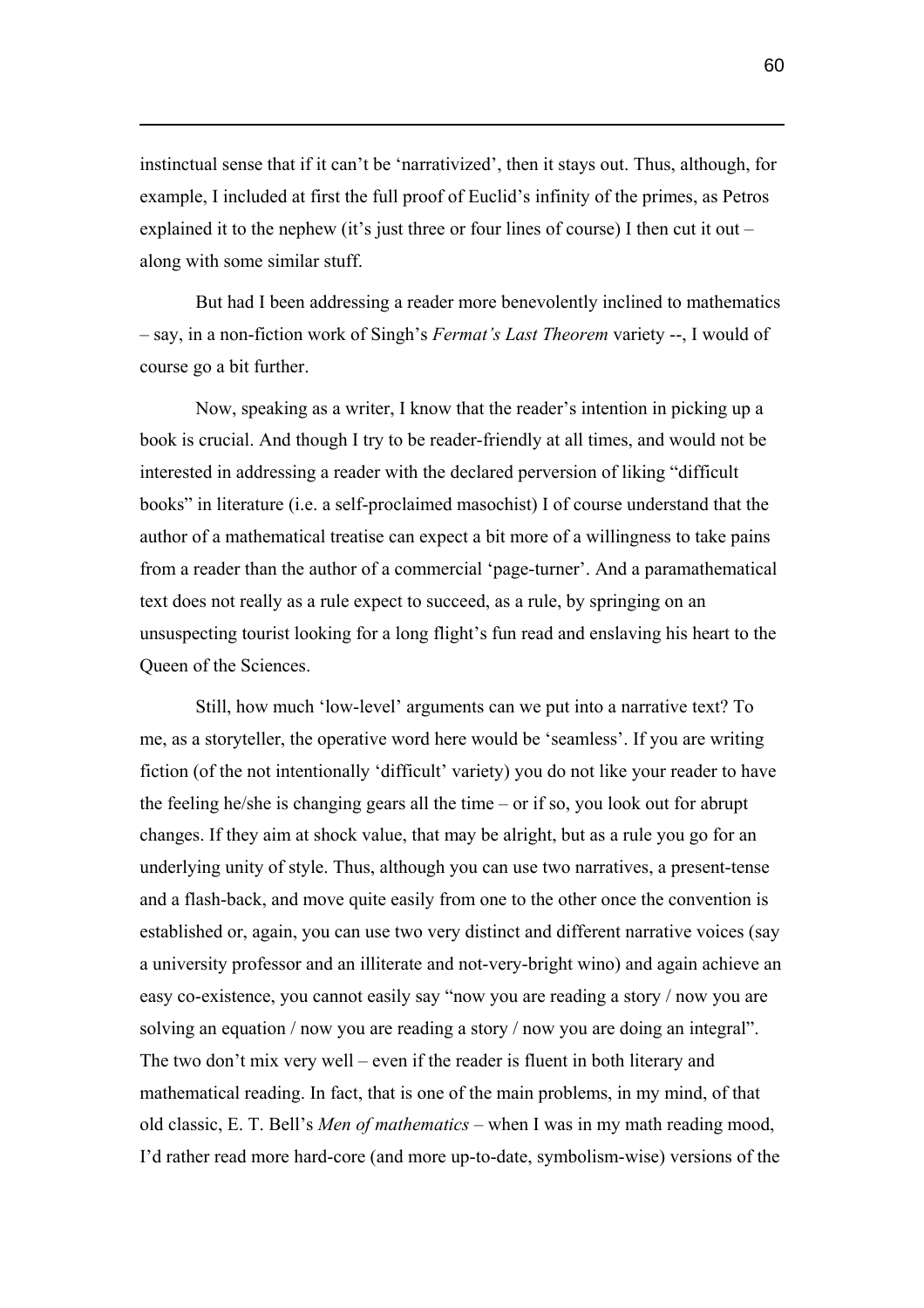achievements of his heroes, and when I was in my narrative-thirst, hero-worshipful mood I found the mathematics distracting.

 $\overline{a}$ 

Thus, in conclusion, I'd say that paramathematical thinking and writing should tend to stay closer to levels two or three – trying to leave level one, unless for the purposes of illustration or explanation, if not alright out, then at a marginal level.

But some excellent paramathematical works, such as Peter Tasic's *Abel's Proof* (also of great interest is his *Mathematics and the Roots of Postmodern Thought*) Leo Corry's wonderful *The Origins of Eternal Truth in Mathematics: Hilbert to Bourbaki and Beyond* (available on the internet, from his web page), Alain Connes two books of conversations, some of Greg Chaitin's easier lectures – all works with great epistemological interest – are practically, as a publisher might advertise, 'formula free'. And Bob Osserman's great expository – and not only – work, *The Poetry of the Universe* is also of this kind. But look at David Foster Wallace's *Everything and more: a compact history of infinity*. The amount of 'hard' mathematics in it makes it impossible to a general reader to read – and the reviews I read from mathematicians found his arguments totally unconvincing. (It helps if paramathematical writers know some mathematics!) It is a well-tested truism, that people with profound understanding of a field can usually speak about it in very simple, jargon-free language, and part of the importance of paramathematics has to do with this, the going for the wisdom rather than the knowledge, and the knowledge rather than the information. Of course (as in chess too – but less so) in mathematics often this is inextricable from the formal, combinatorial/calculational work. But not *always* – and paramathematics should tend to stay in that other dimension, as the works stated above (but one) brilliantly do.

So, to try and apply this to the online world: again, there is the difficulty of 'changing gears'. I find that players of online games, on the whole, like to operate at a certain level and do not like huge jarring changes. Thus, if a user is happily clicking away, he/she will not like to suddenly have to stop and read a twenty-page essay. I think this should be the main criterion online, not so much a narrowness of levels, as a new criterion of what types of thinking, whether narrative or lower-level, can be given a more or less homogeneous hypertextual style.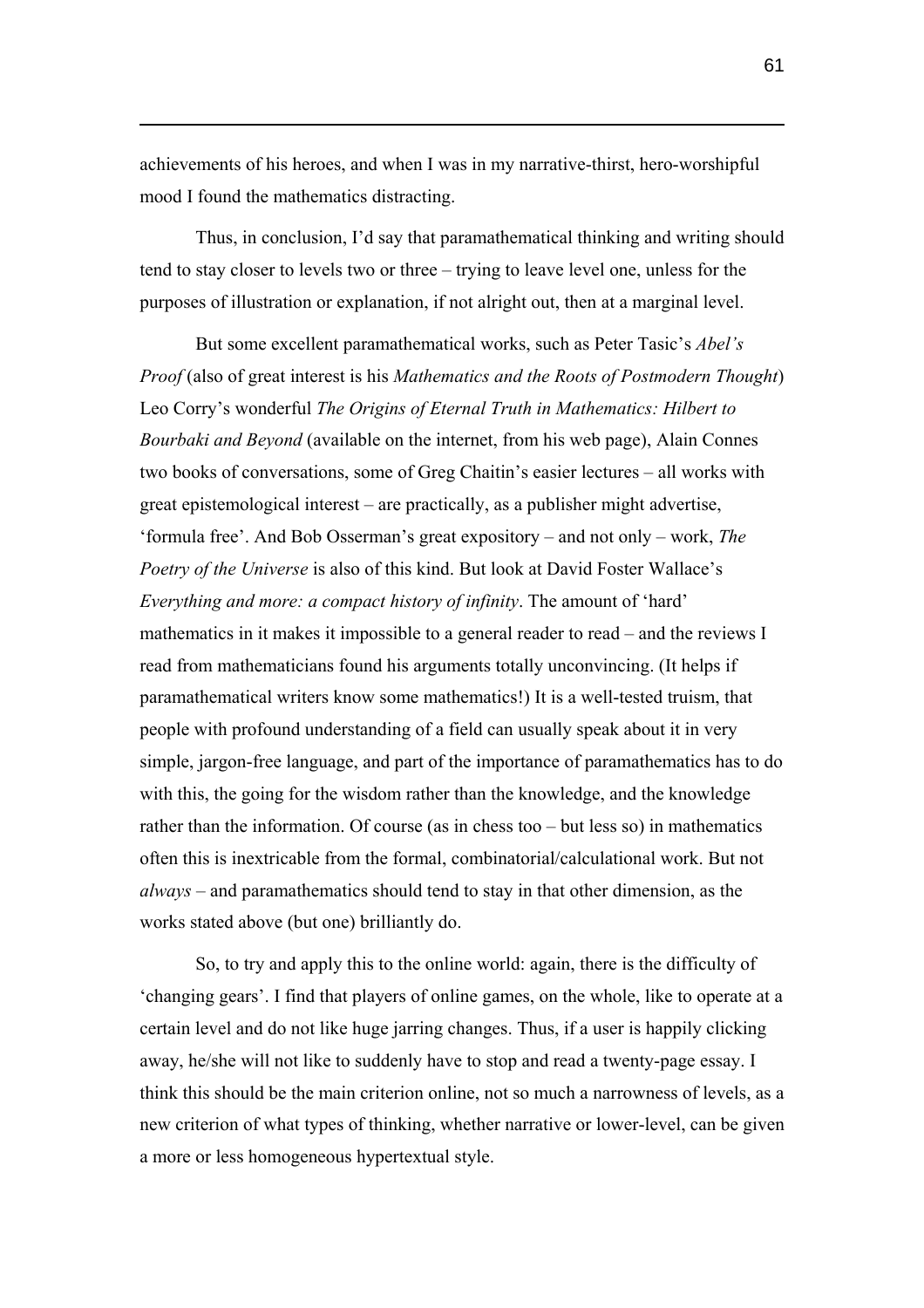#### *Christine Suurtamm*

 $\overline{a}$ 

**Would it be possible to teach secondary mathematics in ways that secondary English classes are taught? Students in English classes read great literary works, examine them in detail, look for themes, problems, dilemmas and also work at writing their own stories, poems, and essays. In mathematics, students could read and study great works of mathematics, examine some of the mathematical dilemmas that have been faced and resolved, and also be working at creating their own mathematics proofs and solutions. Would this create a more meaningful program of study?**

I am all for the underlying idea in this, were it not for one problem: the texts themselves. The older ones (Euclid, Archimedes, Pascal, Descartes and Newton, say) which might be more approachable mathematically would be extremely tedious, if not impossible to read due to the antiquated notation. And the closer to us we come in time, the mathematics becomes too complex to be understandable in the original texts. But on the other hand, it is ridiculous: a student of English has come in contact with Shakespeare, Dickens, Emily Dickinson, Melville, Eliot, Joyce and whatnot, and a student of mathematics thinks humanity's achievement in this field is second degree equations and trigonometry, the equivalents of 'Mary had a little lamb', in a way. And this is a shame – no wonder students don't take mathematics seriously and are not fascinated by it. So, the challenge here is to create the right text: books introducing mathematical history but with the paramathematical, sophisticated slant, for various age groups. To me, there would be no more ambitious project in mathematics education work, and no better spent money by a well-meaning foundation, than to invest in the creation of such texts. I'd love – and may eventually get to – work on one of them myself, though I cannot guarantee the results of course.

#### **Is proof really a story? Or is the evolution of the proof the story?**

To speak somewhat schematically: the proof is the 'bare bones', the x-ray of the story. Yes, the proof itself is in a sense the story, but it is too dense to be narratively interesting, and too clean cut too. Obviously, as such, it has no great human interest. To acquire such, two things must happen: a) the human stories of the